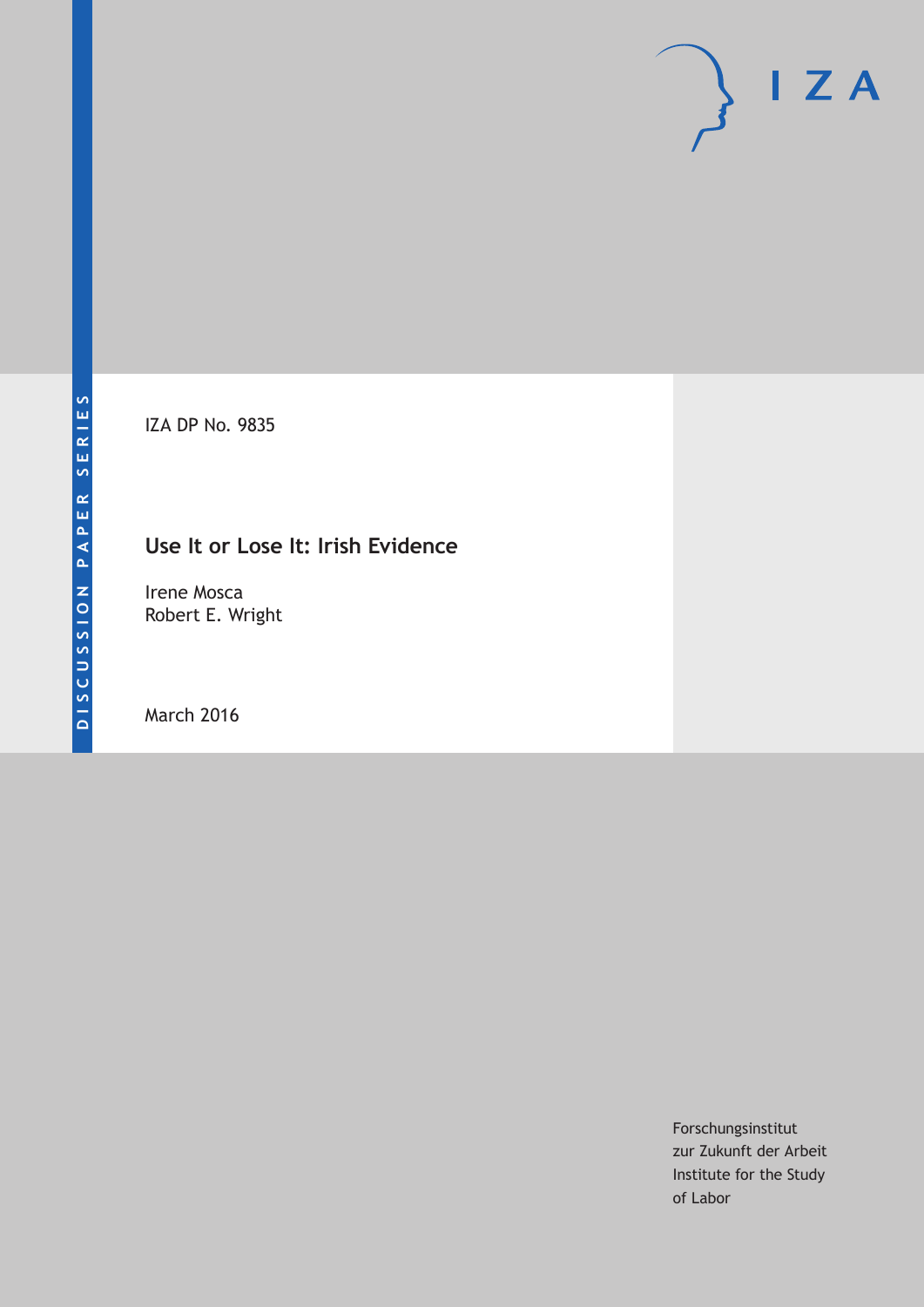# **Use It or Lose It: Irish Evidence**

### **Irene Mosca**

*TILDA, Trinity College Dublin* 

### **Robert E. Wright**

*University of Strathclyde and IZA* 

### Discussion Paper No. 9835 March 2016

IZA

P.O. Box 7240 53072 Bonn **Germany** 

Phone: +49-228-3894-0 Fax: +49-228-3894-180 E-mail: iza@iza.org

Any opinions expressed here are those of the author(s) and not those of IZA. Research published in this series may include views on policy, but the institute itself takes no institutional policy positions. The IZA research network is committed to the IZA Guiding Principles of Research Integrity.

The Institute for the Study of Labor (IZA) in Bonn is a local and virtual international research center and a place of communication between science, politics and business. IZA is an independent nonprofit organization supported by Deutsche Post Foundation. The center is associated with the University of Bonn and offers a stimulating research environment through its international network, workshops and conferences, data service, project support, research visits and doctoral program. IZA engages in (i) original and internationally competitive research in all fields of labor economics, (ii) development of policy concepts, and (iii) dissemination of research results and concepts to the interested public.

IZA Discussion Papers often represent preliminary work and are circulated to encourage discussion. Citation of such a paper should account for its provisional character. A revised version may be available directly from the author.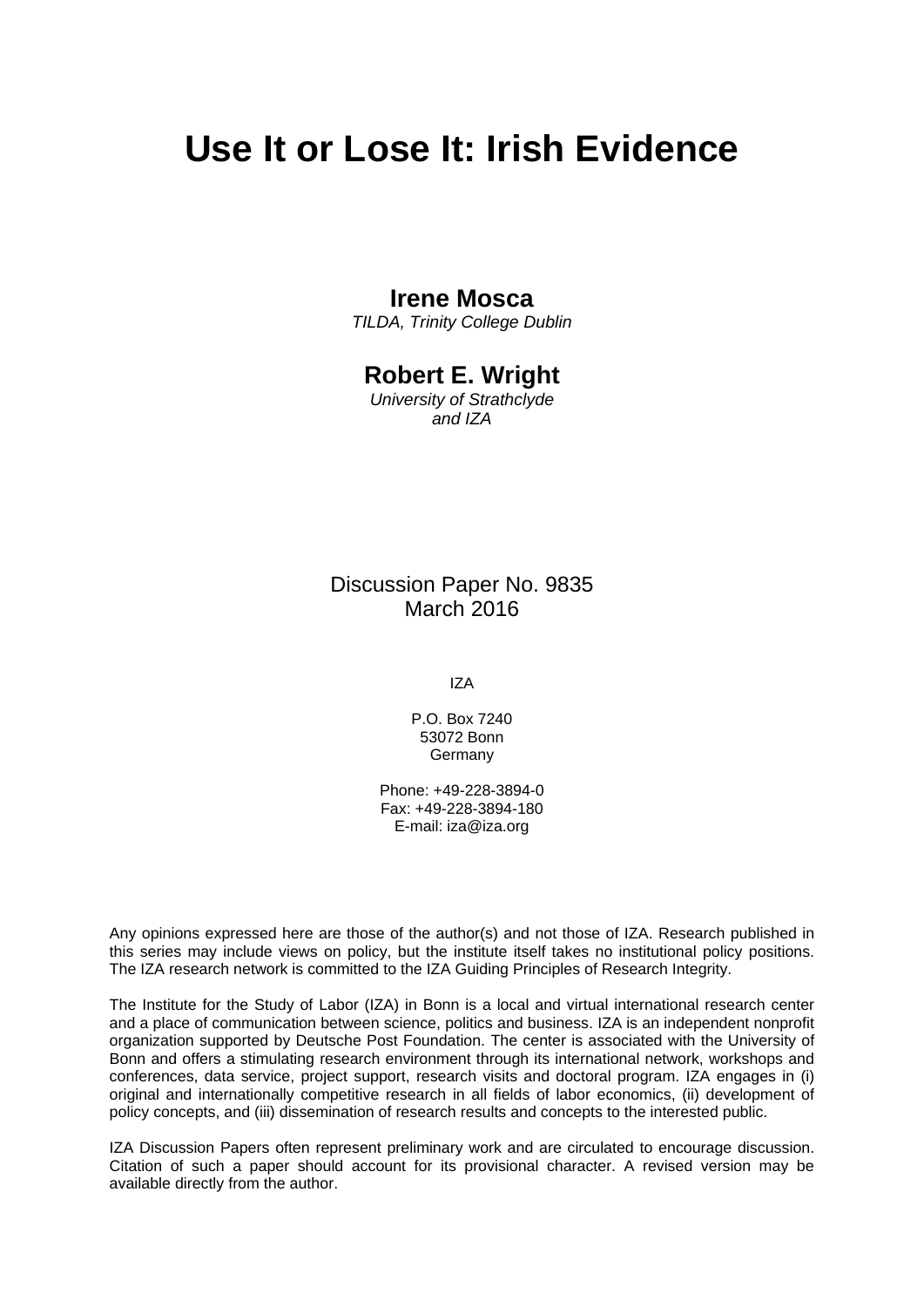IZA Discussion Paper No. 9835 March 2016

# **ABSTRACT**

## **Use It or Lose It: Irish Evidence**

A small but growing body of research suggests that retirement and cognitive decline are related. In fact, some have argued that retirement causes cognitive decline. The aim of this paper is to add to this literature using data of older women from The Irish Longitudinal Study on Ageing (TILDA). Ordinary least square (OLS) regressions show a significant negative association between retirement and cognitive functioning. These estimates are based on the assumption that retirement is exogenous. As retirement is potentially endogenous with respect to cognition, instrumental variable (IV) methods are also used. The instrument employed is the abolition of the so-called "Marriage Bar". In simple terms, the Marriage Bar was the requirement that women leave paid employment on getting married. It was established in the 1930s and removed in the 1970s. When IV estimations are used, the effect of retirement on cognition is negative but statistically insignificant. Differences between OLS and IV estimates are compared with a standard test. OLS estimates are preferred as the null hypothesis of exogeneity of retirement cannot be rejected at conventional statistical levels.

JEL Classification: J14, J26

Keywords: cognition, ageing, retirement

Corresponding author:

Irene Mosca The Irish Longitudinal Study of Ageing (TILDA) Lincoln Gate, Trinity College Dublin 2 Republic of Ireland E-mail: MOSCAI@tcd.ie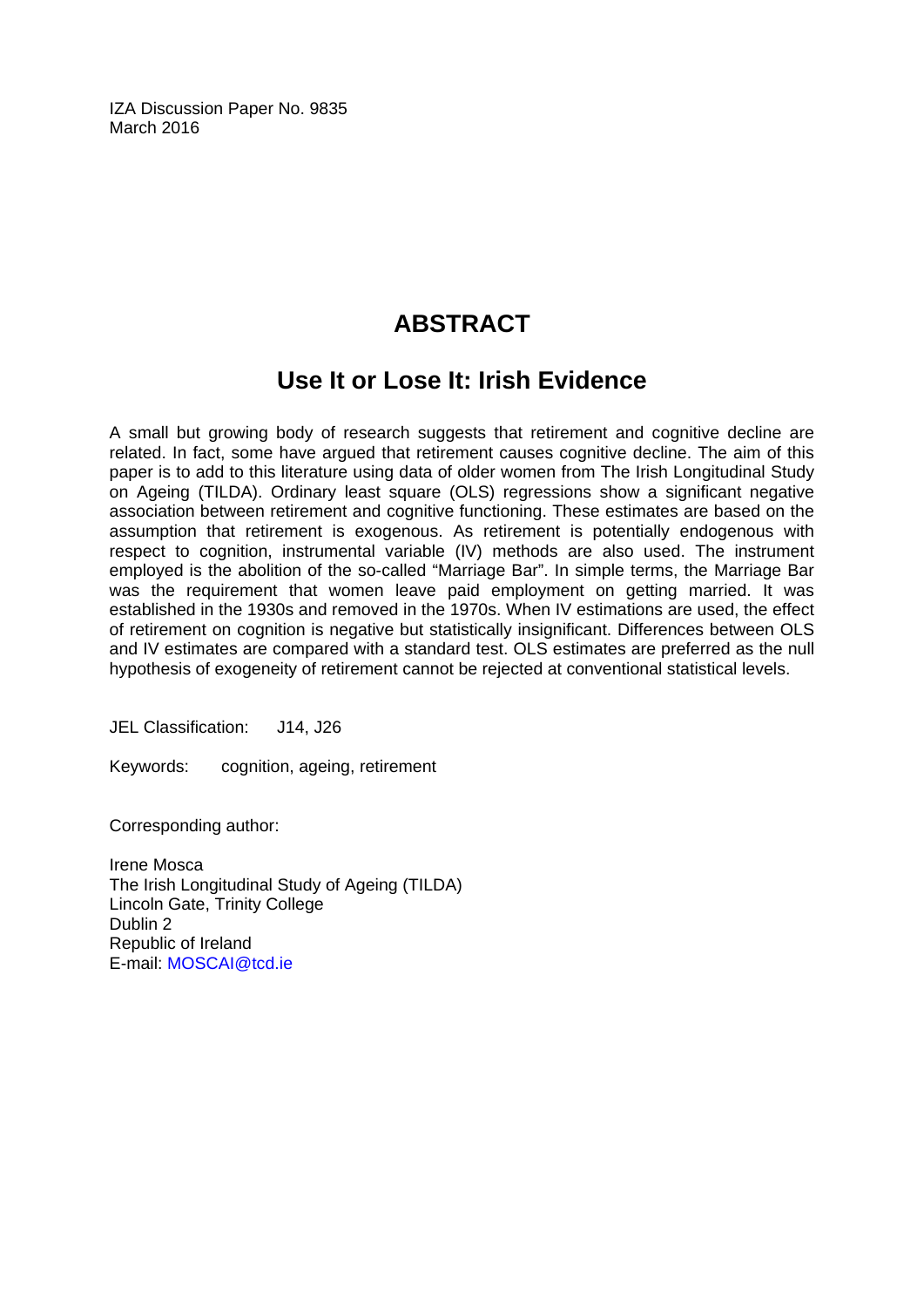#### **Use It or Lose It: Irish Evidence**

#### **1. Introduction**

It is universally agreed that population ageing is one of the key social and economic challenges facing high-income countries. In these countries, life expectancy has increased dramatically with people expecting to live many years after retirement. Large increases in the number of people aged 65 and older are expected in the coming decades. However, only a small share of people in this age group are in employment. In Ireland, for example, the number of people aged 65 and older is expected to almost triple in the next four decades, with currently only around 4.6% of women and 14% of men in this age group employed (CSO, 2011 and 2013). Given these numbers, it is not difficult to understand the serious financial pressure this will put on the ability of governments to pay benefits targeted at older people such as pensions.

Another important policy challenge caused by population ageing is the need to preserve cognitive function (Hendrie et al., 2006). Cognitive function, or "cognition" for short, is: "…an individual's perceptions, memory, thinking, reasoning and awareness" (O'Regan et al., 2010). It is the process of acquiring, storing, interpreting and using information. Unfortunately, cognition declines in old-age. In particular, research suggests that ageing is associated with a decline in the ability to perform specific cognitive tasks defined as "fluid cognition" (e.g. Dixon et al., 2004; Schaie, 1994). Fluid cognition is: "…the capacity to think logically and solve problems in novel situations, independent of acquired knowledge" (Cattell, 1987).

As more people are living into older age, there are also more people living in the older ages with cognitive decline (such as dementia). Cognitive decline makes it more difficult and eventually impossible—to maintain a self-sufficient lifestyle. For example, it has been estimated that the numbers with dementia across the world could triple by 2015 (WHO and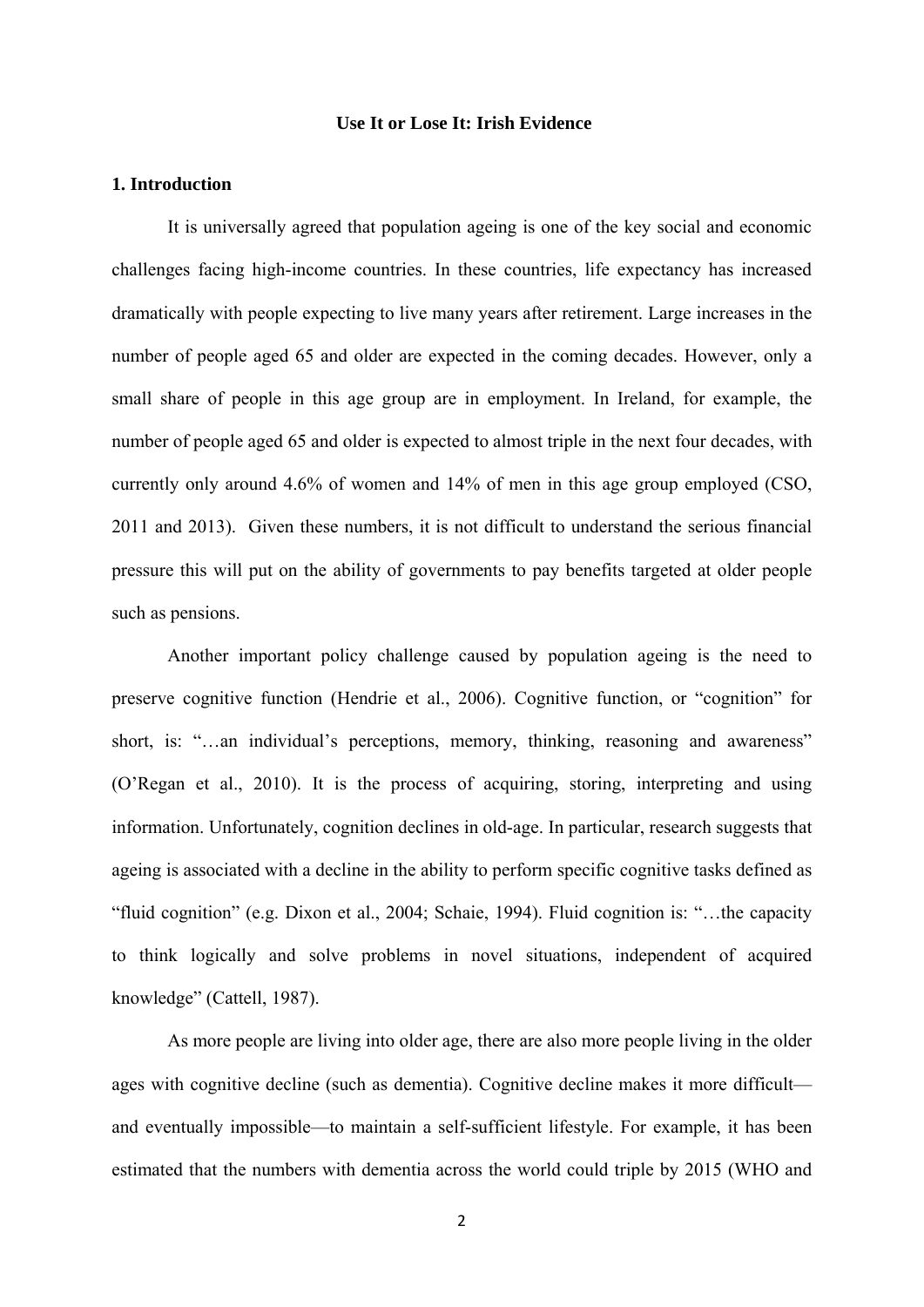Alzheimer's Disease International, 2012). Unsurprisingly, a recent survey indicated that dementia is the most feared disease among Americans aged 55 and older (Gatz, 2007).

 The causes of cognitive decline are still not well understood. In addition, at any given age, there is considerable variation in cognition with "maintained function" and "dementia" being the two extremes on a continuum of cognitive functioning. Although age is undoubtedly an important factor in explaining cognitive decline, research shows that agerelated variation in cognition is only a fraction of the total between-person variation (Salthouse, 2011, p.18). In other words, there are two key research questions. The first is what factors are responsible for cognitive decline? The second is what factors are responsible for the variation in cognition at a given age?

An influential conceptual framework for understanding why cognitive decline is not homogenous has been put forth by Stern (2002, 2003). He assumes that some form of brain damage or lesion occurs, due to normal aging or a pathological process. If one is willing tto accept this assumption, then the focus comes to understanding why individuals cope with, or react to, such damage, differently. There are two main hypotheses.The first states that coping is a "passive process" with physiological factors being responsible for the degree to which the brain responds. Individuals with more "brain reserve" (i.e. larger brain, more neurons and more synapses) can sustain more damage before cognitive decline begins. The second hypothesis states that coping is an "active" process. Coping relies on the capacity of the brain to use networks more efficiently or recruit alternative networks or cognitive strategies. Individuals with more capacity can tolerate more brain lesions before cognitive impairment becomes apparent. Crucially, it is believed that this capacity is influenced by life-style choices individuals make and/or by life-style changes they are required to make.

It is therefore not surprising that considerable attention is being paid to examining what factors (other than age) affect cognition. Among the non-physiological factors being

3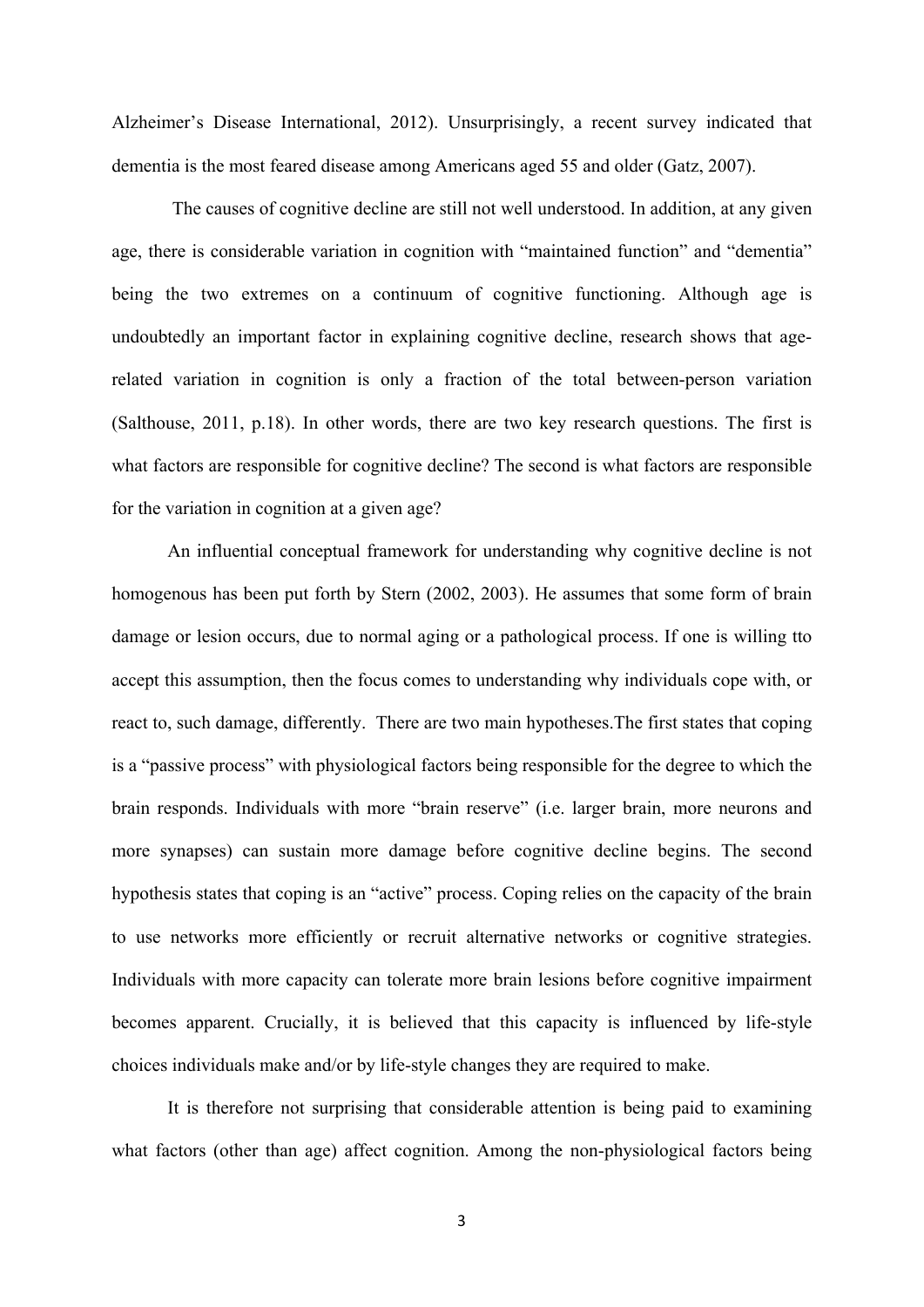investigated are those thought to require "cognitive stimulation". These include "social engagement" (such as visiting family or friends, membership in a sport club and membership in a volunteer organisation), "active life-style" (such as physical activity and exercise and travel for pleasure) and "leisure activity" (such as having a hobby, attending cultural events, reading regularly, playing music, singing and attending classes and lectures). Lower rates of cognitive decline have been observed for people who have more engagement of this type (Fratiglioni et al., 2004). A meta-analysis of 22 studies found that adults who engage in such activities are almost 50% less likely than adults with little or no cognitive engagement to develop dementia (Valenzuela and Sachdev, 2006). However, there is little consensus on which types of activities are the most cognitively stimulating (Salthouse, 2011, p. 145).

Economics is also making a contribution to understanding the factors that impact on cognitive decline. There is a small—but growing—body of research suggesting that one way to remain cognitively active is to work in the labour market. This suggests that there may be a relationship between retirement and cognitive decline. In fact, some have argued that retirement is a "cause" of cognitive decline. If this is the case, then continuing to work brings clear benefits in terms of at least slowing the rate of cognitive decline. This possibility has been referred to as "use it or lose it" hypothesis (see Rohwedder and Willis, 2010). The main underpinning is that people who work engage in more mental exercise than retirees because work environments provide more cognitively challenging and stimulating environments than do non-work environments.

The remainder of this paper is organised as follows. The next section critically reviews the research that has examined empirically the relationship between retirement duration and cognitive decline. Section 3 is an empirical investigation of this relationship that addresses some of the weaknesses of previous studies using data collected in *The Irish Longitudinal Study on Ageing* (TILDA). As retirement is potentially endogenous with respect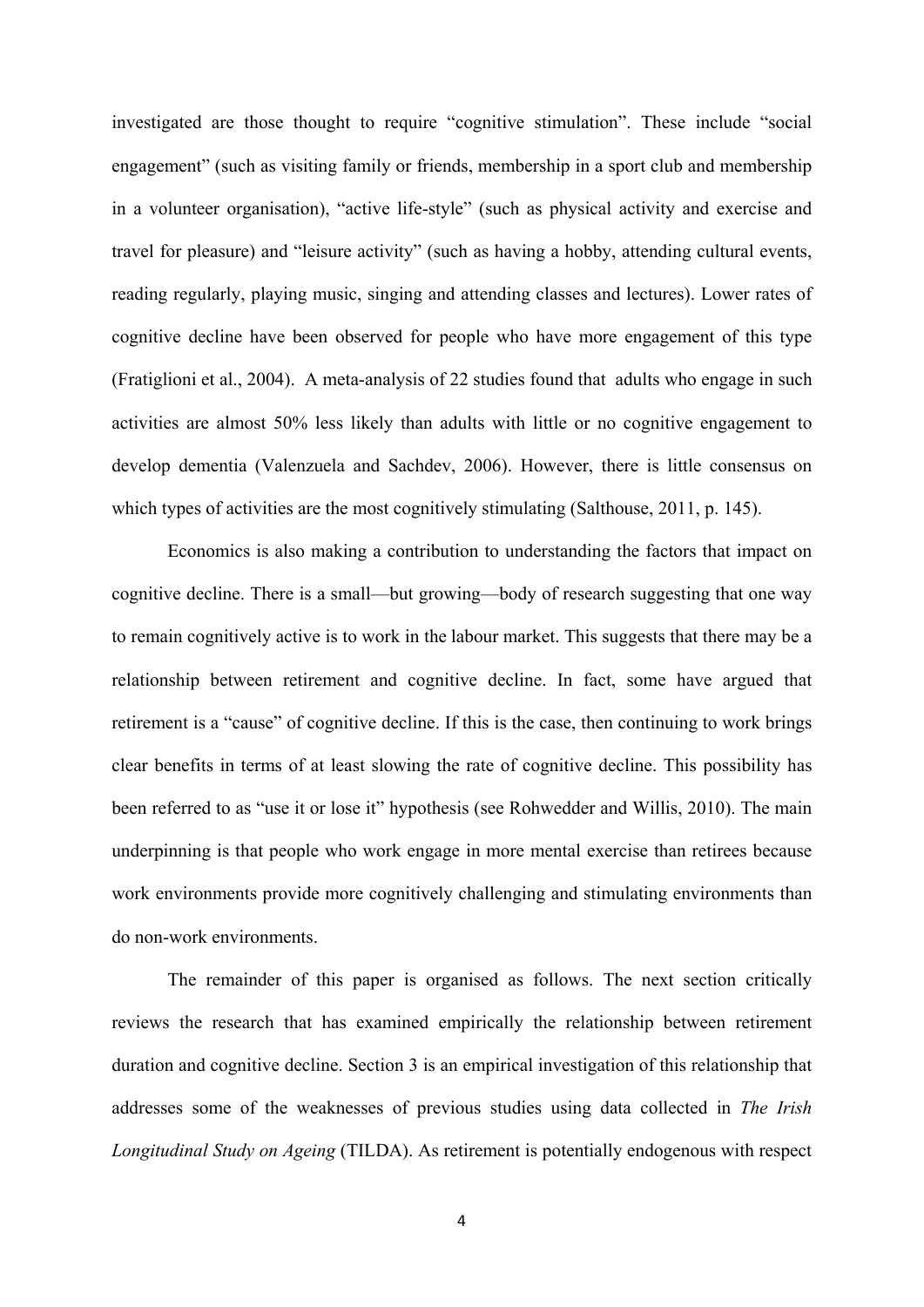to cognition, instrumental variable (IV) estimation is used. The analysis is mainly based on Irish women since the abolition of the so-called "Marriage Bar", which restricted the employment of women, is used as the identifying instrument in the IV estimation. Some analysis for Irish men is also carried out for comparative purposes. Results are discussed in Section 4. Conclusions follow in Section 5. The main finding for women is that there is a negative and statistically significant relationship between retirement duration and cognition. There is no evidence that retirement is endogenous. The findings are found to be robust to alternative empirical specifications. However, the magnitude of this effect is very small. In addition, under the assumption of exogeneity, a larger (but still small) relationship is found for men.

#### **2. Previous Research**

Assessing the causal effect of retirement on cognition is complicated by two empirical challenges. The first is unobserved heterogeneity, which arises because of the presence of non-measured factors, which likely affects both the decision to retire and cognitive functioning. Examples of such individual-specific factors are motivation, personality traits, productivity and time preference. The second challenge is establishing the direction of causality. One causal direction is the impact of retirement on cognition: retirement *causes*  cognitive decline. The other causal direction is the impact of cognition on retirement: cognitive decline *causes* retirement. The key is to establish which (if any) causal direction dominates since this has important implications for policy (as discussed in Section 5).

To our knowledge, there are only five economics-based studies that have focused empirically on the "use it or lose it" hypothesis: Bonsang et al. (2012), Coe et al. (2012), de Grip et al. (2015), Mazzonna and Peracchi (2012) and Rohwedder and Willis (2010). Four of these studies find a negative statistical relationship between retirement duration and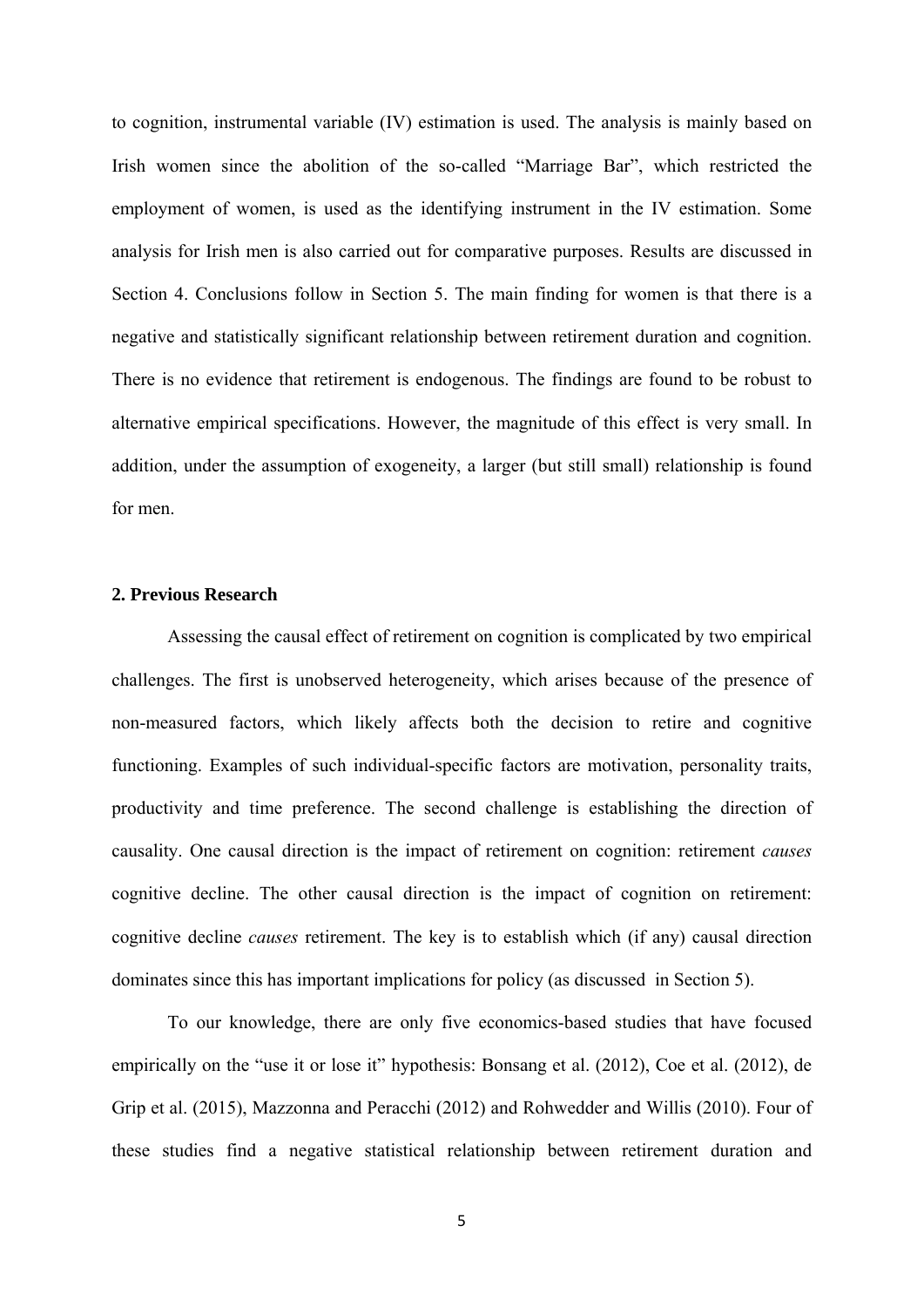cognition. That is, on average the longer an individual has been retired, the lower their level of cognition. However, as a group they generate conflicting evidence on whether retirement *causes* cognitive decline. This hypothesis is supported by Mazzonna and Peracchi (2012), Rohwedder and Willis (2010) and Bonsang et al. (2012), but receives only partial support from de Grip et al. (2015). No support is found by Coe et al. (2012). One potential explanation for the diversity of findings is differences in the statistical methodologies employed to address the potential endogeneity of retirement.

With the exception of de Grip et al. (2015), these studies used instrumental variables estimation (IV) in order to explore the endogeneity of retirement. This approach requires a variable (referred to as an "instrument") that is directly correlated with retirement decision but only correlated with cognition indirectly through its effect on retirement. It also needs to be "exogenous" in the sense that it is not a direct outcome of individual decision-making. (The IV approach is described in more technical detail in Section 3). Rohwedder and Willis (2010), Mazzonna and Peracchi (2012) and Bonsang et al. (2012) relied on changes in public policies affecting the legislated early and normal ages of eligibility for a public old-age pension to generate cross-country or cross-individual variation in retirement behaviour. We argue that there are several problems with such an approach. A key one is that it assumes that the policy changes are known and fully understood by individuals and such individuals act upon these changes in an economically rational way. There is considerably doubt that this is the case (Barrett et al., 2015).

Another potential explanation of the differences in findings in these studies relates to the cognition variables used. With the exception of de Grip et al. (2015), the other studies used cognitive variables that measure word recall, verbal fluency or numeracy tests in faceto-face or telephone interviews. Measuring cognition in such a way has at least three important limitations. First, as they are measured in an informal setting (such as respondent's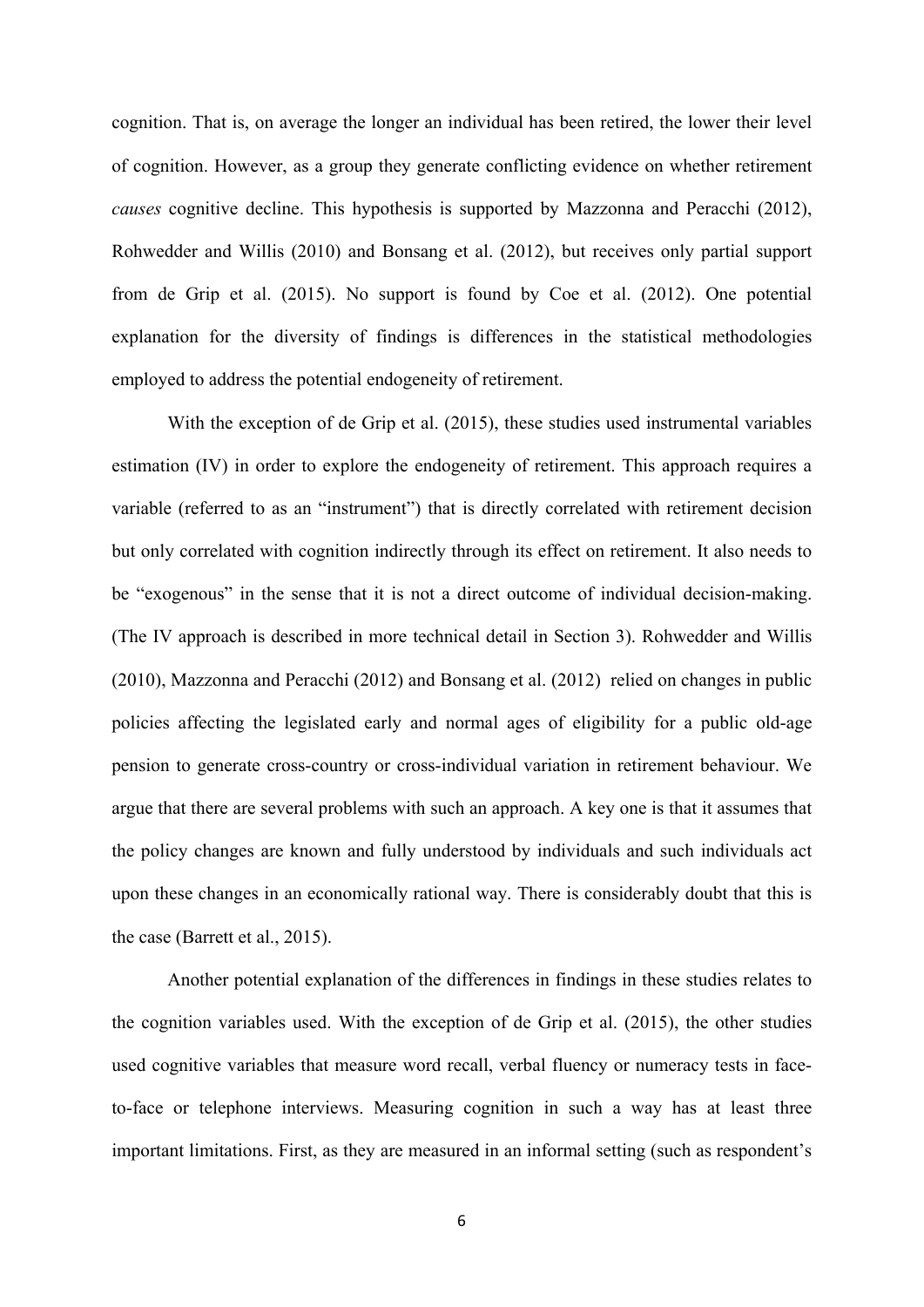home), they are prone to differences in test effort by retired and employed individuals (de Grip et al., 2015; Duckworth et al., 2011). Second, as respondents can witness the tests of another household member before being interviewed, intra-household learning effects can also occur (Mazzonna and Peracchi, 2012). Third, they do not measure important aspects of fluid cognition such as processing speed or cognitive flexibility. The study of De Grip et al. (2015) is the only study that investigated the effect of retirement on measures of fluid cognition. In this study, the cognitive tests carried out in a hospital-lab setting were employed as outcome variables.

With the exception of Mazzonna and Peracchi (2012), the existing studies did not specify a model that distinguished between men and women. Coe et al. (2012) restricted the analysis to men. Bonsang et al. (2012) and Rohwedder and Willis (2010) did not disaggregate their analysis by gender. de Grip et al. (2015) presented results for men and women together clarifying that they also estimated models for men and women separately and found no significant differences. As the employment histories of women are generally more intermittent than those of men, largely due to the impact of child-bearing and rearing, we argue that it is crucial to analyse men and women separately.

As a consequence, the main focus of this paper is the impact of retirement duration on cognitive decline amongst women. In fact, we believe that more can be learned about this relationship from the experience of women rather than men. The main reason is that a more convincing IV estimation strategy can be constructed based on the experience of Irish women than for Irish men. However, estimates are also provided for men for comparative purposes.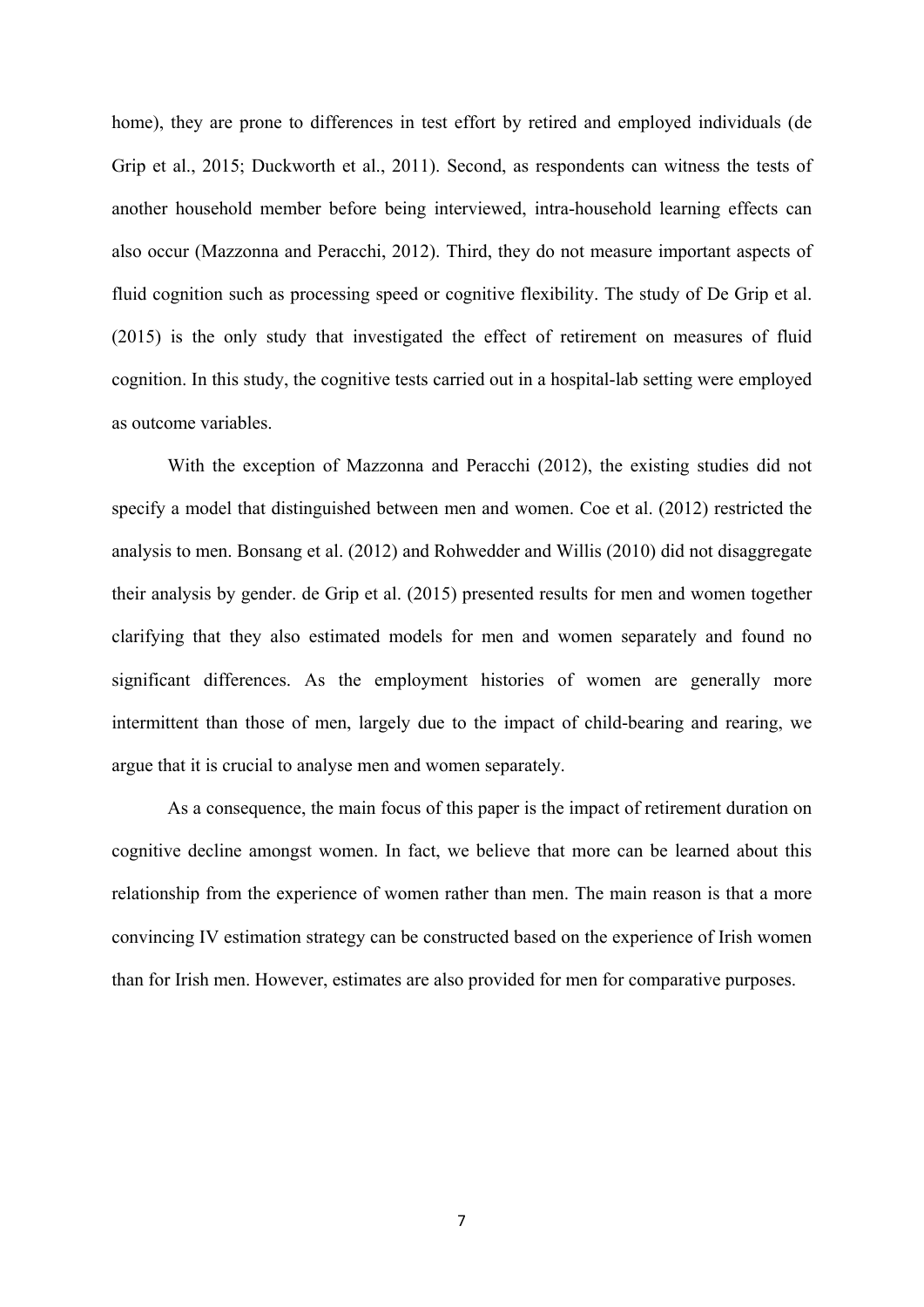#### **3. Methodology**

#### **3.1. Data**

The data-set used in this paper to assess whether retirement affects cognition is *The Irish Longitudinal Study on Ageing* (TILDA). TILDA is a nationally representative sample of community dwelling individuals aged 50+ resident in Ireland and collects information on the economic, health and social aspects of the respondents' lives. It is modelled closely on the Health and Retirement Study (HRS), the English Longitudinal Study on Ageing (ELSA) and the Survey of Health, Retirement and Ageing in Europe (SHARE). The main analysis of this paper is based on data from the third wave of TILDA. Data from the first and second waves are also employed to construct the relevant variables or for robustness checks. The first wave of data was collected between October 2009 and July 2011. A total of 8,504 participants were recruited. Of these, 8,175 were aged 50+ and 329 were younger partners of eligible individuals.

Respondents first completed a computer-assisted personal interview (CAPI) in their own homes and were invited to travel to one of two health centres (based in Trinity College Dublin and University College Cork) for a comprehensive health assessment. If unable or unwilling to travel to one of the health centres, respondents were offered a modified and partial assessment in their own home. All assessments were carried out by qualified and trained research nurses. Of the 8,175 participants aged 50 and older, 5,897 underwent a health assessment (85% in one of the dedicated health centres and 15% in their own home). The availability of home-based health assessments likely reduced the potential selection bias associated with the need to travel to a health centre (Savva et al. 2013). For more detail on the first wave of TILDA ad health assessments see Whelan and Savva (2013) and Cronin et al. (2013).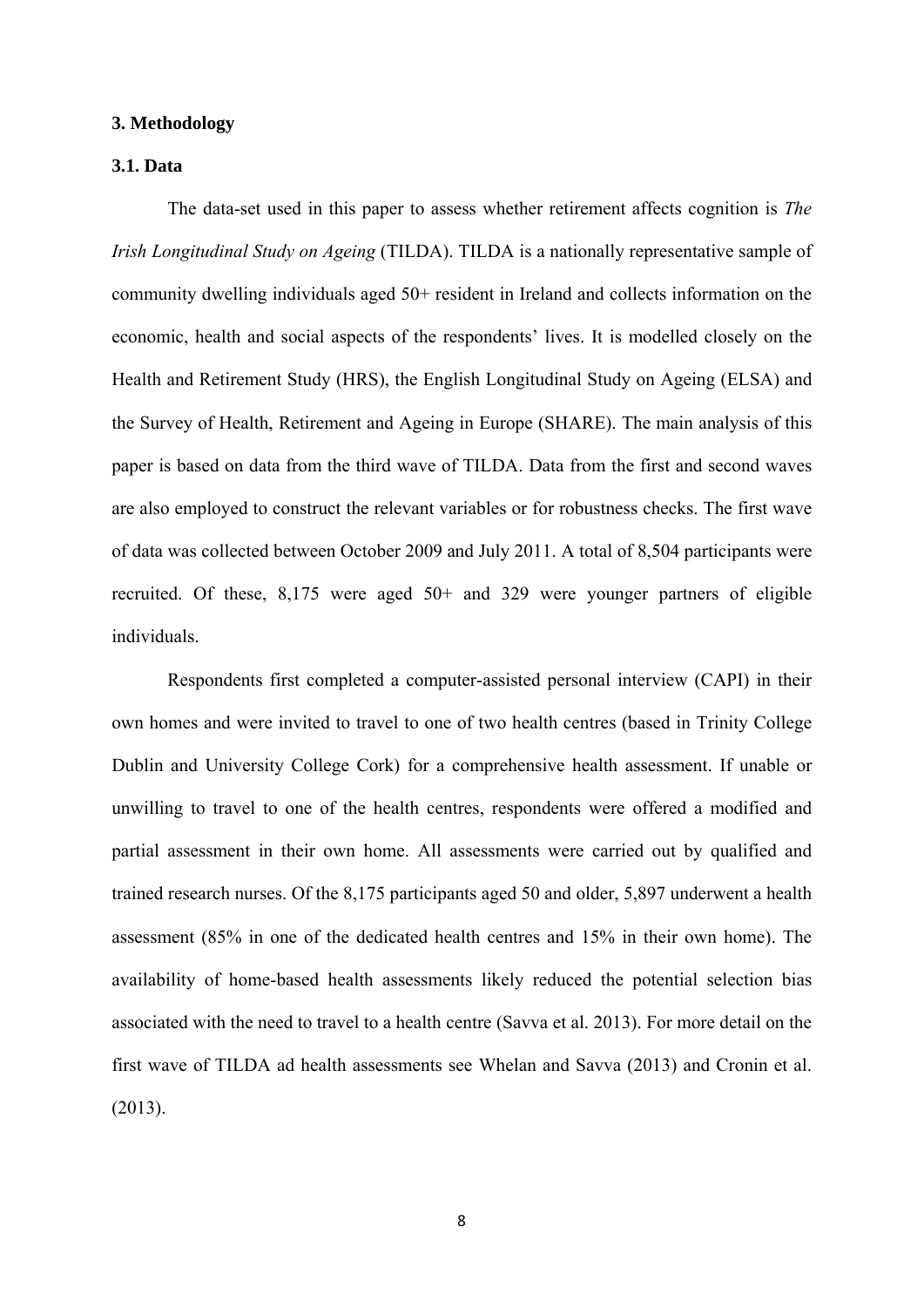The second wave of data was collected between April 2012 and January 2013 and a response rate of 86% was achieved (Dooley et al, 2014). Respondents completed a CAPI in their own homes but there was no health assessment at Wave 2. The health assessment component of the study was reintroduced at Wave 3. Respondents were given the choice to undertake the assessment either in their own home or in the dedicated health centre in Trinity College Dublin (the centre in University College Cork was closed). The third wave of data (CAPI interviews) was collected between March 2014 and October 2015. A response rate was 85%. A total of 5,395 respondents undertook the health assessment (80% in the Trinity College Dublin health centre and 20% in their own home).

#### **3.2. Statistical Model**

As explained above, testing the hypothesis that retirement affects cognition is complicated by the potential problems of unobserved heterogeneity and reverse or two-way causation. In our statistical model, we assume that cognition, "*Cog"*, is a function of retirement duration, "*RetDur*", and a vector of other controls, " $X_i$ " (such as  $j = a$ ge and education) and an error term, "*u"*. In regression form:

$$
Cog_i = \beta_0 + \beta_1 RetDur_i + \sum_j \beta_j X_{ij} + u_i
$$
\n(1)

where the subscript "*i*" denotes the individual,  $i = 1, 2, \ldots, N$ . If there is a negative relationship between retirement and cognition, one would expect  $\beta$ <sup>1</sup> < 0. That is, people with a longer retirement duration have lower cognition after controlling for other factors thought to affect cognition.

If *RetDur* is correlated with *u*, then OLS estimates of *β1* will be biased and inconsistent. This is the problem of the "potential endogeneity of retirement duration*".* In order to address endogeneity, a process is needed that generates exogenous variation in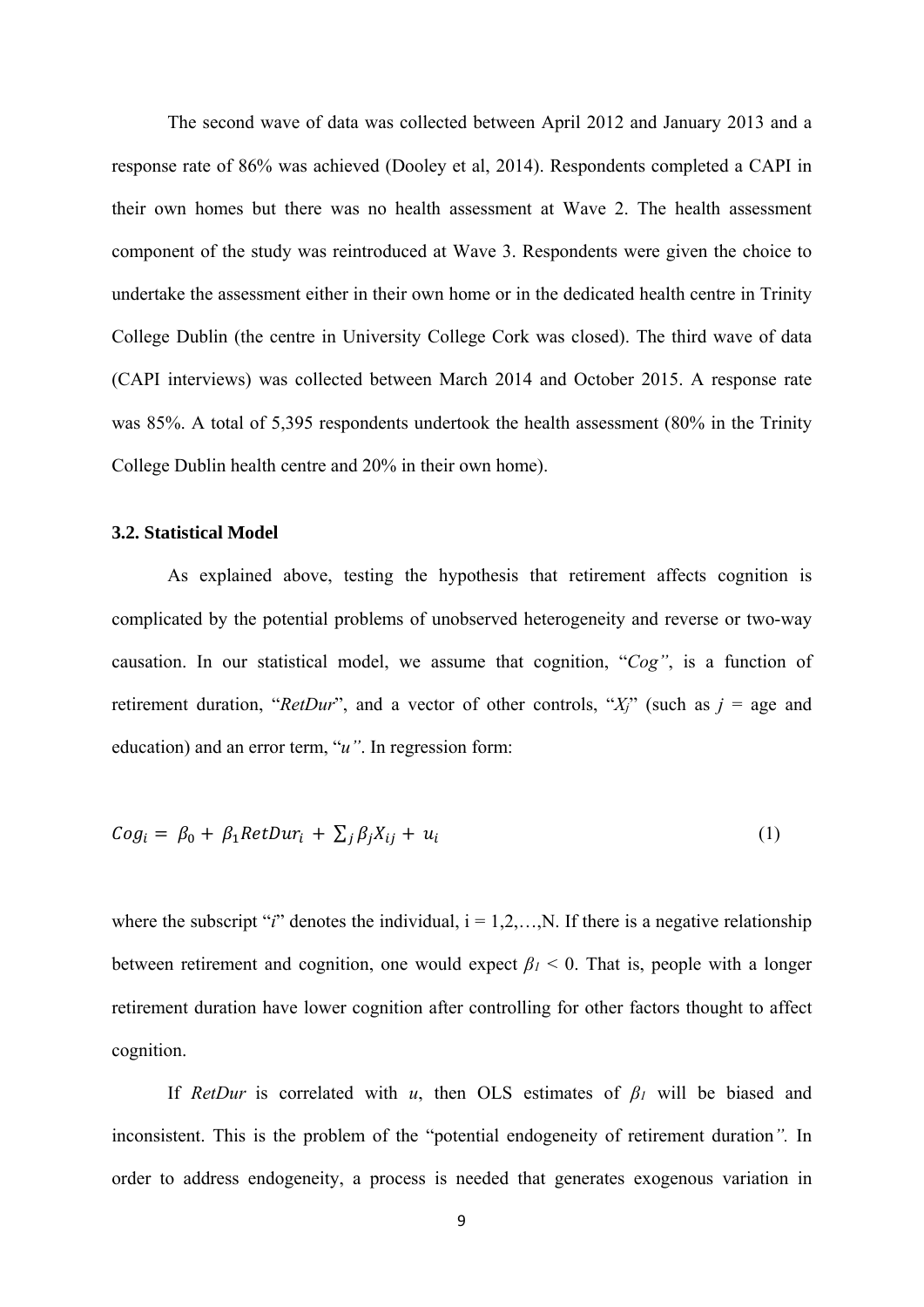*RetDur*. Instrumental variables estimations (IV) can be used to incorporate this variation into the estimation in order to "purge" the relationship of this bias. Key to IV estimation is the availability of at least one variable, "*Z*" (the so-called "instrument") that has the following two key properties: (1) Variation in *Z* is associated with variation in *RetDur*; and (2) Variation in *Z* is not associated with variation in *Cog* (apart from the indirect route via *RetDur*). If one has available a variable that satisfies these properties, then one can estimate the following regression:

$$
RetDur_i = \pi_0 + \pi_1 Z_i + \sum_j \pi_j X_{ij} + w_i \tag{2}
$$

where *RetDur* is as a function of *Z, X<sub>j</sub>* and an error term "*w*". By estimating this "first stage" regression, one can then form predictions for *RetDur*:

$$
RefDur_i = \widehat{\pi_0} + \widehat{\pi_1} Z_i + \sum_j \widehat{\pi_j} X_{ij}
$$
\n(3)

As can be seen in Eq. (3), the unobservable component is purged and the variation in *RetDur* that is not correlated with *u* has been used to identify parameters.

Finally, one can use OLS to estimate the so-called "second-stage" regression:

$$
Cog_i = b_0 + b_1 \widehat{ReLU} + \sum_j b_j X_{ij} + e_i
$$
\n
$$
\tag{4}
$$

where predicted values of *RetDur* from Eq. (3) are used. Assuming all assumptions are met, the error term in this regression, "*e*", is random and not correlated with *RetDur*. If this is the case then Eq. (4) will provide an unbiased estimate, "*b*1"*,* of the relationship between retirement duration and cognition. More importantly, it will provide an estimate of the *causal*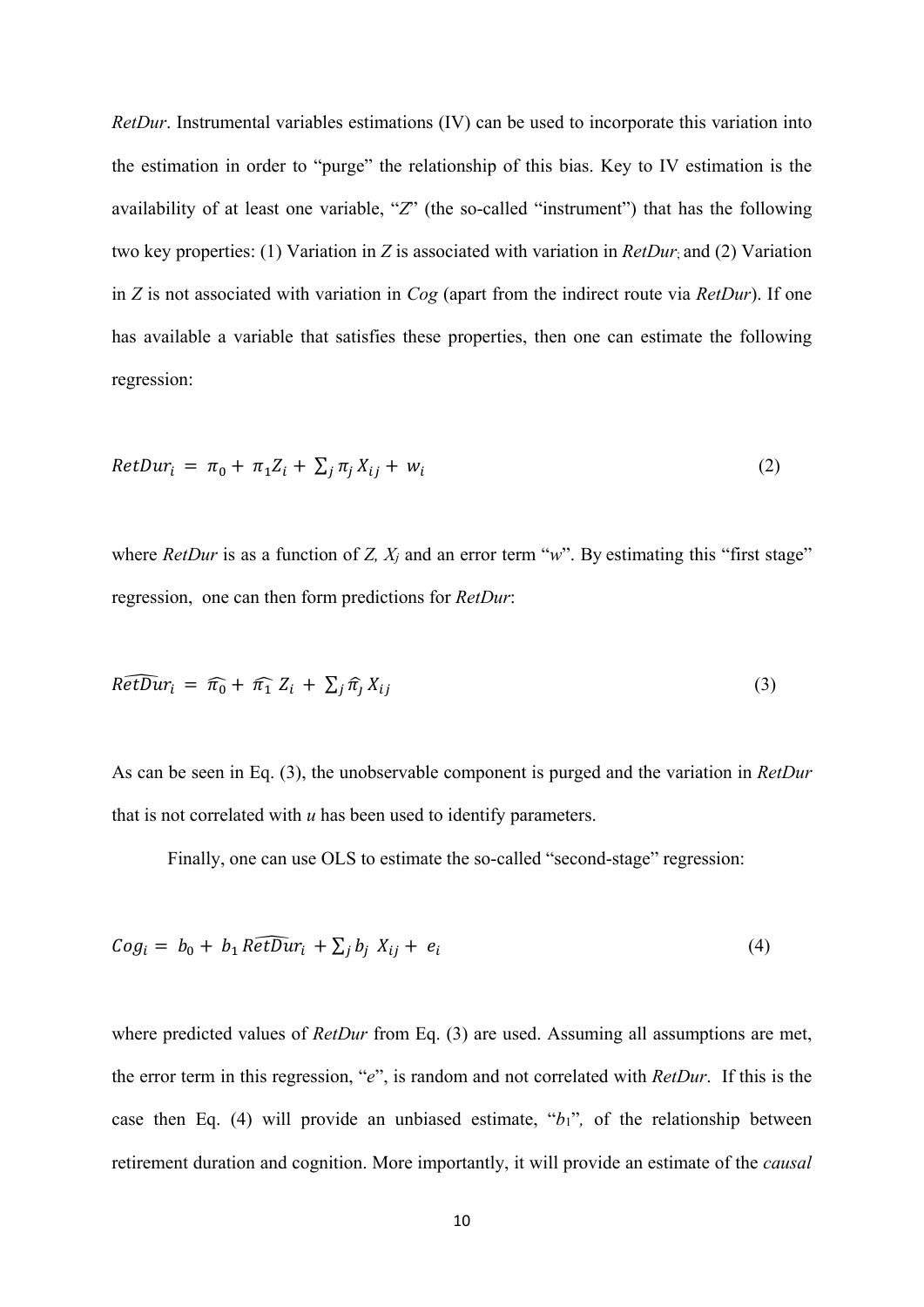impact of retirement duration on cognition. On the other hand, if  $b_1 = \beta_1$  (which is a testable hypothesis), then retirement duration is exogenous, and OLS provides such an estimate. The instrument used in our empirical estimation is discussed below.

#### **3.3 Variables**

#### **3.3.1. Cognition**

In TILDA, cognition is measured both in a face-to-face interview (CAPI) and in a medical centre-based health or home-based assessment (HA). The HA includes a battery of in-depth pen-and-paper and computer-based tasks probing global cognition, verbal memory, attention, processing speed and executive function. Crucially, all these tests are administered and scored by specifically-trained qualified nurses. They are also the first tests each respondent is asked to perform during the assessment to avoid the problem of fatigue potentially influencing the results. The CAPI interview comprises tests of verbal and prospective memory and verbal fluency. These are shorter than the tests administered in the heath assessment and are primarily verbally administered by a team of specifically-trained interviewers.

We believe that the choice of what cognitive measures to use is critical in the evaluation of the relationship between retirement duration and cognition. In fact, it is our view that the lack of consensus in this respect has contributed to the mixed empirical results of the existing literature. We also believe that the cognitive tests carried out in the HA are preferable to the cognitive tests administered as part of the CAPI interview. Centre-based HA measures are less prone to intra-households learning effects and to differences in test effort by employed and retired individuals. Both are more likely to occur in the more informal, and less controlled, setting of the respondent's home (de Grip et al., 2015; Duckworth et al., 2011). Home-based HA measures are also less prone to these two effects as they are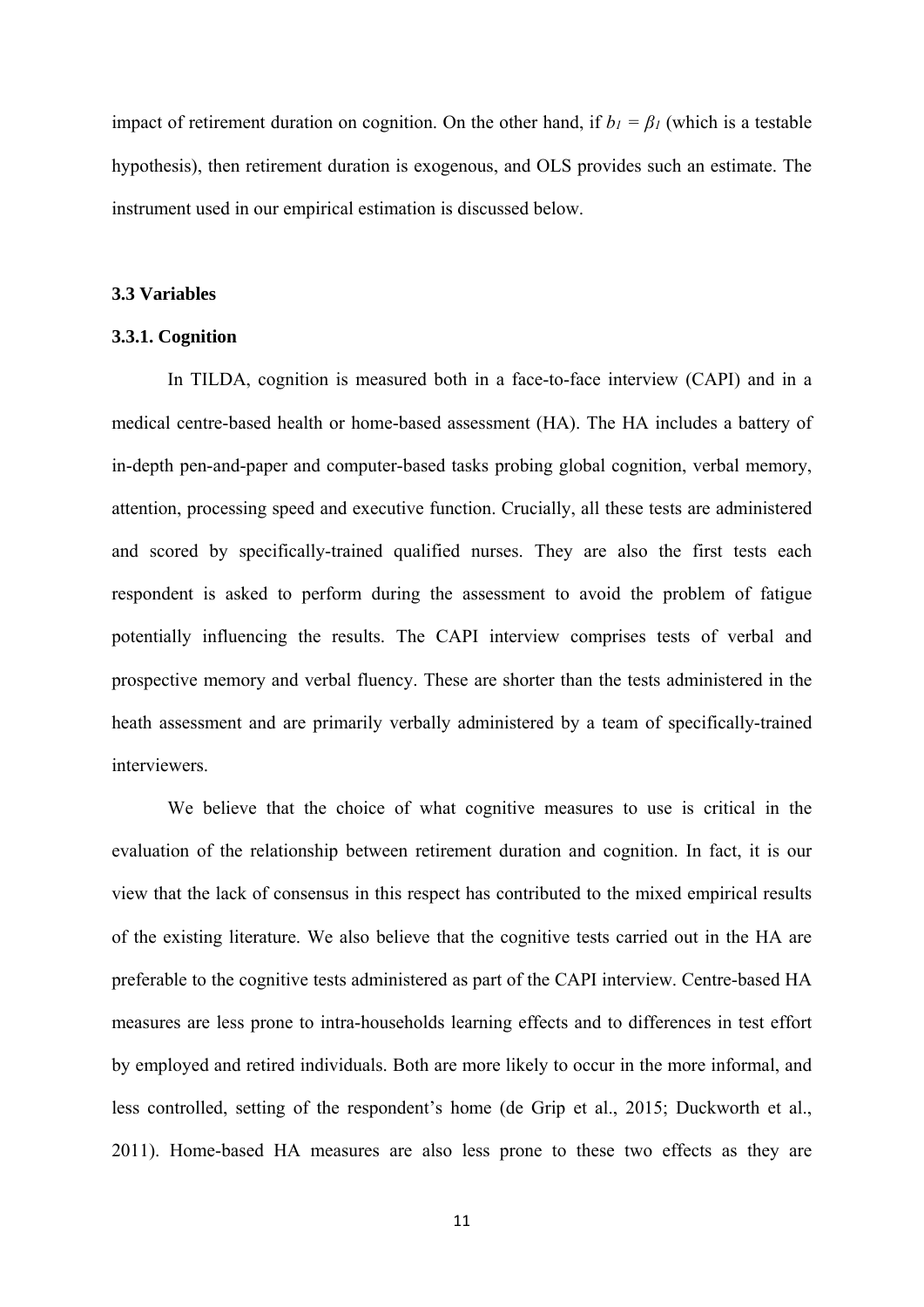administered by trained and qualified nurses as opposed to CAPI interviewers who are not health professionals.

Among the different cognitive tests administered in the HA, the "Color Trail Task 1" (*CTT1*) and the "Color Trail Task 2" (*CTT2*) are best suited to address our research question. These two tests measure key aspects of fluid cognition. More specifically, *CTT1* captures visual scanning and processing speed while *CTT2* captures visual scanning, attention, and mental flexibility, thereby making it an executive function task (D'Elia et al, 1996). Executive function includes "a set of cognitive skills that are responsible for the planning, initiation, sequencing, and monitoring of complex goal-directed behaviour" (Royall et al., 2002). In our view, all these components have a clear and intuitive link with tasks that form most types of work. In fact, one would expect mental flexibility, processing speed, initiation and sequencing to be central to effectively carrying out employment-based tasks.

Focusing on how these tests are administered and scored, respondents are handed a sheet of paper containing numbers in yellow or pink circles. For the *CTT1*, respondents are instructed to rapidly draw a line connecting the circles numbered 1 through 25 in consecutive order, using a pencil. Respondents complete a practice trial prior to proceeding with the actual *CTT1*. Respondents are told to perform the task as quickly as possible without making errors. If an error is made, the nurse administering the test points it out and instructs the respondent to correct the error and proceed with the task. Up to 10 seconds are allowed for the respondent to make a connection between one circle and the next. After the 10 second period has elapsed, the nurse provides a non-verbal prompt (i.e. by pointing) indicating the position of the next correct circle. In the *CTT2*, respondents are asked to connect numbered circles alternating between pink and yellow circles, e.g., pink 1, yellow 2, pink 3. The respondent then completes a practice trial before proceeding with the *CTT2*. The performance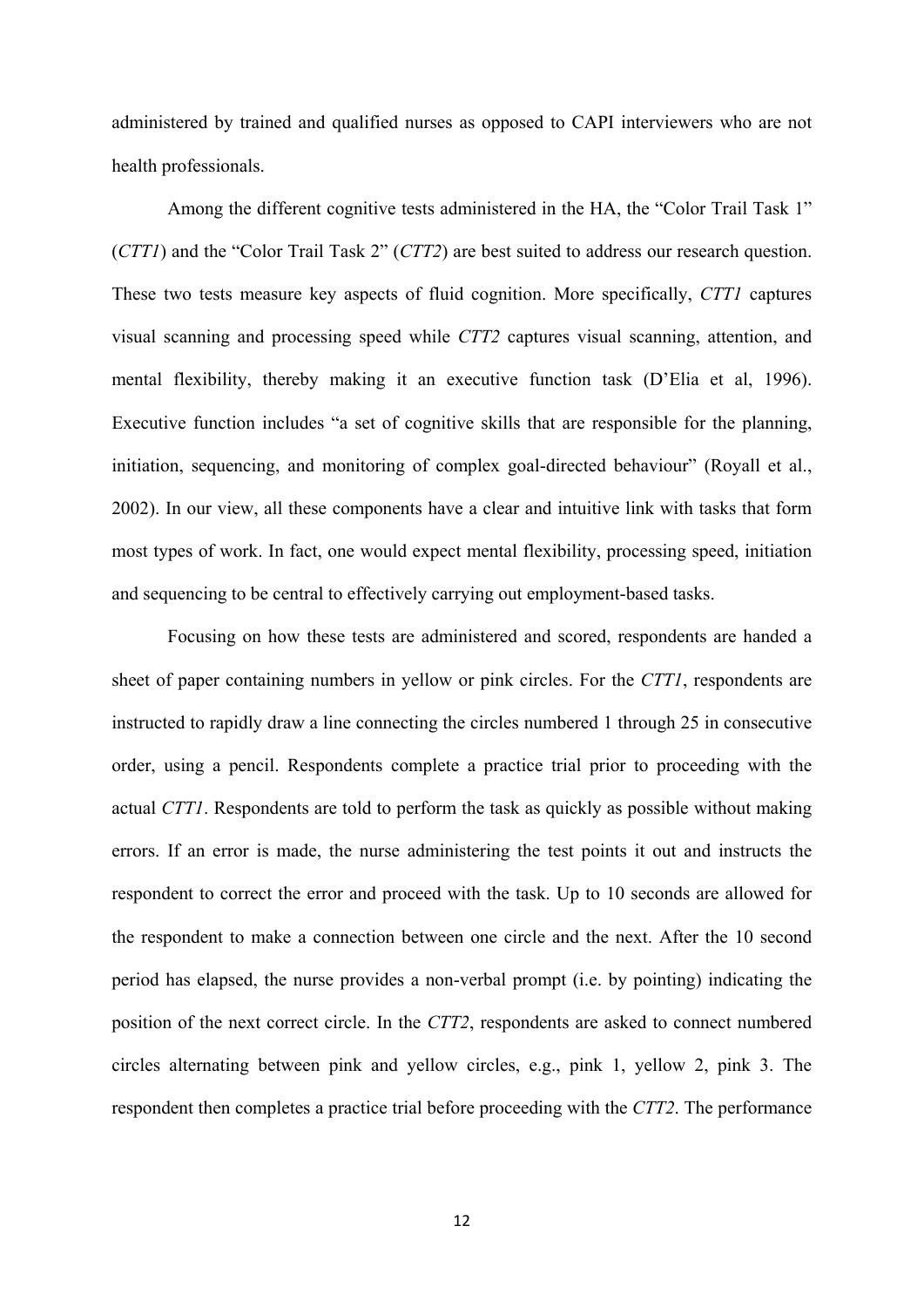indicator is time taken to successfully complete *CTT1* and the time taken to successfully complete *CTT2* (in seconds), with shorter completion times indicative of better performance.

At Wave 3 interview, 2,956 women undertook the health assessment. Of these, 2,889 successfully completed *CTT1* in either a centre-based health assessment ( $N = 2,343$ ) or a home-based health assessment ( $N = 546$ ). A total of 65 women who successfully completed *CTT1* could not complete *CTT2*. Figures 1 and 2 plot the age-profile of average test scores separately for *CTT1* and *CTT2* for the women in our sample. As expected, the time taken to successfully complete the tests increases with age, indicative of cognitive decline.

<<<< Figures 1 and 2 About Here >>>>

#### **3.3.2. Retirement Duration**

During the CAPI interview, respondents were asked to report the status that best described their current labour market situation. The choices are: (1) retired; (2) employed; (3) self-employed; (4) unemployed; (5) permanently sick or disabled; (6) looking after home or family; (7) in education or training; and 8) other. It should be noted that these are self-reports: respondents were asked to choose the response that "best" described their situation. They could only select one status since they were designed to be mutually exclusive. A total of 34.5% of women in the sample were employed or self-employed and another 40.5% were retired at Wave 3 interview. A total of 19.4% were looking after home or family. A further 5.6% were permanently sick or disabled, 3.1% were unemployed and 1.9% in education or in the other category.

In the economics literature, there are several definitions of retirement. Our definition is based on the economic convention of working or not "for pay". Therefore, an individual is "retired" if she was not working for pay at the time of the Wave 3 interview. Retired women are those who chose categories (1) and (4) to (8). Working women are those who chose in categories (2) and (3). Thus strictly speaking, our study analyses the effect of "not working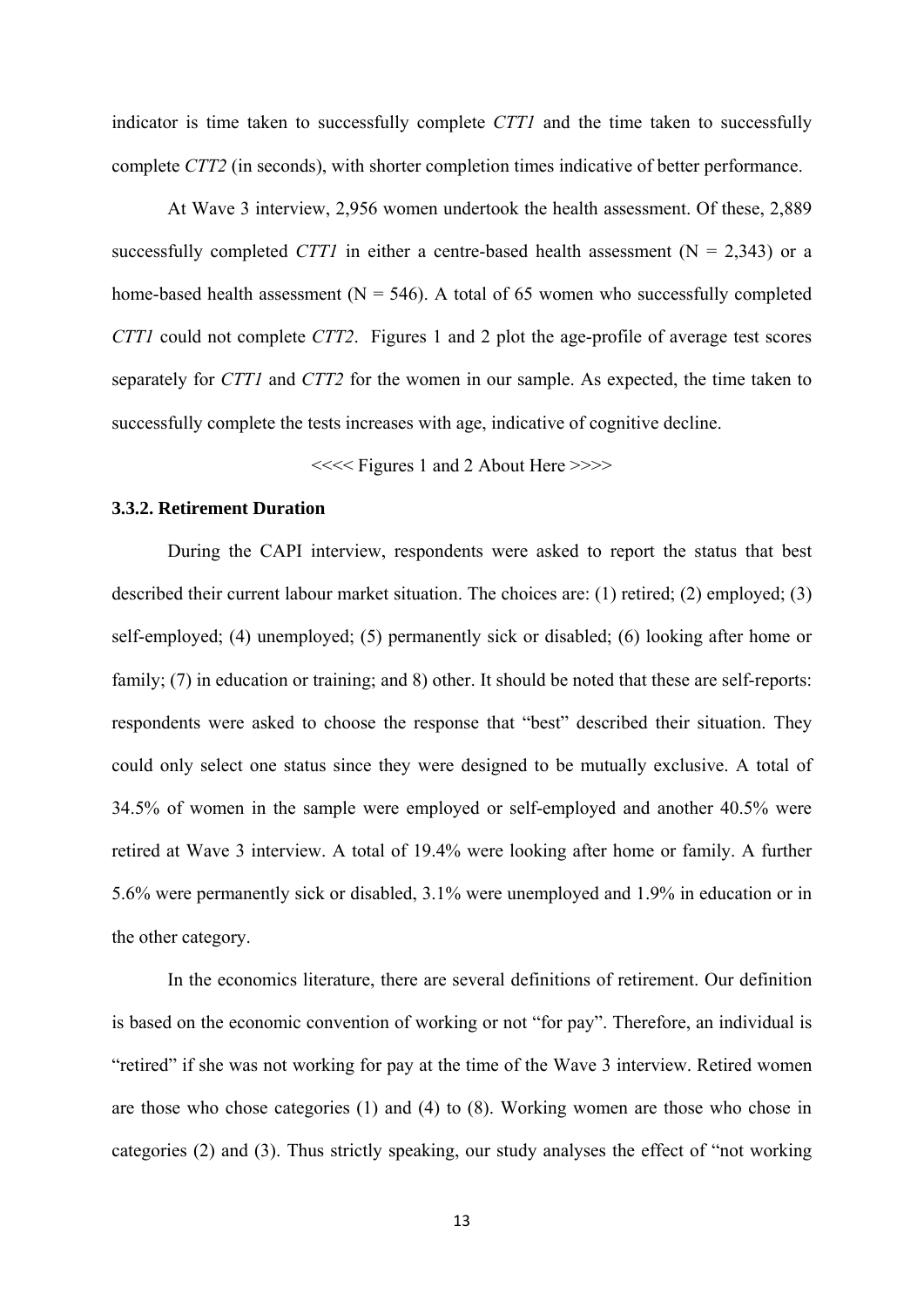for pay" at older ages. Robustness checks concerned with the reliability of our definition are reported in Section 4. Respondents not working at the time of the interview were then asked whether they had done any paid work in the week prior to the interview. Women who reported to have done some paid work in that week  $(N = 56)$ , as well as respondents who reported to have never worked ( $N = 160$ ), were excluded from the sample.

Respondents who chose categories (1) and (4) to 8) were asked to report the month and year when they stopped working. "Retirement duration" is defined as the time elapsed between the date the respondent stopped working and the date of the health assessment for that respondent. Retirement duration in full months was calculated and converted to years of retirement for ease of interpretation. For those at work, retirement duration was set to zero. As information on labour market status was also collected at Waves 1 and 2 in a similar form, this information was used to construct a more robust measure of retirement duration, especially when inconsistent answers were provided across the three waves. Retirement duration could not be calculated for 117 women because of missing information, and these women needed to be excluded from the sample.

#### **3.3.3. Control Variables**

In addition to retirement duration, additional control variables were included. These include age and education as well as a set of variables aimed at capturing childhood characteristics. The main aim was to keep the list of control variables to those that are clearly exogenous and not subject to same endogeneity considerations as retirement duration. This was primarily achieved by selecting variables measured when the respondent was young.

The relationship between education and cognition has been studied extensively in the literature. It is clear that there is a positive relationship between education and cognition. Evidence that education affects cognition in later-life has been found in a number of studies,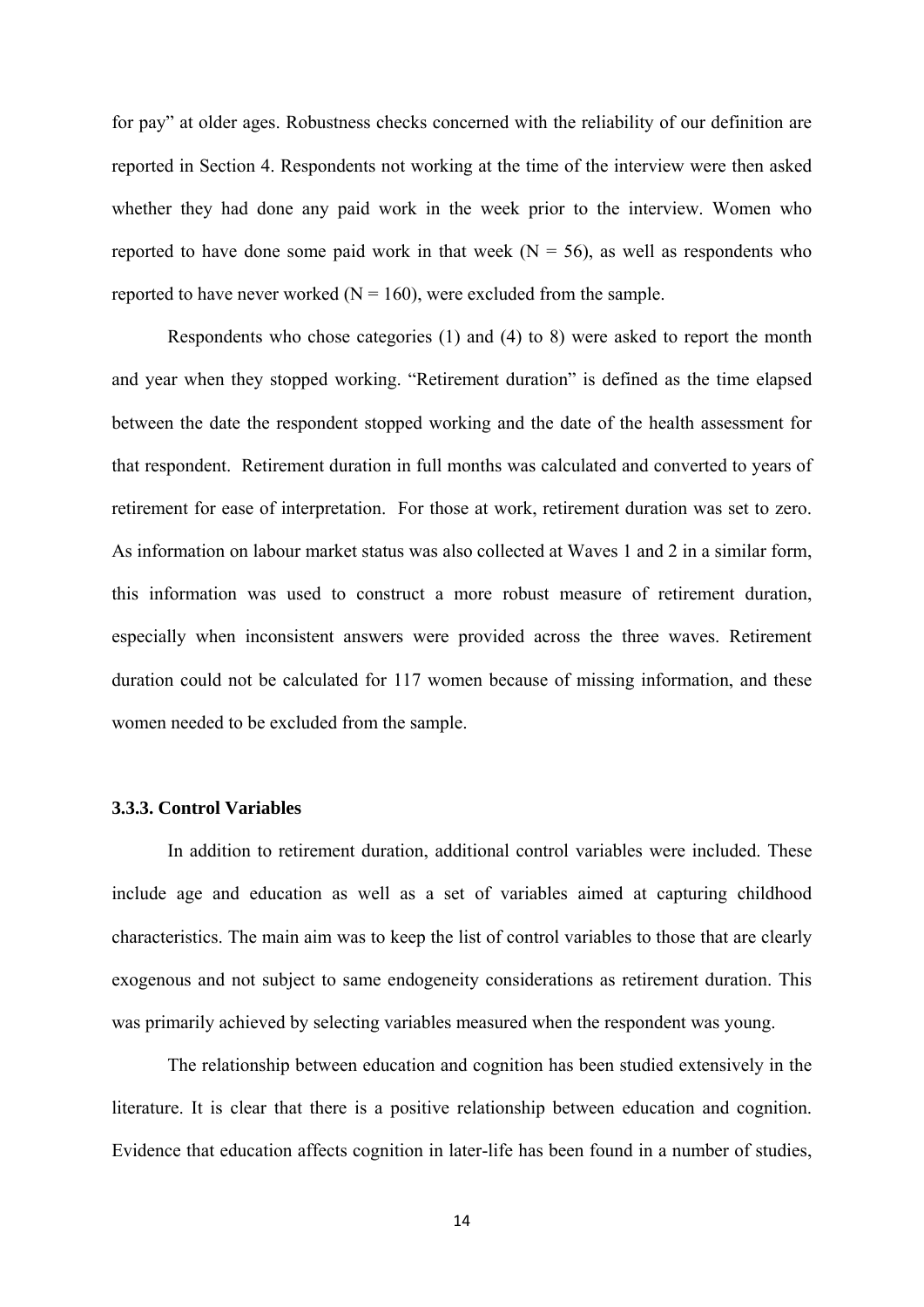including Banks and Mazzonna (2012) and Schneeweis et al. (2014). Since most schooling amongst older Irish women is completed when they are young, and before they enter the labour market, it is exogenous. In our analysis, education, "*School*", is measured in years of schooling completed.

Several childhood characteristics have been shown to be associated with cognition in later-life (Brown, 2010; Borenstein et al, 2006; Everson-Rose et al., 2003). In our analysis, we use a set of dummy variables based on respondent's self-reporting of childhood conditions before the age of 14. They are: *NoBooks*=1 if there were no or very few books in the home the respondent grew up in (0=otherwise); *PoorHealth* = 1 if the respondent was in fair/poor health (0=otherwise); *PoorFam* = 1 if respondent grew up in a poor family (0=otherwise); *MothNotWork* = 1 if respondent's mother never worked outside the home (0=otherwise); and  $FatherNotWork = 1$  if respondent's father never worked outside the home (0=otherwise). For 37 women, information is missing on one or more of these variables, and these women needed to be excluded from the sample.

The final samples are 2,519 women for the model based on *CTT1* and 2,481women for model based on *CTT2*. Descriptive statistics for retirement duration and the controls variables are given in Table 1. The average age for women in the sample is 66 years and the average retirement duration is 12 years. The mean number of years of schooling completed is around 12. 34% of respondents reported that there were few or no books in the home they grew up in. Only 6% reported their health was poor when they were aged less than 14. Only 15.4% reported growing up in a poor household. 70% of respondents reported that their mother never worked outside the home when they were aged less than 14. This compares to only 6.5% for fathers.

<<<< Table 1 About Here >>>>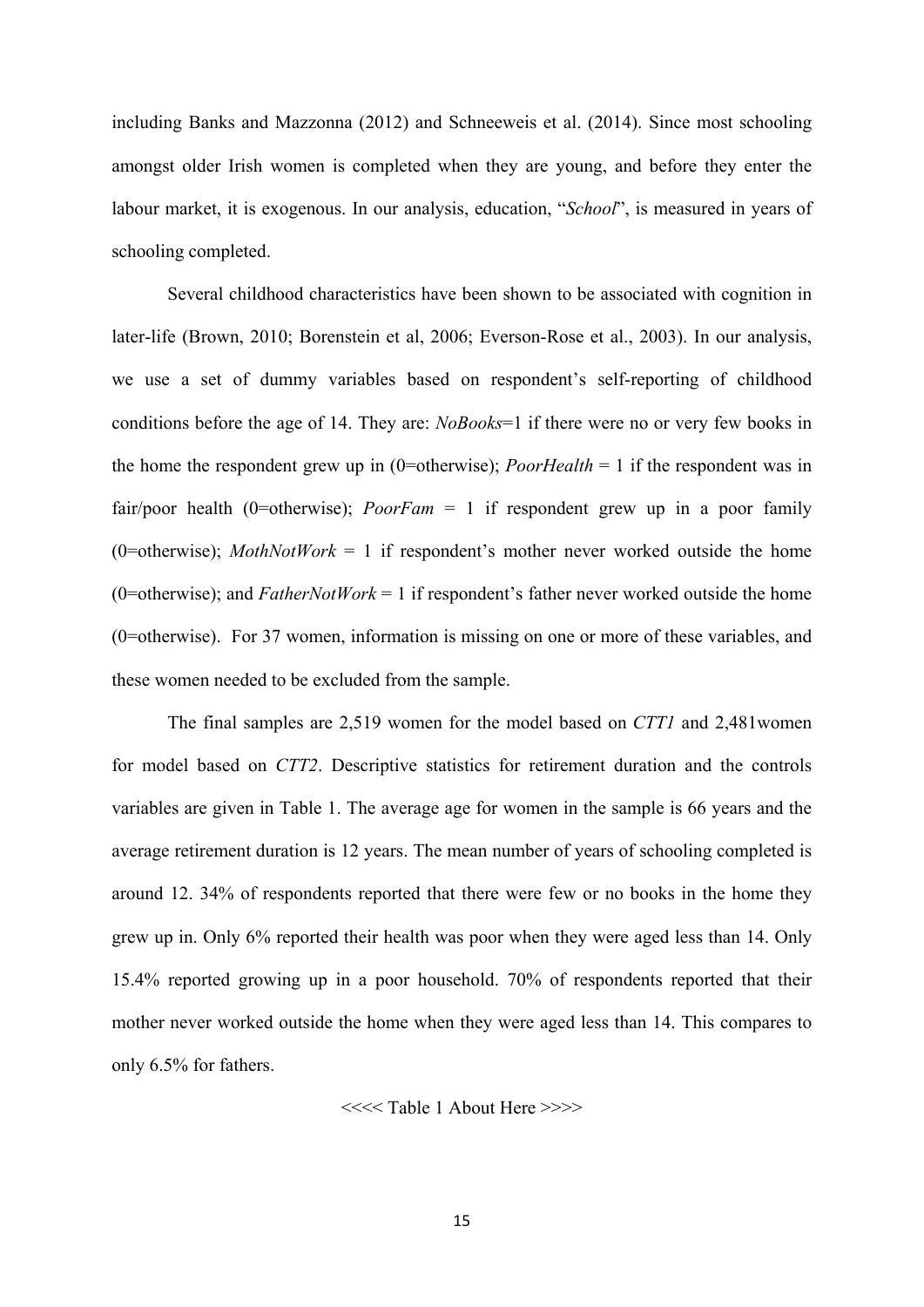#### **3.4. Instrumental Variable**

In our analysis, exogenous variation is generated by the abolition of the so-called "Marriage Bar". In simple terms, the marriage bar was the legal requirement that women leave paid employment in certain sectors on getting married. It was established in the 1930s, a time of high unemployment amongst males, and abolished in the 1970s. It was justified by the Irish Government as a policy aimed at reducing male unemployment and it was intended to limit households to one income earner, "one man one job". It applied mainly to whitecollar occupations, in both the public and private sectors, rather than to industrial or service occupations. However, there is evidence that it was practised by many employers not legally required to comply with the law.

The marriage bar was established for primary school teachers in 1933, for civil servants in 1956 and for female police officers in 1958. A similar bar applied in many semistate and private organisations, such as Aer Lingus, Jacobs Biscuits and Guinness Brewers. Data from the 1961 Census show that at least two thirds of the female labour force were employed in sectors or occupations where the marriage bar was enforced. Women who had to resign on getting married were often received a cash payment from the organisation/company they were working for, which was presented to them by a member of the senior management in a spirit of congratulations (Connolly, 2003). Married women could only be reinstated in cases of hardship, meaning where they could prove desertion (Pyle, 1990).

 The marriage bar for primary schooling teaching was lifted in 1958 on the basis that teaching would not prevent a married woman from carrying out "her duties and obligations in regard to the creation and maintenance of a home". The marriage bar was removed completely over the four year period 1973-1977. In 1973 it was rescinded for the Civil Service and it was later removed by the Local Authorities and Health Authorities. In 1977, discrimination in employment on the grounds of sex or marital status was made illegal.

16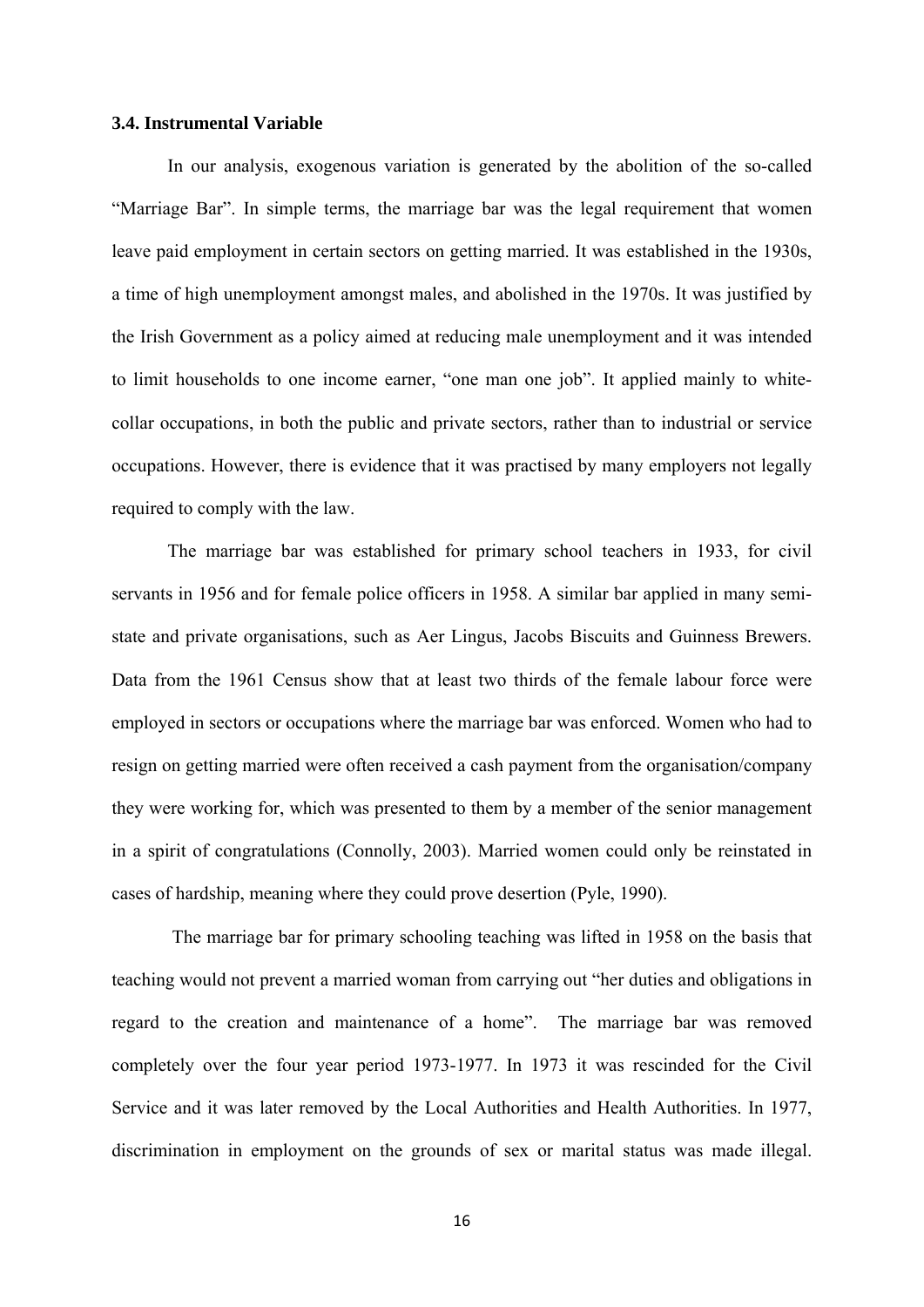Ireland is not the only country where women were required to leave paid employment on getting married. A similar ban was enforced, for example, in the United Kingdom and the Netherlands. The ban was, however, abolished much earlier in these countries.

Ireland is unique in the duration of the enforcement of the marriage bar, as discrimination on the basis on marriage was made illegal only in 1977. Many women who were affected by the marriage bar are still alive and are in the TILDA sample. In Wave 3, women were asked the following question: "Did you ever have to leave a job because of the marriage bar?". For women in occupations covered by the marriages bar, leaving employment was not a "choice". We believe it generates both a unique and exogenous source of variation in retirement duration. Of the 2,519 women in our final sample, 318 reported they had to leave a job because of the marriage bar.

The instrument used in our analysis is a dummy variable, "*MarBar*", coded "1" if a woman reported having to leave employment on getting married and "0" otherwise. We believe that this variable conceptually satisfies the requirement of being a "good instrument" for two reasons. The first is that it is clearly exogenous since it was (albeit irrational and sexist) a Government decision. The second is that there is no evidence that it forced women to "choose" between either working or getting married. For example, Figure 3 shows female activity rates by marital status (married versus single) in 1970 in Ireland and other countries. It is clear that while activity rates of single women in Ireland were closely aligned to activity rates of single women in other countries, married women in Ireland were significantly less likely to be active than in the other countries in focus. This suggests that "an exogenous" factor" preventing married women from working in Ireland was present.

#### <<<< Figure 3 About Here >>>>

Additional evidence consistent with this view is shown in Figures 4 to 6. Figure 4 shows the proportions of never married and married women calculated from the *TILDA* and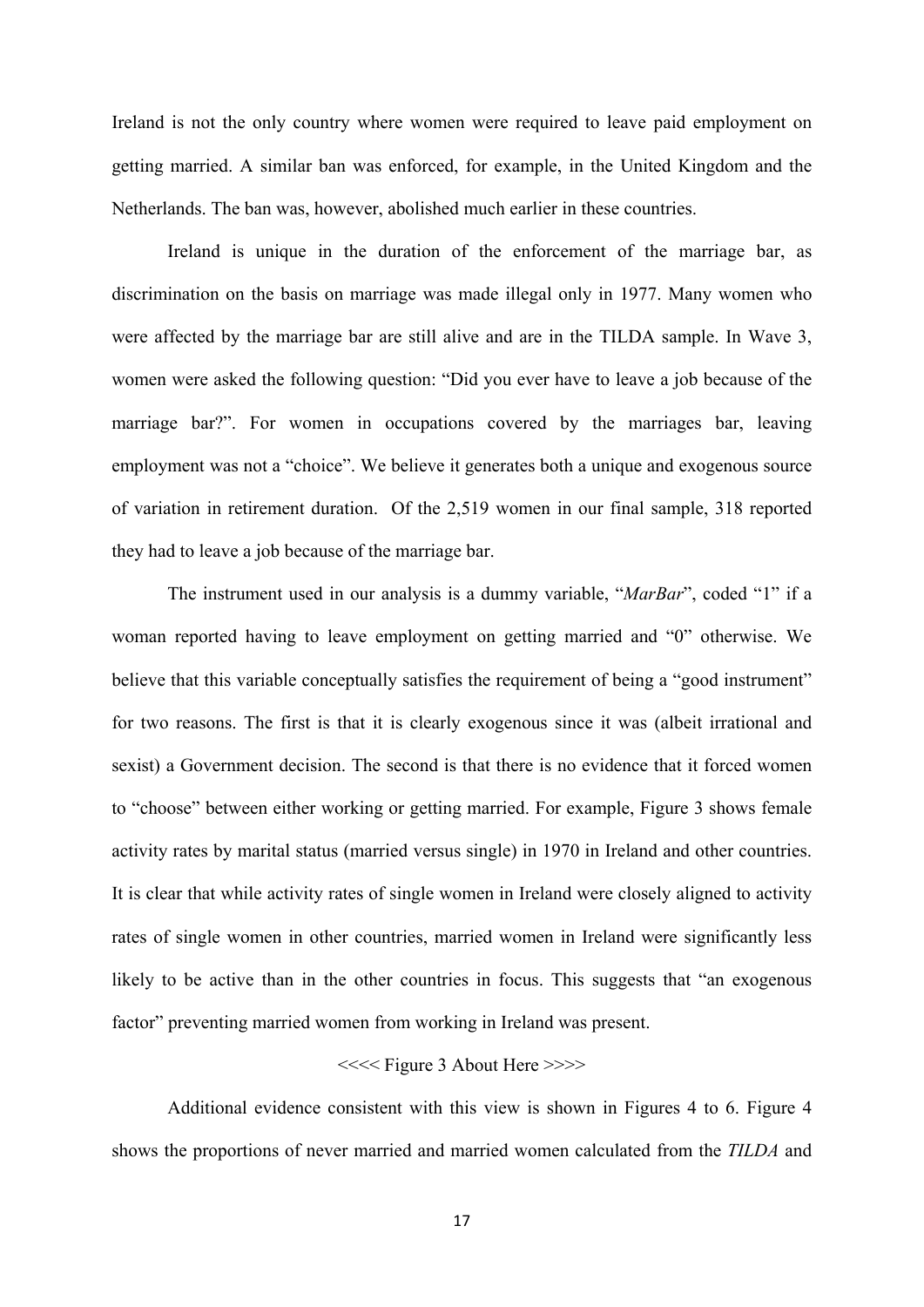*SHARE* surveys by birth cohort. In Ireland, like in many other countries, the proportion of "never married" women is very small, suggesting that marriage was the norm for women born in the first half of the 20<sup>th</sup> century. Figure 5 shows the historical crude marriage rate and the general marriage rate for Ireland. One would expect that if women were "forced" to choose between marriage and work, then after the abolition of the marriage bar the marriage rate would increase. As the figure shows, if anything, the marriage rate stabilised and then decreased after the abolition of the marriage bar. That is, it moved in the opposite direction. Finally, Figure 6 shows that the participation rate of married women doubled from 1971 to 1975, jumping from 7.5 percent to 14.5 percent. Since this sharp response was not the result of demographic changes, it reflects the termination of this constraint on labour force participation of married women in those occupations closed to them by the marriage bar.

<<<< Figures 4, 5 and 6 About Here >>>>

#### **4. Results**

#### **4.1. Main Empirical Findings**

Table 2 shows the OLS regression estimates for *CTT1* and *CTT2*, respectively. Both variables were transformed by taking the natural logarithm in order ensure normality of the residuals. The transformed scores were then multiplied by "-1". Therefore, a higher value of these transformed variables suggests a higher level of cognitive functioning and vice versa, which makes interpretation of the estimates more intuitive.

<<<< Table 2 About Here >>>>

The coefficient of *RetDur* is negative for both cognition measures, which is consistent with the hypothesis that a longer retirement duration is associated with lower cognition. Even though these associations are statistically significant at the 1% level, the magnitude is very small. An additional year of retirement corresponds to a 0.19% reduction in *CTT1* and a 0.14% reduction in *CTT2*. In fact, these associations are very small when compared to the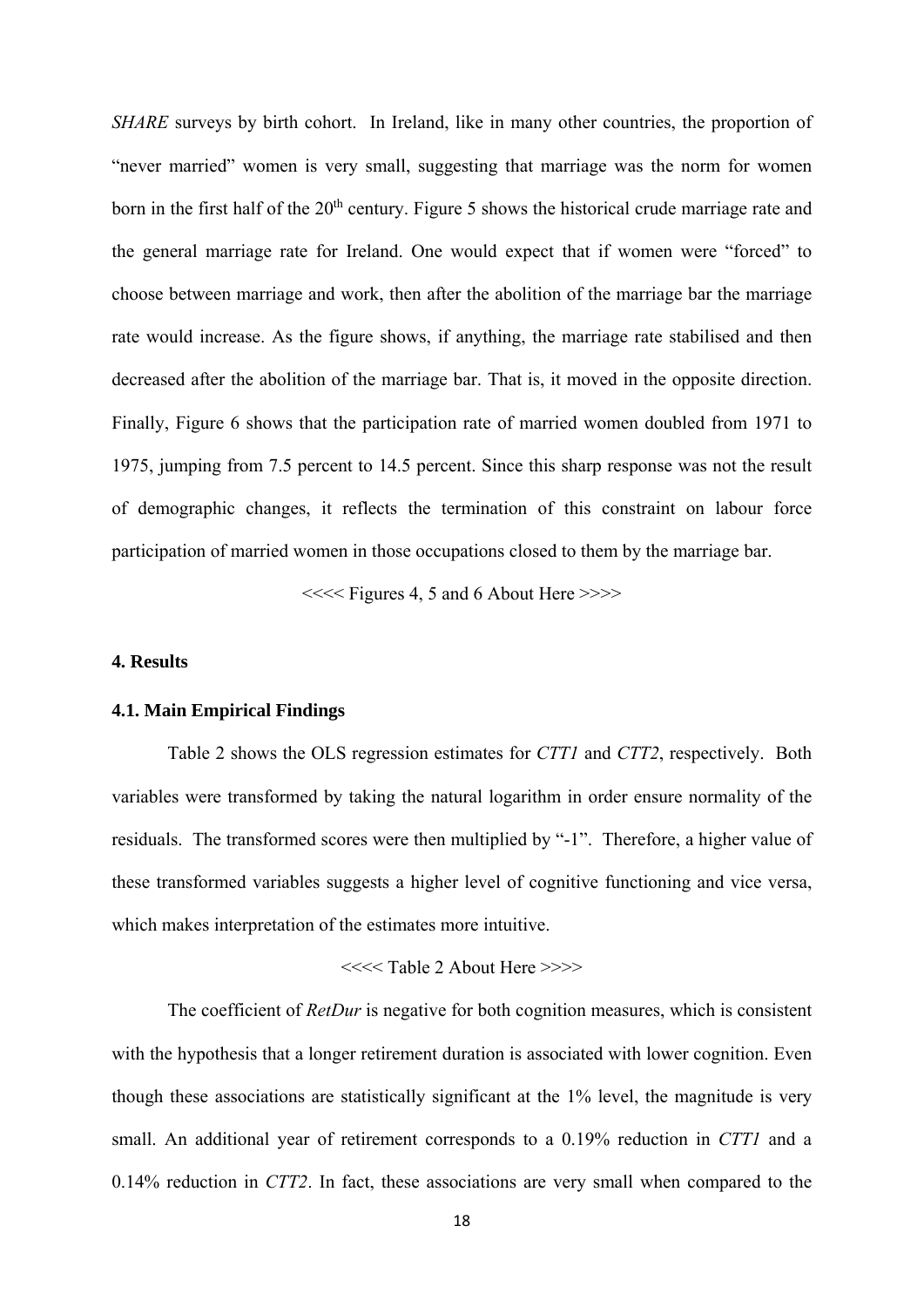associations of age and education despite the high level of statistical significance. As expected, the coefficient of *Age* is negative for both cognition measures and is statistically significant at the 1% level, suggesting that cognition declines with age. However, the magnitudes of these associations are at least 10 times larger than for *RetDur*. The age estimates suggest that an additional year of age is associated with a 2.1% reduction in *CTT1* and a 1.7% reduction in *CTT2*. Likewise, the coefficient of *School* is positive and statistically significant at the 1% level for both cognition measures. More schooling is associated with a higher cognitive functioning. The estimates suggest that an additional year of schooling is associated with a 1.1% increase in *CTT1* and a 1.3% increase in *CTT2*.

As a group, the remaining variables included in the regressions should proxy well the socio-economic conditions in the home in which the respondent grew up in. As mentioned above, there is research that suggests that early-life conditions impacts on later-life cognition. However, only two of these five variables are statistically significant. There appears to be no impact of self-reported poor family background (*PoorFam),* having a mother who never worked outside the home (*MothNotWork),* and having a father who never worked outside the home *(FatherNotWork)*. This said, the signs of these coefficients are all negative, which is consistent with a positive impact of early-life socio-economic conditions on cognition. Stronger support for this hypothesis is found for the variable "growing up in a household with no or few books". The coefficient of *NoBooks* is negative and statistically significant at the 1% level for both cognition variables. The magnitude of this association is sizeable cognition is around 5.7% lower for *CTT1* and 8.4% lower for *CTT2* growing up in a household with no or few books. However, it is not clear if this is a socio-economic effect or an early-reading effect. Self-reported health is also important. The coefficient of *PoorHealth*  is negative and statistically significant at the 1% level. The magnitude of this association is also sizeable. Having poor health in childhood implies a 7.1% lower value for *CTT1* and a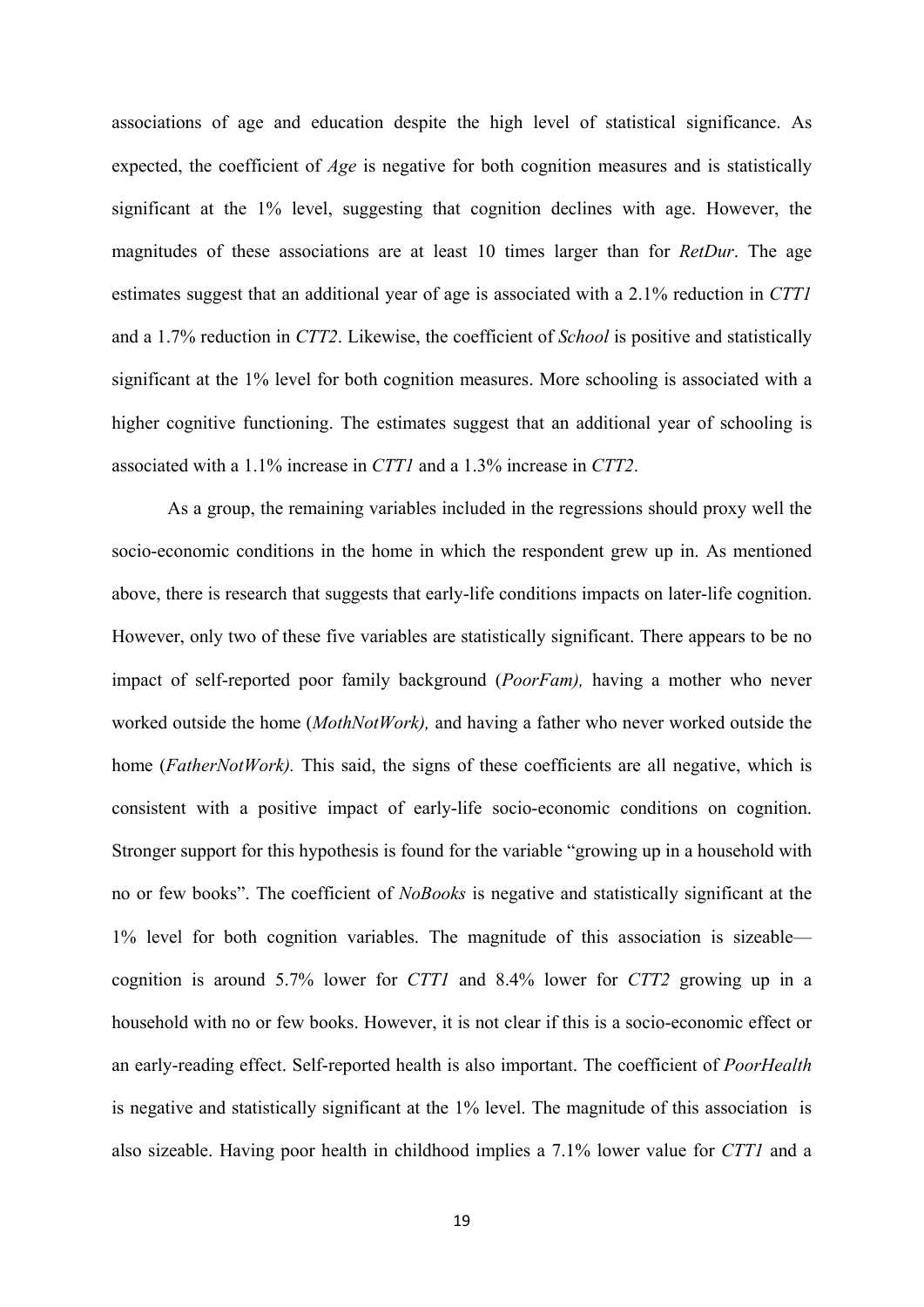4.9% lower value for *CTT2*. However, the reasons behind poor childhood health can be caused by socio-economic conditions but also by factors largely independent of socioeconomic conditions (such as contagious disease).

The estimates in Table 2 are based on the assumption that retirement duration is exogenous. The IV estimates that test for the potential endogeneity are shown in Table 3. This table shows the "first stage", "reduced form" and "second stage", or IV, estimates. As discussed above, the instrument employed is whether the women reported having to leave a job because of the marriage bar. Columns 1 and 2 show the first-stage for *CTT1* and *CTT2*. There are only slight differences between the two columns because of the small differences in sample sizes. It is clear that *MarBar* is an important predictor of *RetDur*. The coefficient of *MarBar* in both equations is positive, large in magnitude and statistically significant at well below the 1% level (t-statistics in both of 5.9). In short, women who had to leave work because of the marriage bar have a longer retirement duration (or more correctly a longer current period of not working) even after controlling for age and education. The requirement that the instrument must be a "strong" predictor of the potentially endogenous variable is clearly satisfied.

#### <<<< Table 3 About Here >>>>

 Unfortunately, it is not possible to directly test the second requirement, which is that there is no relationship between the *MarBar* and any other determinant of cognition, which would be captured in the error term in Eq. (1). However, some information can be obtained by considering the reduced-form regressions. In these regressions, *CTT1* and *CTT2* are expressed as a function of the *MarBar* and of the other variables. These estimates are shown for *CTT1* and *CTT2* in Columns 3 and 4 of Table 3. *MarBar* is not statistically significant in either regression. It fact, the t-statistics are very small—0.2 and 0.6 for *CTT1* and *CTT2*, respectively. This lack of statistical significance is very encouraging and suggests that a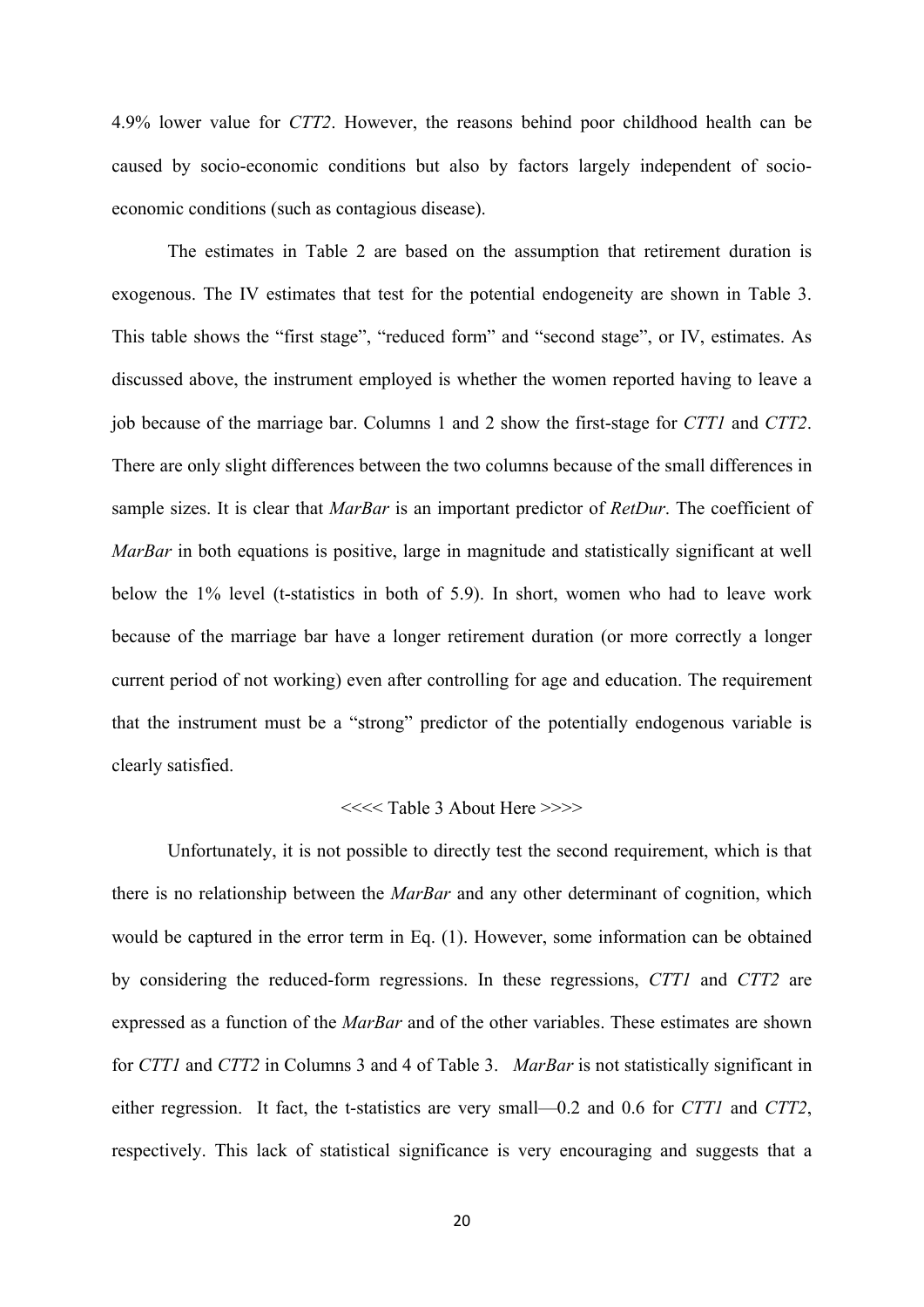causal relationship between the instrumental variable and the outcome of interest is unlikely to exist (Angrist and Krueger, 2001; French and Popovici, 2011).

Finally, Columns 5 and 6 in Table 3 show the estimates of the second-stage regression results for *CTT1* and *CTT2*, respectively. For both cognition measures, the coefficient of *RetDur* is negative but not statistically significant at the 10% level. Differences between the estimators of the OLS and IV models are compared by employing the Hausman test. If OLS and IV estimators are found to have a different probability limit, then there is evidence that endogeneity is present and OLS estimators will be inconsistent. If OLS and IV estimators are found to have the same probability limit, then there is no evidence that endogeneity is present. Both estimators will be consistent and OLS estimation is preferred. The results of the Hausman test is given in the Table 3. For both cognition measures, the *χ2* values are not statistically significant. This implies that the null hypothesis that retirement duration is exogenous cannot be rejected at any level of statistical significance. This leads us to conclude that the OLS estimates are preferred. More generally, there is no statistical evidence that retirement duration is endogenous.

#### **4.2. Robustness Checks**

In order to consider the robustness of the findings, a set of additional regressions are estimated. The focus is on whether the coefficient of *RetDur* is significantly different in magnitude under these alternative specifications compared to what is found in the OLS "baseline" regressions (Table 2). Regressions are fit with restricted samples or with different/modified lists of explanatory factors. A Wald test is used to test the cross-equation restriction that the coefficient of *RetDur* from each of these regressions is not statistically different from the coefficient of *RetDur* of the baseline regression. Results of these tests are summarised in Table 4.

<<<< Table 4 About Here >>>>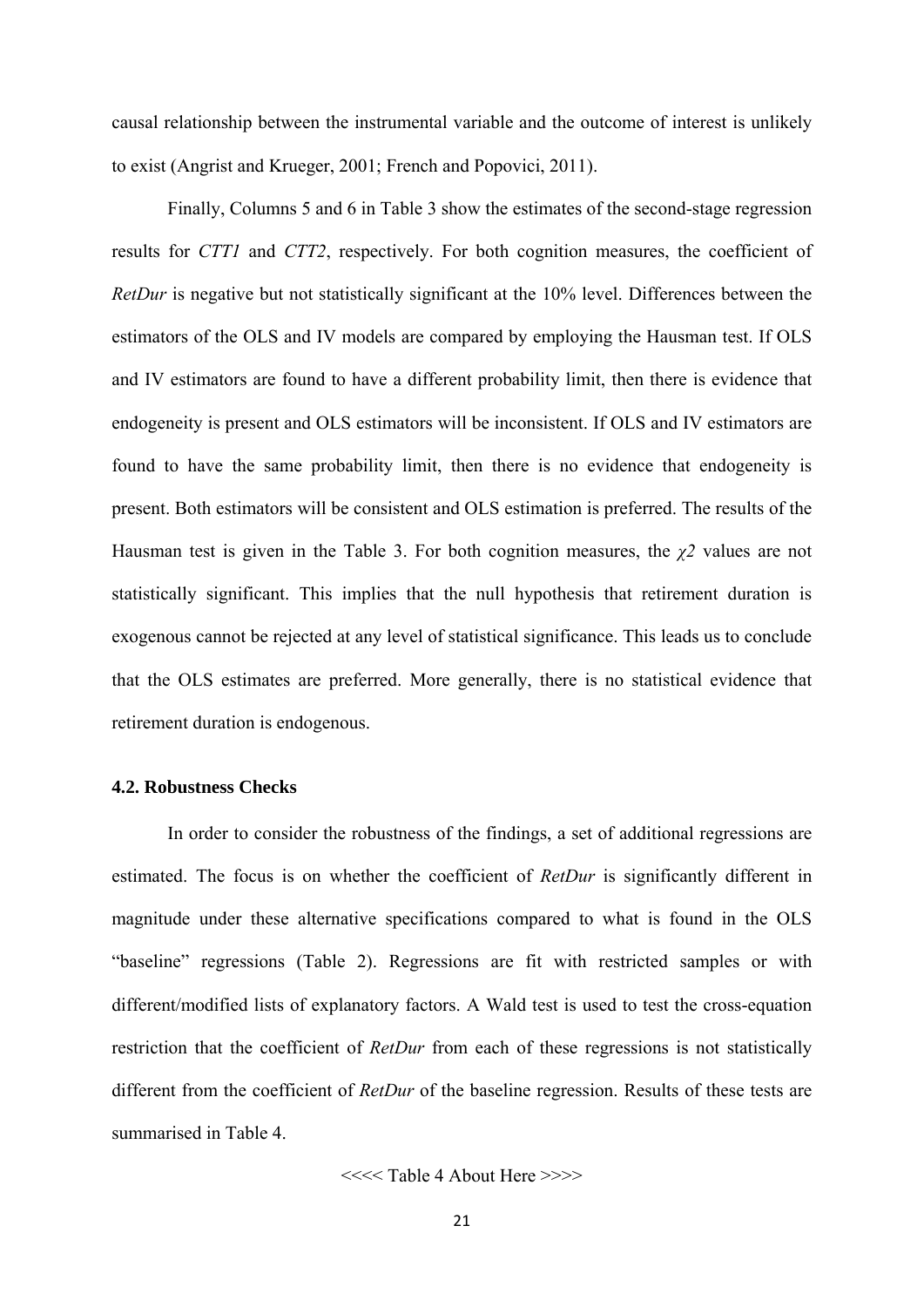There are two tests that consider how robust the estimate of *RetDur* is to excluding "older" women from the sample. This is done by restricting the sample to women less than age 80, and then to women less than age 70. In both sample restrictions, the coefficient of *RetDur* remains negative and statistically significant at the 1% level. The Wald test confirms that these estimates are not statistically different to the baseline estimates.

The next test excludes those women who performed the health assessment in their homes. A priori, one might expect these women to be different from those who travelled to the health centre in Trinity College Dublin to undertake the health assessment. In this sense, the women who undertook the health assessment in the health centre may be a self-selected sample. When the sample is restricted in this way, the coefficient of *RetDur* remains negative and statistically significant at the 5% level or lower. The Wald test confirms that these estimates are not statistically different to the baseline estimates.

There are three tests that examine how robust the estimate of *RetDur* is to different definitions of retirement. The first excludes unemployed women from the sample. The second excludes sick and disabled women from the sample. The third defines as being retired those who have a retirement duration of at least one year. When unemployed women are excluded, the coefficient of *RetDur* remains negative and statistically significant at the 1% level, with the Wald test confirming that the estimates are not statistically different to the baseline estimates. When the sick and disabled are excluded, the coefficient of *RetDur* remains negative but is smaller in magnitude. The Wald test confirms that this difference is statistically significant at the 5% level for *CTT1* and 10% level for *CTT2*. However, in our view, these small estimated effects are only slightly smaller than the already very small effects estimated by OLS in the baseline model. The estimates appear to be robust to the using of a one year threshold to define retirement.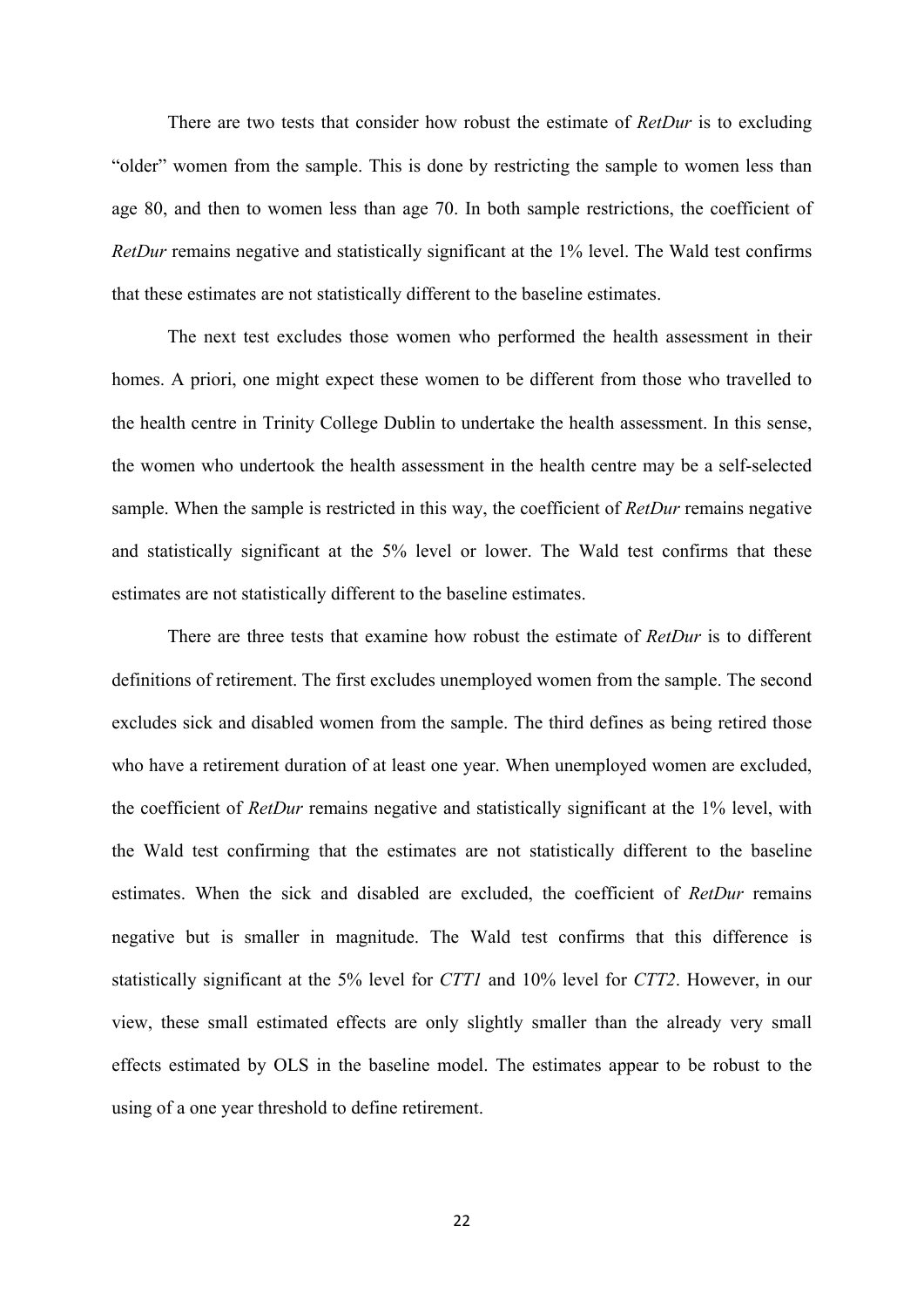In the baseline estimates, age is assumed to impact on cognition in a linear manner, which implies a constant "on average" percentage decline with age. There is some evidence that the relationship between age and cognition is non-linear, declining with age but at a diminishing rate. In order to explore this, regressions were estimated with quadratic and cubic terms in age added as explanatory factors. As Table 4 suggests, the hypothesis of nonlinearity is supported. The table shows the point estimate of the coefficient of *RetDur* evaluated at the mean age of the sample. In all cases, this effect is negative. The Wald test indicated that this estimate is smaller than the baseline estimate at the 10% level or below in three of the four tests carried out. However, examination of the predicted relationship between age and cognition implied by these quadratic and cubic specifications of age suggest that the turning points are beyond the age of 90, implying a negative relationship across the age range observed in the sample.

The empirical focus has been on the impact of time not working since the woman stopped working the "final time". There is no information in TILDA about employment earlier in the woman's life since detailed life histories have not been collected. It is reasonable to hypothesize that time out of work earlier in life might impact on later-life cognition. This is explored by including variables relating to whether the woman has children. The first is a dummy variable for whether she has children or not while the second is the number of children. Since it was common in Ireland for women to stop working when they had children, such variables might proxy time out of the labour force when younger. As Table 4 shows, the coefficient of *RetDur* is negative and statistically significant at the 1% level. The Wald test suggests that these estimated effects are larger than the baseline estimated effects at the 5% level of lower. Although this is not shown in Table 4, it is interesting to note that the coefficients of the variables, capturing whether the woman has children or the number of children the woman has, are positive and statistically significant,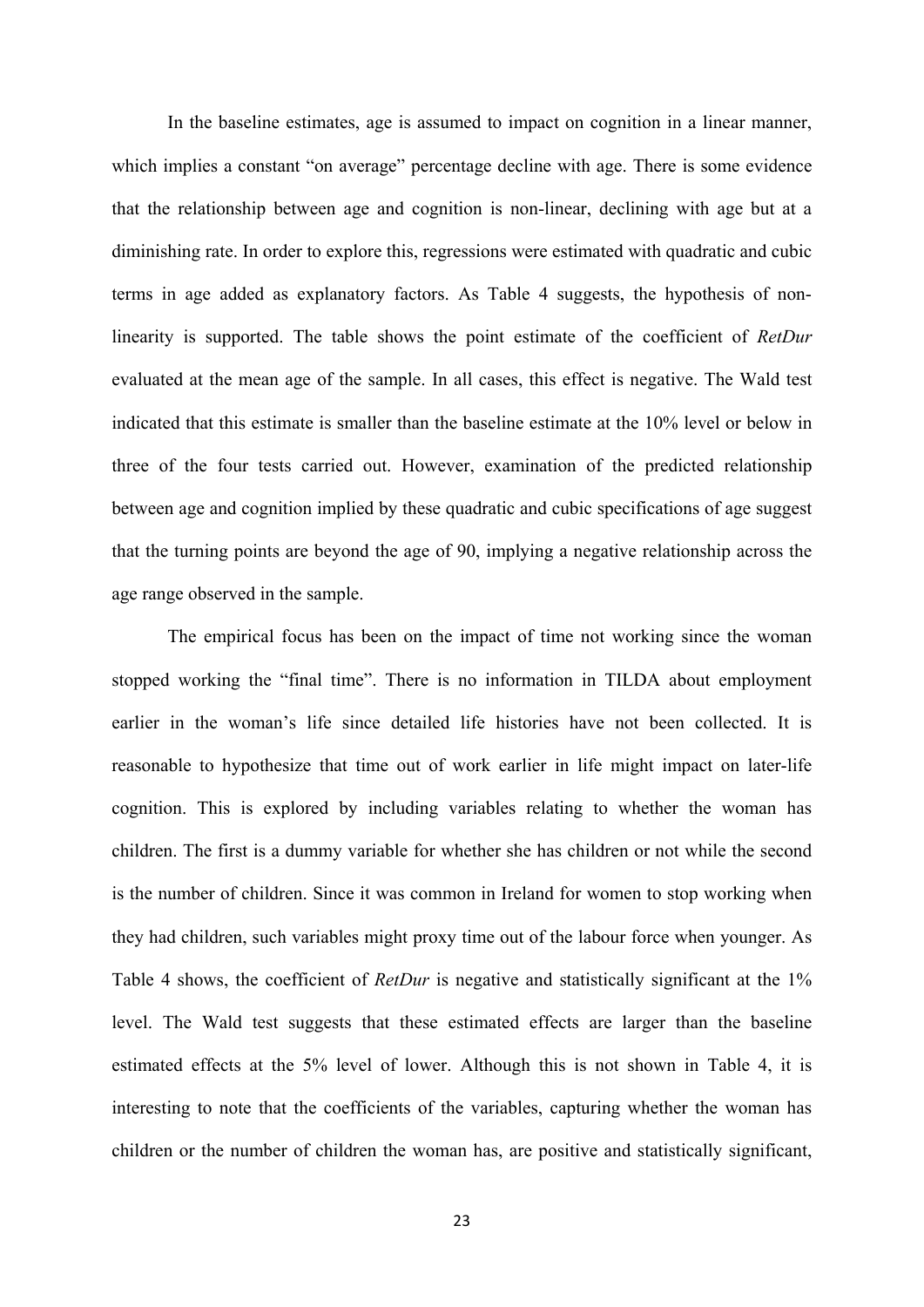implying that having children has a positive impact on later-life cognition, a finding needing further investigation.

As a final robustness check, the longitudinal dimension of the data is used in an attempt to control for time-invariant but persistent differences across individuals. Both measures of cognition were collected at Wave 1. In addition, it is possible to calculate retirement duration at Wave 1 based on the same definition. Given the date of the health assessment differs across the waves (i.e. for all individuals it is not exactly four years), age also varies. Therefore it is possible to fit the following "first difference" regression, for both *CTT1* and *CTT2*, that differences out persistent differences: *∆-lnCTT(k) = a + b1∆RetDur +*   $b_2\Delta A$ ge + e, where  $\Delta$ *CTT(k)* is the between waves (-ln) difference in the value of the two cognition measures (*k=1,2*); *∆RetDur* is the between wave difference in retirement duration; *∆Age* is the between wave difference in age; and *e* is a random error term. Since the remaining explanatory factors are time-invariant, they do not enter into the specification.

As Table 4 shows, for *∆CTT1* the parameter of ∆*RetDur* is negative and statistically significant at the 10% level. For this cognition measure, the Wald test suggests that this estimate is not different to the baseline estimate at the 10% level. For *∆CTT2*, the parameter of ∆*RetDur* is negative and statistically significant at the 1% level. The Wald test suggests that this effect is considerably larger (more negative) than the baseline estimate at the 1% level. The baseline estimates implies that *∆CTT2* declines on average by 0.14% per year of age. The first difference estimate suggests that this effect is much larger, a decline of 1.1% per year of age.

#### **4.3. Results for Men**

We now briefly compare the estimates obtained for women to those for men. Since the marriage bar is not relevant to men, we cannot explore the potential endogeneity of retirement duration. Therefore, the results are OLS estimates where it is assumed that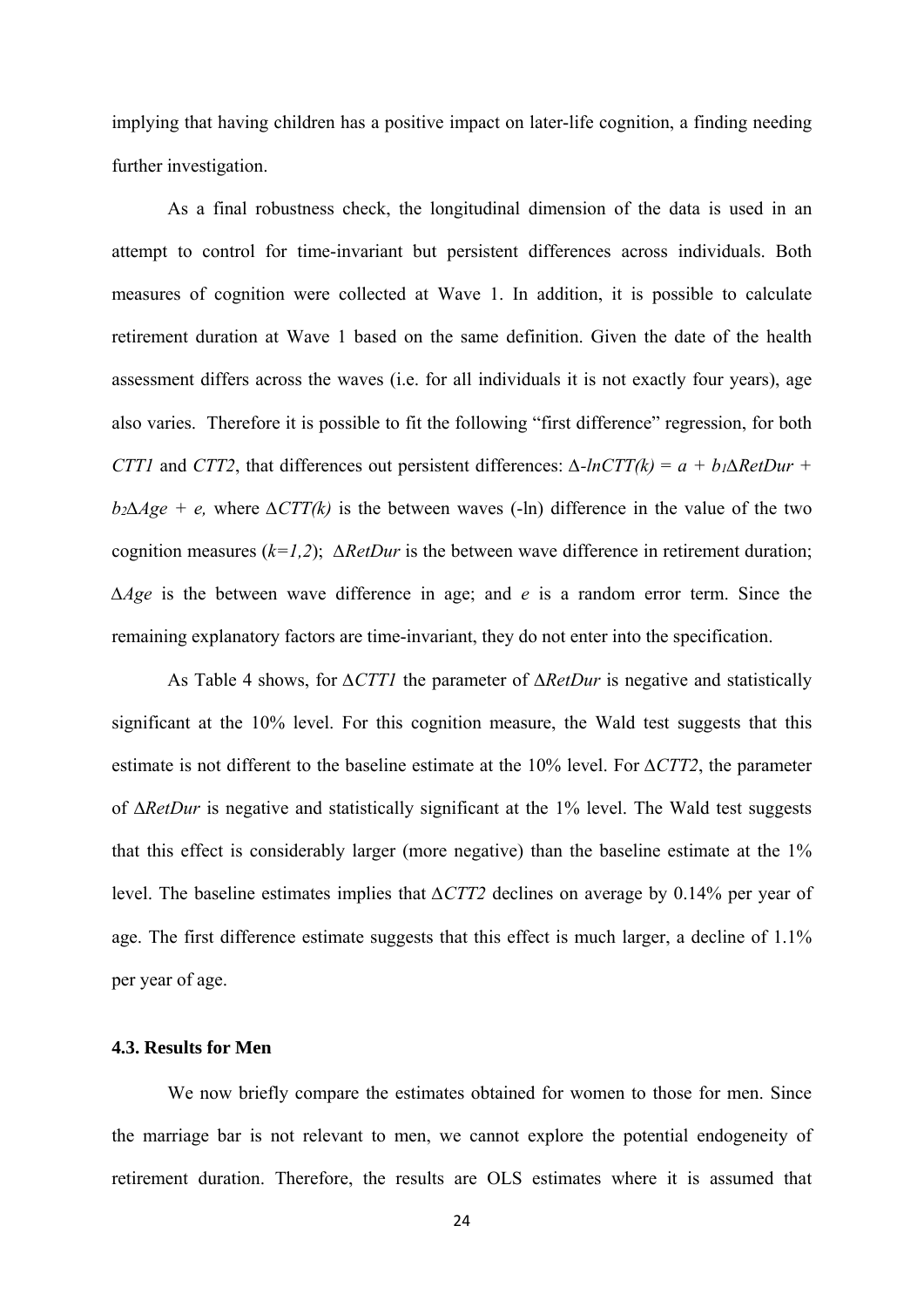retirement duration is exogenous. Following the same inclusion criteria as for women, the sample consists of 2,091 men.

The distribution of labour market status for men, not surprisingly, is different from that of women. A total of 72.4% of men in the sample were employed or self-employed and another 19.2% were retired at Wave 3 interview. These compare to 34.5% and 40.5%, respectively, for women. Also, virtually no men were "looking after the home" whereas almost 20% of women self-reported being in this category. Descriptive statistics for retirement duration and the other controls are shown in Table 5. The average age for men in our sample is 67.5 and the average retirement duration is 7.2 years.

#### <<<< Table 5 About Here >>>>

Table 6 shows OLS estimates for *CTT1* and *CTT2*, respectively. The results are similar to women. The key estimates are the coefficients of *RetDur*, *Age* and *School*. The coefficient of *RetDur* is negative and statistically significant at the 5% level or below. The coefficient of *Age* is also negative and statistically significant at the 1% level. Finally the coefficient of *School* is positive and statistically significant at the 1% level. Table 7 expresses the coefficients of these three variables in percentage terms for both women and men. For both cognitive measures, the effect of retirement duration is more negative for men compared to women. In fact, the effects are around twice as large for men but still small in percentage terms.

#### <<<< Tables 6 and 7 About Here >>>>

The impact of age is similar for men and women. In addition, the impact of age for both women and men is considerably larger than the impact of retirement duration. There is a big difference between women and men with respect to the impact of schooling. For both measures of cognition, the positive impact of schooling for men is twice that of women. While these estimates suggests both similarities and differences between men and women are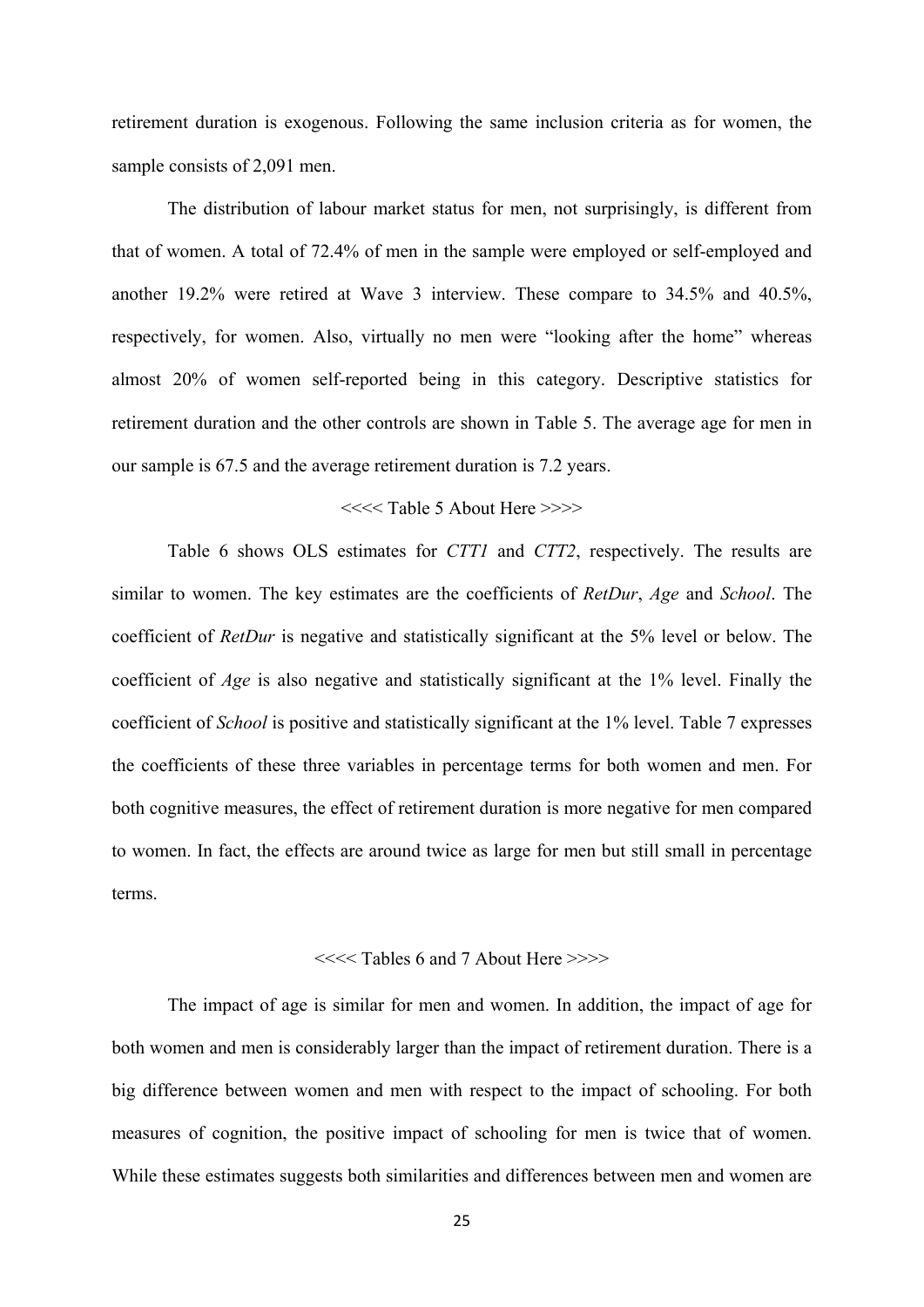worth of more empirical investigation, the results for men confirm the results for women in that the impact of retirement duration on cognition is very small.

#### **5. Conclusions**

Previous research has identified a negative relationship between retirement duration and cognition. It appears that on average people who have been retired longer have lower (fluid) cognition even after other factors known to impact on both, such as education and age, are held constant. However, there is less agreement, and even less good empirical evidence, about whether this observed statistical relationship is a causal relationship. Both directions of causation are feasible. The so-called "use it or lose it" hypothesis emphasises the causal impact of retirement on cognition, with the state of retirement itself being one of the factors responsible for cognitive decline in old age. However, an alternative view is that cognitive decline results in older people being less capable of carrying out the tasks and responsibilities of their job. In economic terms, cognitive decline causes "productivity decline", which is in itself one of the factors contributing to the retirement decision.

It is important to establish which one—if either—of these causal directions are more important since the policy implications are different. If retirement causes cognitive decline, then policies that help older workers remain in their current job are potentially a way of "slowing" cognitive decline. If cognitive decline causes retirement, then policies that help older workers remain in employment are also warranted. However, given the productivity of these workers is declining, it is unlikely that they will be able to stay employed in their current job. These workers will need to be employed in jobs that match closer their productivity that has been reduced through cognitive decline. However, our finding suggest that the latter causal direction is of limited importance.

In keeping with other studies, our analysis finds a negative statistical relationship between retirement duration and cognition for both sexes. It is also worth noting that the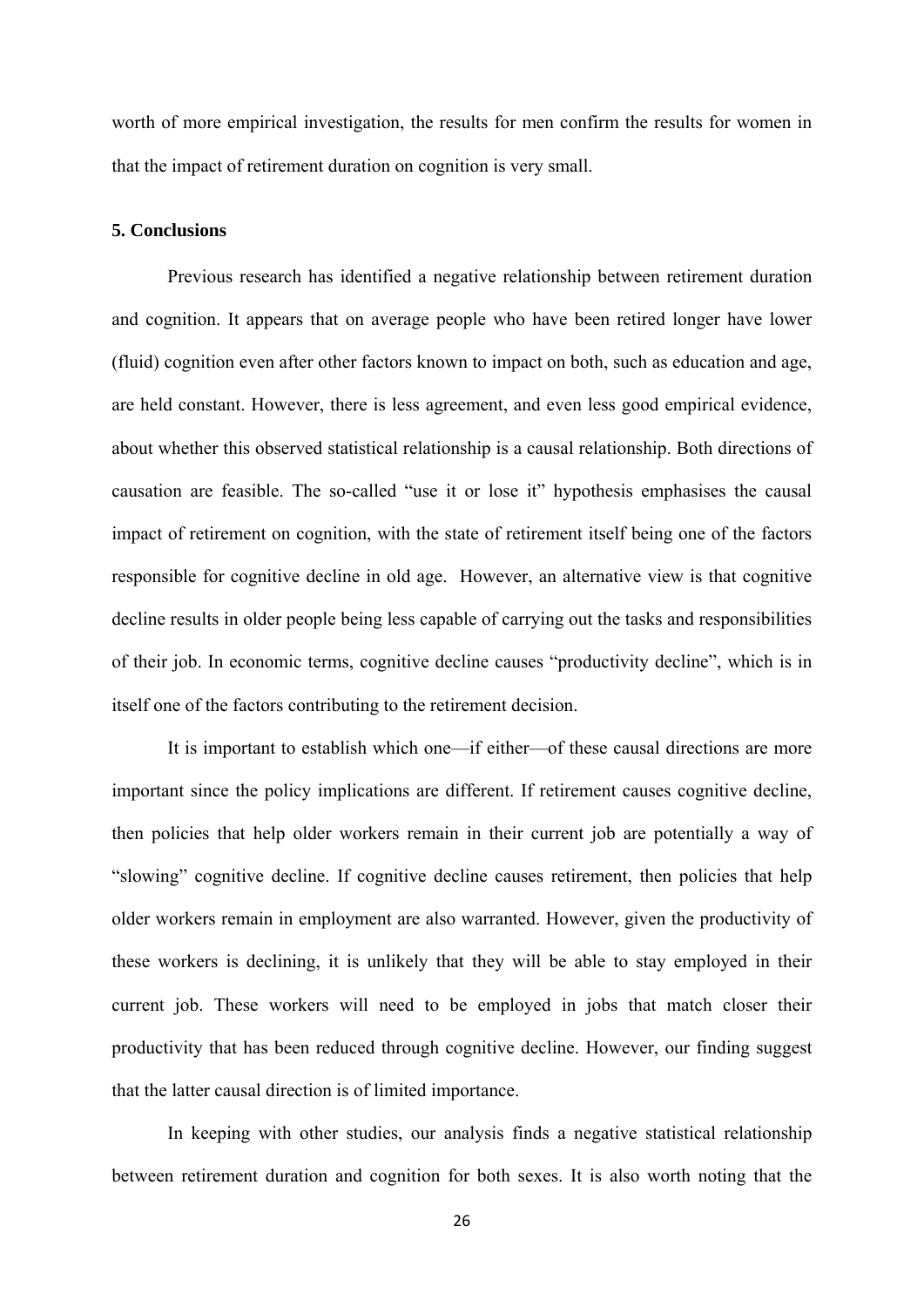finding of larger effects for men is consistent with the view that the transition between professional activity and retirement seems to be steeper for men compared with women, perhaps as a results of men being more work-catered than women and family centrality being greater for women than for men (Sharabi and Harp, 2001). This suggests that there is likely considerable value in analysing differences between men and women separately. Studies that have grouped men and women together have likely masked important differences between them. In addition, it should not be assumed that the findings for men are representative of women.

 The employment histories for men and women are considerably different. In most high income countries, it is typical for men to work uninterrupted from the time that they complete schooling to the time that they retire, with ill-health and unemployment being the main factors causing deviation from this pattern. The pattern for women is typically different since children often result in mothers leaving the labour force, often for a considerable period of time (e.g. until children reach school age). Our findings indicate that "time not working", measured from the last time a woman stopped working, has a negative association with cognition. If it is the case that "time not working" does have an impact on cognition, it is likely that time not working earlier in the life-cycle will also have an impact. Therefore, it is important to analyse how the time spent out of the labour force, associated with children, impacts on later-life cognition since it is not a rare event in the lives of a large number of women. Interestingly in our analysis, the children exhibit a positive association with cognition. It could be the case that the positive impact that child-rearing has on cognition outweighs the negative impact of time not working. This is a new, and potentially important, hypothesis that needs to be explored. However, to do this with rigour would require the collection of detailed employment and life histories, which are not usually a priority in ageing surveys.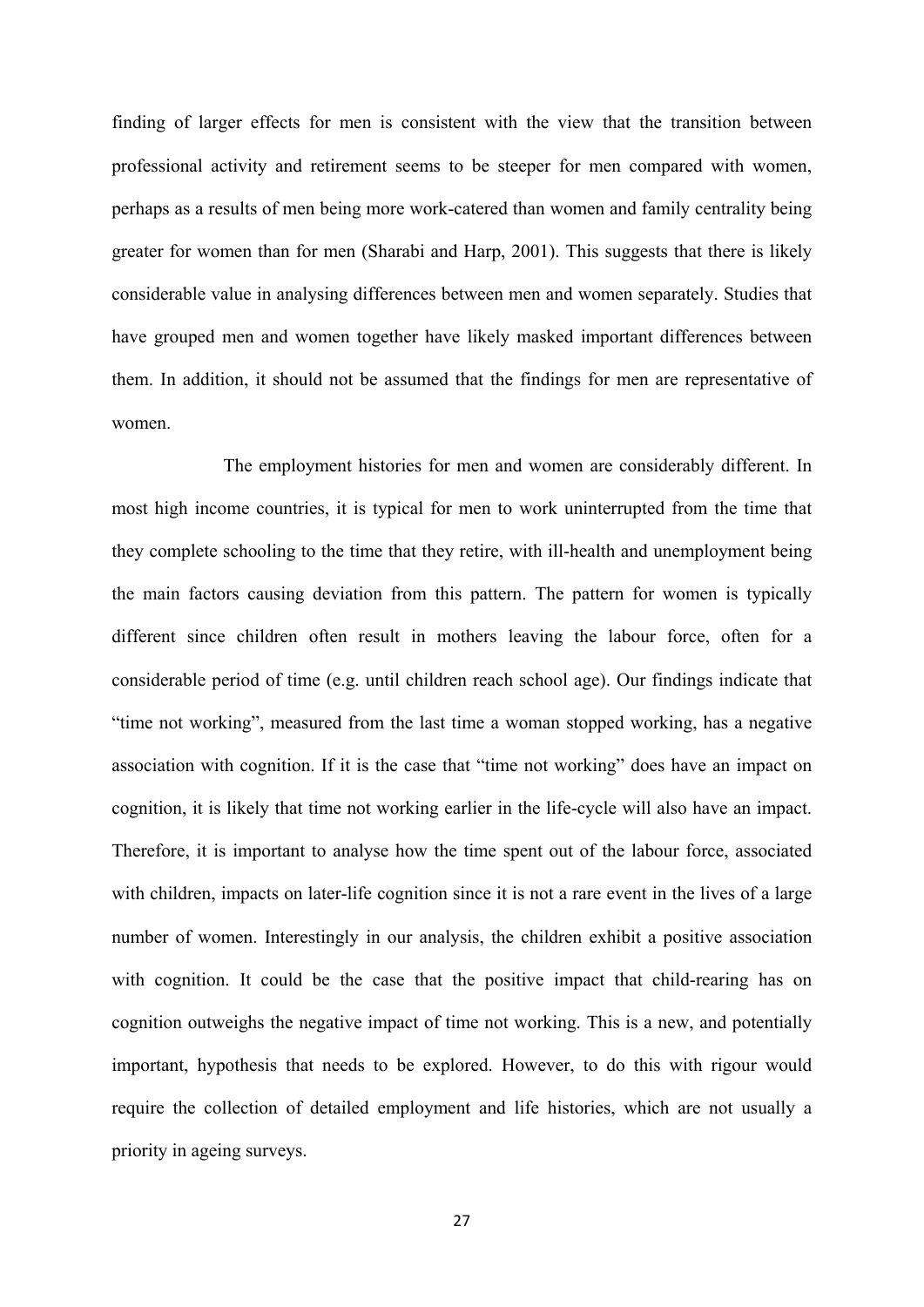In our analysis we used cognition measures that we believe best capture the aspects of cognition most relevant to the execution of tasks typically required by most forms of paid employment. Previous studies simply use the cognition measures included in the data-set with little if any justification. In this sense, the findings of these studies may be an outcome of using cognition measures that are not relevant or measured with error. More research is needed to develop cognition measures more relevant to this problem, and these measures should routinely be included in ageing studies.

In closing, the purpose of this paper was to examine empirically the relationship between retirement and cognition amongst older Irish women, and to a lesser extent amongst older Irish men. Statistical analysis, based on a set of precise assumptions, suggests that at least for women, the impact of retirement duration on cognition is causal, which is consistent with the "use it of lose it" hypothesis. However, it must be stressed that these effects are very small, if not tiny, when compared to the effects of age or education. In other words, it is extremely unlikely that working into old age has much of an impact on slowing cognitive decline amongst older people.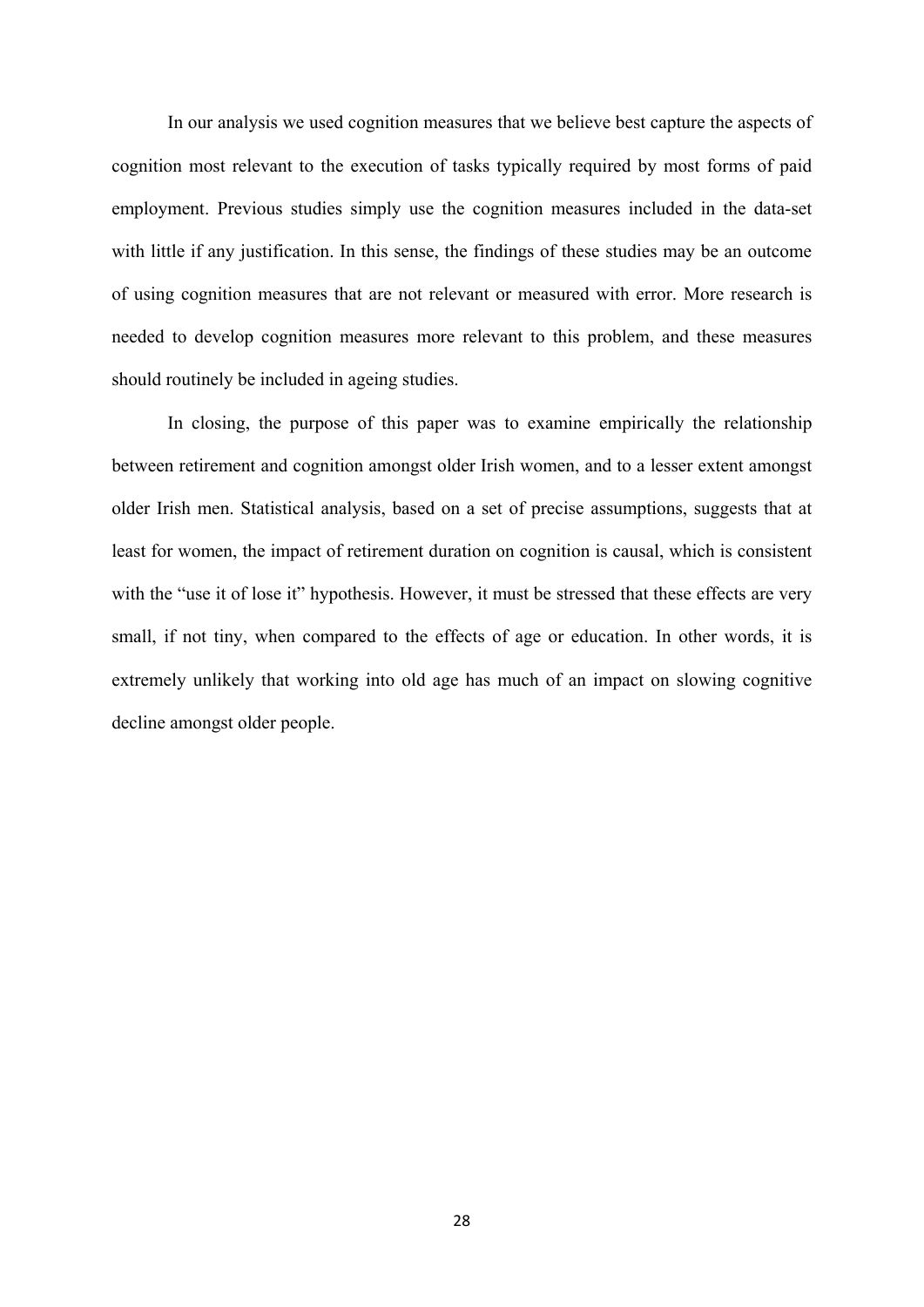#### **References**

- Angrist, J.D. and A.B. Krueger, (2001), "Instrumental Variables and the Search for Identification: from Supply and Demand to Natural Experiments", Journal of Economic Perspectives, vol. 15, no. 4, pp. 69-85
- Banks, J. and F. Mazzonna, (2012), "The Effect of Education on Old Age Cognitive Abilities: Evidence from a Regression Discontinuity Design", Economic Journal, vol. 122, no. 560, pp. 418-448
- Barrett, A., I. Mosca and B. Whelan, (2015), "How Well-Informed are Pension Scheme Members on Their Future Pension Benefits? Evidence from Ireland", *Journal of Aging and Social Policy*, vol. 27, no. 4, pp. 295-313
- Bonsang, E., S. Adam and S. Perelman, (2012), "Does Retirement Affect Cognitive Functioning?", Journal of Health Economics, vol. 31, no. 2, pp. 490-501
- Borenstein, A.R., C.I. Copenhaver and J.A. Mortimer, (2006), "Early-life Risk Factors for Alzheimer Disease", Alzheimer's Disease & Associated Disorders, vol 20, no. 1, pp. 63-72
- Brown, M.T., (2010), "Early-Life Characteristics, Psychiatric History, and Cognition Trajectories in Later Life"*,* The Gerontologist, doi:10.1093/geront/gnq049
- Cattell, R.B., (1987), *Intelligence: Its Structure, Growth and Action*, Amsterdam, North-Holland
- Central Statistics Office, (2011), *Survey on Income and Living Conditions. Thematic Report on the Elderly 2004 and 2009*, Dublin: Central Statistics Office
- Central Statistics Office, (2013), *Population and Labour Force Projections 2016- 2046*, Dublin: Central Statistics Office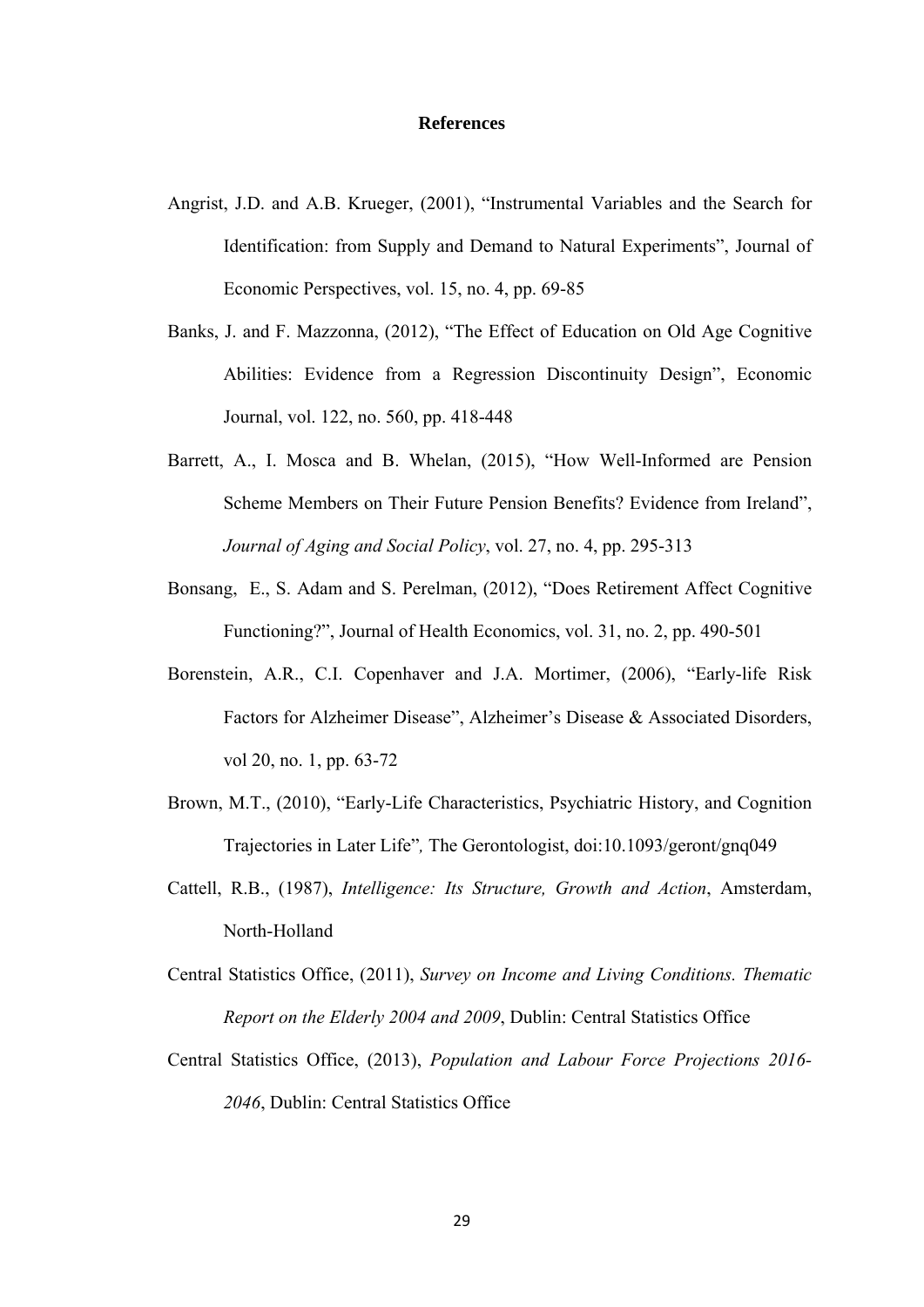- Coe, N.B., H.M. von Gaudecker, M. Lindeboom and J. Maurer, (2012), "The Effect of Retirement on Cognitive Functioning", Health Economics, vol. 21, no. 8, pp. 913-927
- Connolly, E., (2003), "Durability and Change in State Gender Systems. Ireland in the 1950s", The European Journal of Women's Studies, vol. 10, no. 1, pp. 65-86
- Cronin, H., C. O'Regan, P. Kearney, C. Finucane and R.A. Kenny, (2013), "Health and Ageing: Development of the TILDA Health Assessment", Journal of American Geriatrics Society, vol. 61, no s2, pp. S269-S278
- D'Elia, L.F., P. Satz, C.L. Uchiyama and T. White, (1996), *Color Trails Test. Professional Manual*. Odessa, FL: Psychological Assessment Resources
- De Grip, A., A. Dupuy, J. Jolles and M. Van Boxtel, (2015), "Retirement and Cognitive Development in the Netherlands: Are the Retired really Inactive?", Economics & Human Biology, vol. 19, no. 4, pp.157-169
- Dixon, R.A., L. Bäckman and L.G. Nilsson, (2004), *New Frontiers in Cognitive Aging*, Oxford University Press, Oxford
- Dooley, C., (2014), "Methodology", In: A. Nolan, C. O'Regan, C. Dooley, D. Wallace, A. Hever et al., (eds*.*), *The Over 50s in a Changing Ireland: Economic Circumstances, Health and Well-Being*, Trinity College Dublin
- Duckworth, A., P. Quinn, D. Lynamc, R. Loeber and M. Stouthamer-Loeber, (2011), "Role of Test Motivation in Intelligence Testing", Proceedings of the National Academy of Sciences of the United States of America, vol. 108, no. 19, pp.7717-7720
- Everson-Rose, S.A., C.F. Mendes de Leon, J.L. Bienias, R.S. Wilson and D.A. Evans, (2003), "Early Life Conditions and Cognitive Functioning in Later Life", American Journal of Epidemiology, vol. 158, no. 11, pp.1083-1089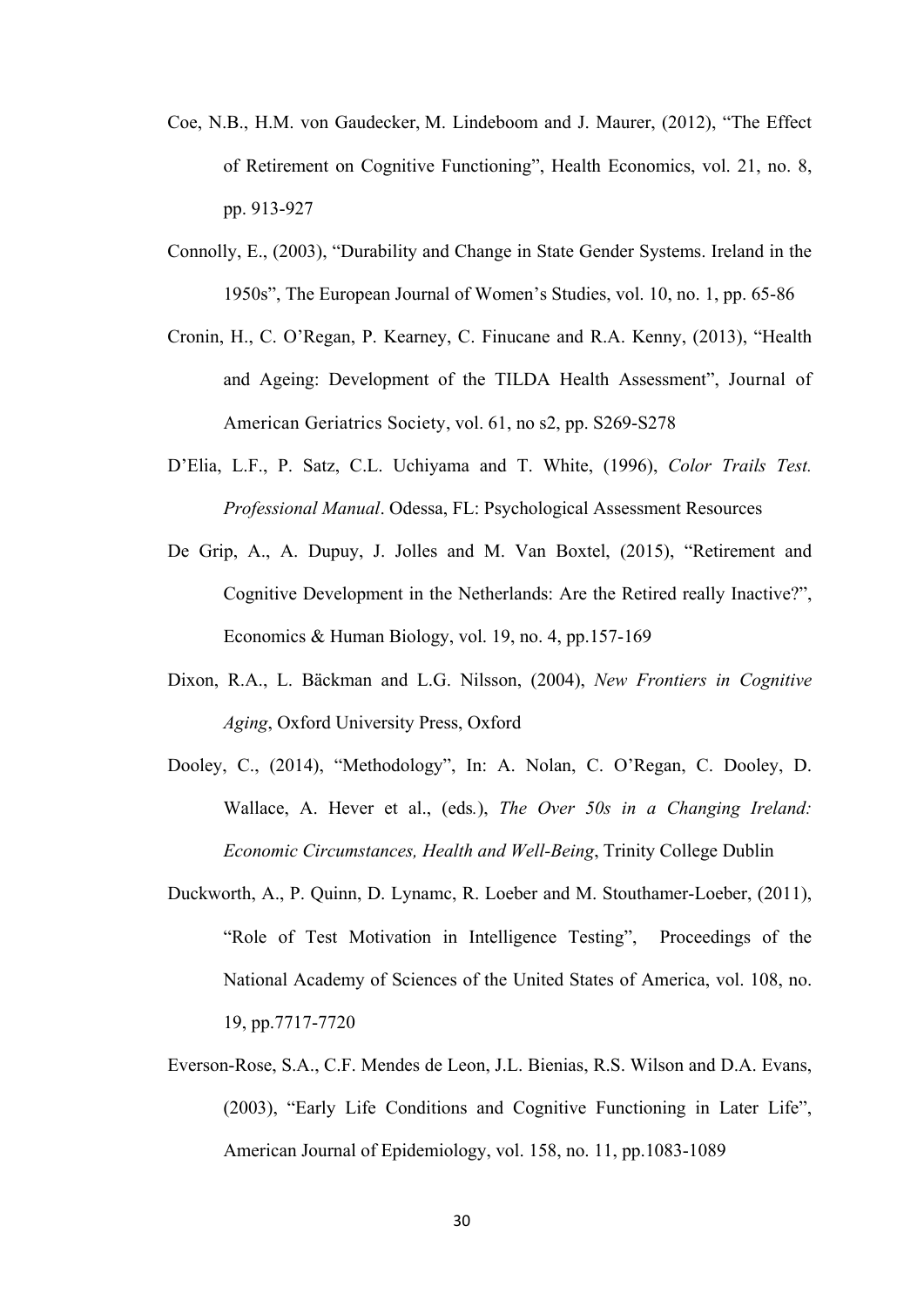- Fratiglioni, L., S. Paillard-Borg and B. Winblad, (2004), "An Active and Socially Integrated Lifestyle in Late Life Might Protect Against Dementia", Lancet Neurology, vol. 3, no. 6, pp. 343-353
- French, M.T. and I. Popovici, (2011), "That Instrument Is Lousy! In Search of Agreement when Using Instrumental Variables Estimation in Substance Use Research", Health Economics, vol. 20, no. 2, pp.127-146
- Gatz, M., (2007), "Genetics, Dementia, and the Elderly", Current Directions in Psychological Science, vol. 16, no. 3, pp. 123-127
- Hendrie H.C., M.S. Albert, M.A. Butters, S. Gao, D.S. Knopman et al., (2006), "The NIH Cognitive and Emotional Health Project. Report of the Critical Evaluation Study Committee", Alzheimer's & Dementia, vol. 2, no. 1, pp. 12- 32
- Mazzonna, F. and F. Peracchi, (2012), "Ageing, Cognitive Abilities and Retirement", European Economic Review, vol. 56, no. 4, pp. 691-710
- Pyle, J.L., (1990), *The State and Women in the Economy: Lessons from Sex Discrimination in the Republic of Ireland*, Albany, New York: State University of New York Press
- O'Regan, C., H. Cronin and R.A. Kenny, (2010), "Mental Health and Cognitive Function", In: A. Barrett, G. Savva, V. Timonen and R.A. Kenny (eds*.*), *Fifty Plus in Ireland 2011: First Results from The Irish Longitudinal Study on Ageing (TILDA),* Trinity College Dublin
- Rohwedder, S. and R.J. Willis, (2010), "Mental Retirement", Journal of Economic Perspectives, vol 24, no. 1, pp. 119-138
- Royall, D.R., E.C. Lauterbach, J.L Cummings, A. Reeve, T.A. Rummans et al., (2002), "Executive Control Function: A Review of Its Promise and Challenges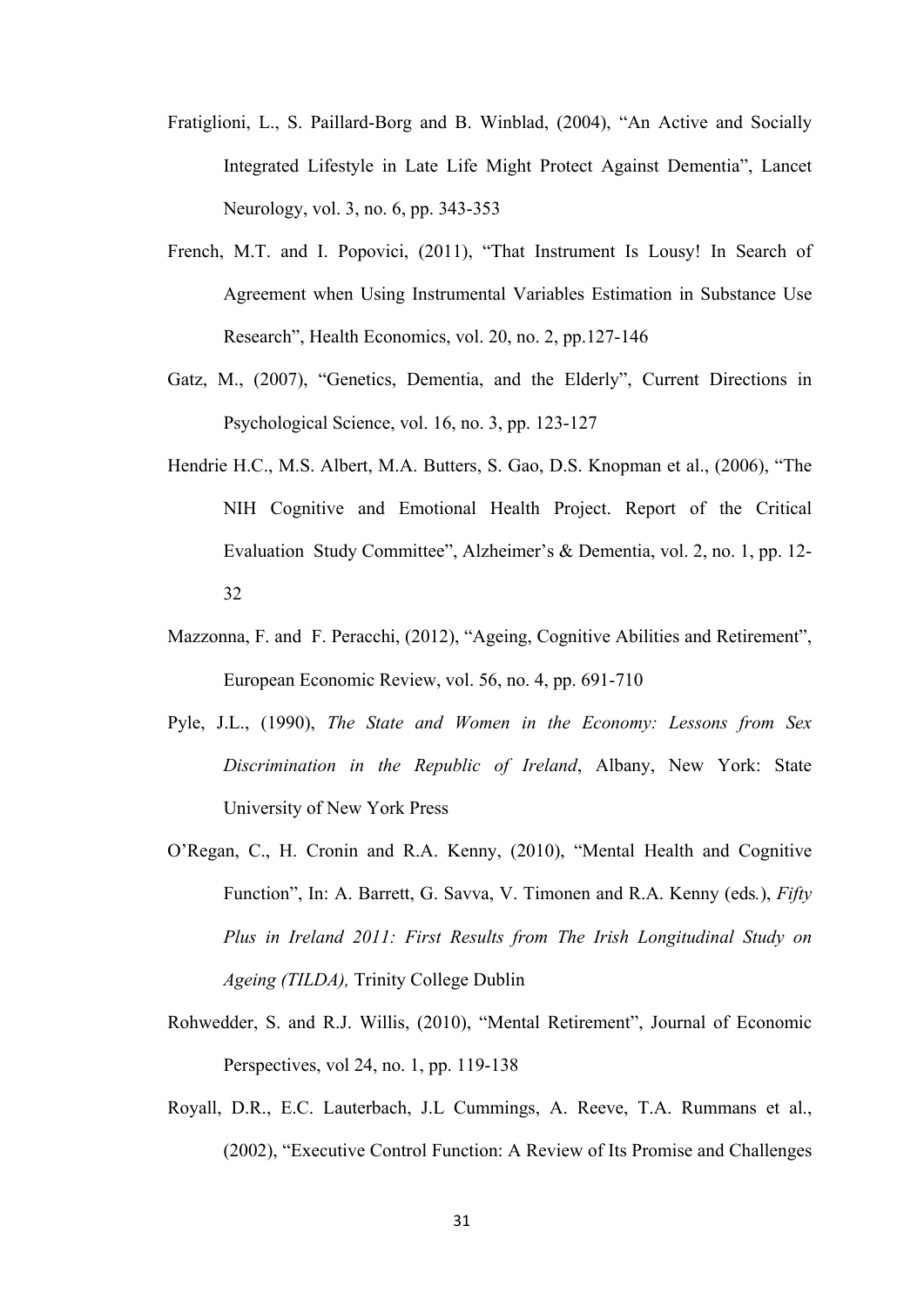for Clinical Research. A Report from the Committee on Research of the American Neuropsychiatric Association", The Journal of Neuropsychiatry & Clinical Neurosciences, vol. 14, no. 4, pp. 377-405

Salthouse, T.A., (2011), *Major Issues in Cognitive Aging*, Oxford University Press

- Savva, G.M., S.C. Maty, A. Setti and J. Feeney, (2013), "Cognitive and Physical Health of the Older Populations of England, the United States, and Ireland: International Comparability of The Irish Longitudinal Study on Ageing", Journal of American Geriatrics Society, vol. 61, no. 2, pp. S291-S298
- Schaie, K.W., (1994), "The Course of Adult Intellectual Development", American Psychologist, vol. 49, no. 4, pp. 304-313
- Schneeweis, N., V. Skirbekk and R. Winter-Ebmer, (2014), "Does Education Improve Cognitive Performance Four Decades After School Completion?", Demography, vol. 51, no. 2, pp. 619-643
- Stern, Y., (2002), "What is Cognitive Reserve? Theory and Research Application of the Reserve Concept", Journal of the International Neuropsychological Society, vol. 8, no. 3, pp. 448-460
- Stern, Y., (2003), "The Concept of Cognitive Reserve: a Catalyst for Research", Journal of Clinical and Experimental Neuropsychology, vol. 25, no. 5, pp. 589-593
- Valenzuela, M.J. and P. Sachdev, (2006), "Brain Reserve and Dementia: a Systematic Review", Psychological Medicine, vol. 36, no. 4, pp. 441-454
- Whelan B.J. and G.M. Savva, (2013), "Design and Methodology of the TILDA Study", Journal of American Geriatrics Society, vol. 61, no. (s2), pp. S265-S268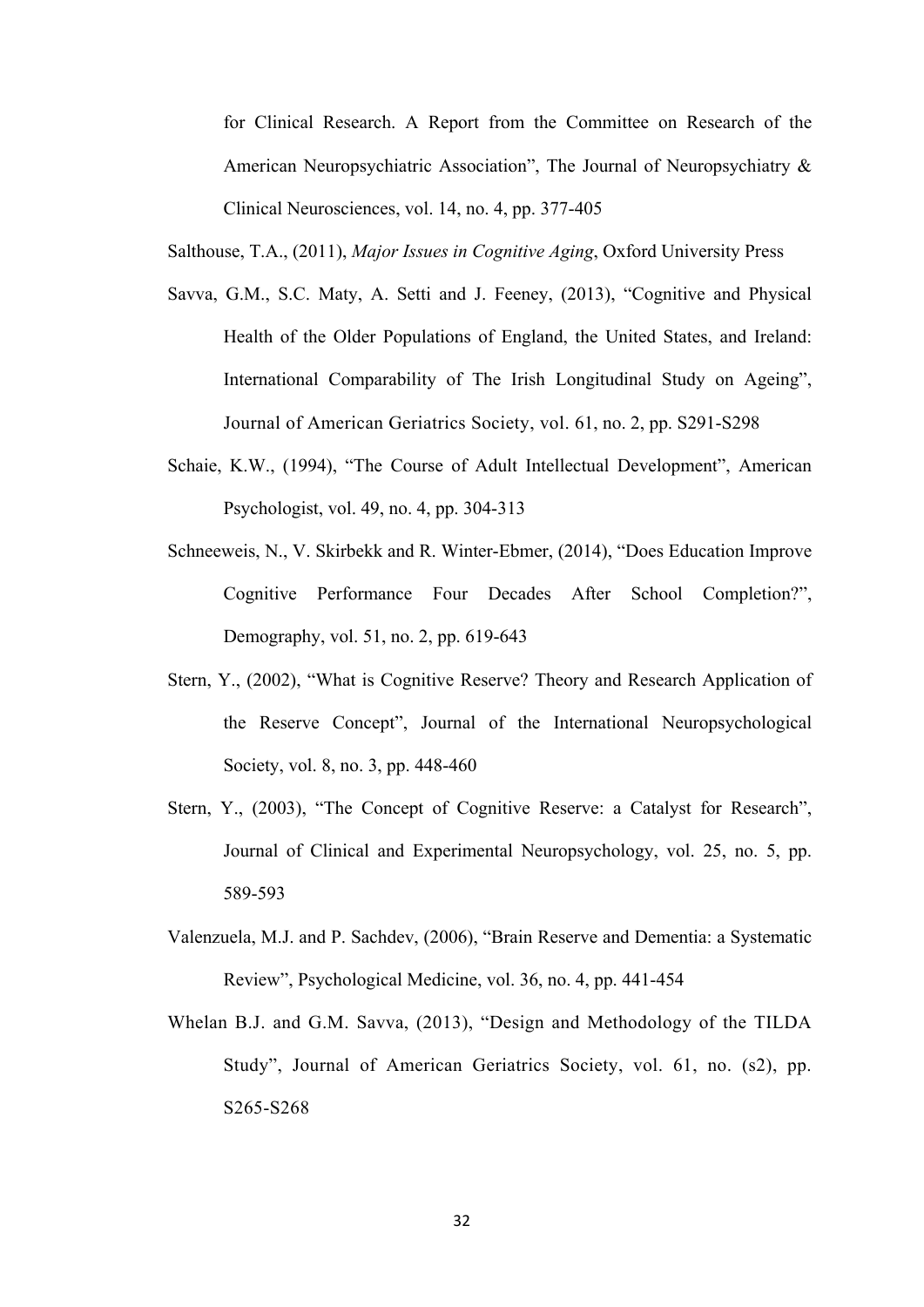# World Health Organization (WHO) and Alzheimer's Disease International, (2012), *Dementia: A Public Health Priority.* Geneva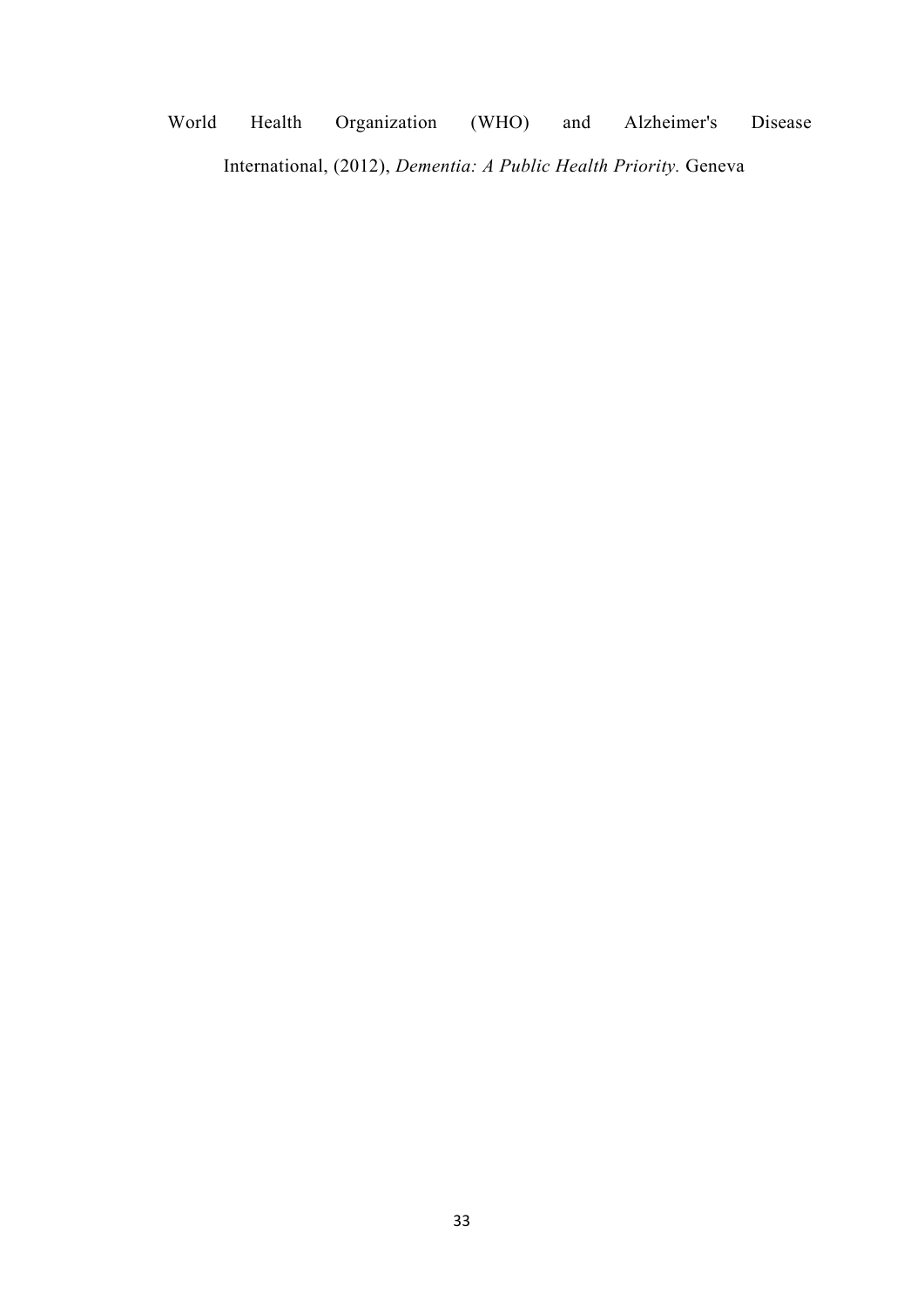| Table 1<br><b>Means and Standard Deviations of Regression</b><br><b>Independent Variables, Women</b> |             |          |  |
|------------------------------------------------------------------------------------------------------|-------------|----------|--|
| <b>Variable</b>                                                                                      | <b>Mean</b> | St. Dev. |  |
| <i>Age</i> (years)                                                                                   | 65.8        | 9.0      |  |
| <i>RetDur</i> (years)                                                                                | 12.0        | 15.7     |  |
| <i>School</i> (years)                                                                                | 12.4        | 2.7      |  |
| <b>NoBooks</b>                                                                                       | 34.0%       |          |  |
| PoorHealth                                                                                           | 6.1%        |          |  |
| PoorFam                                                                                              | 15.4%       |          |  |
| MotherNotWork                                                                                        | 70.1%       |          |  |
| <i>FatherNotWork</i>                                                                                 | 6.5%        |          |  |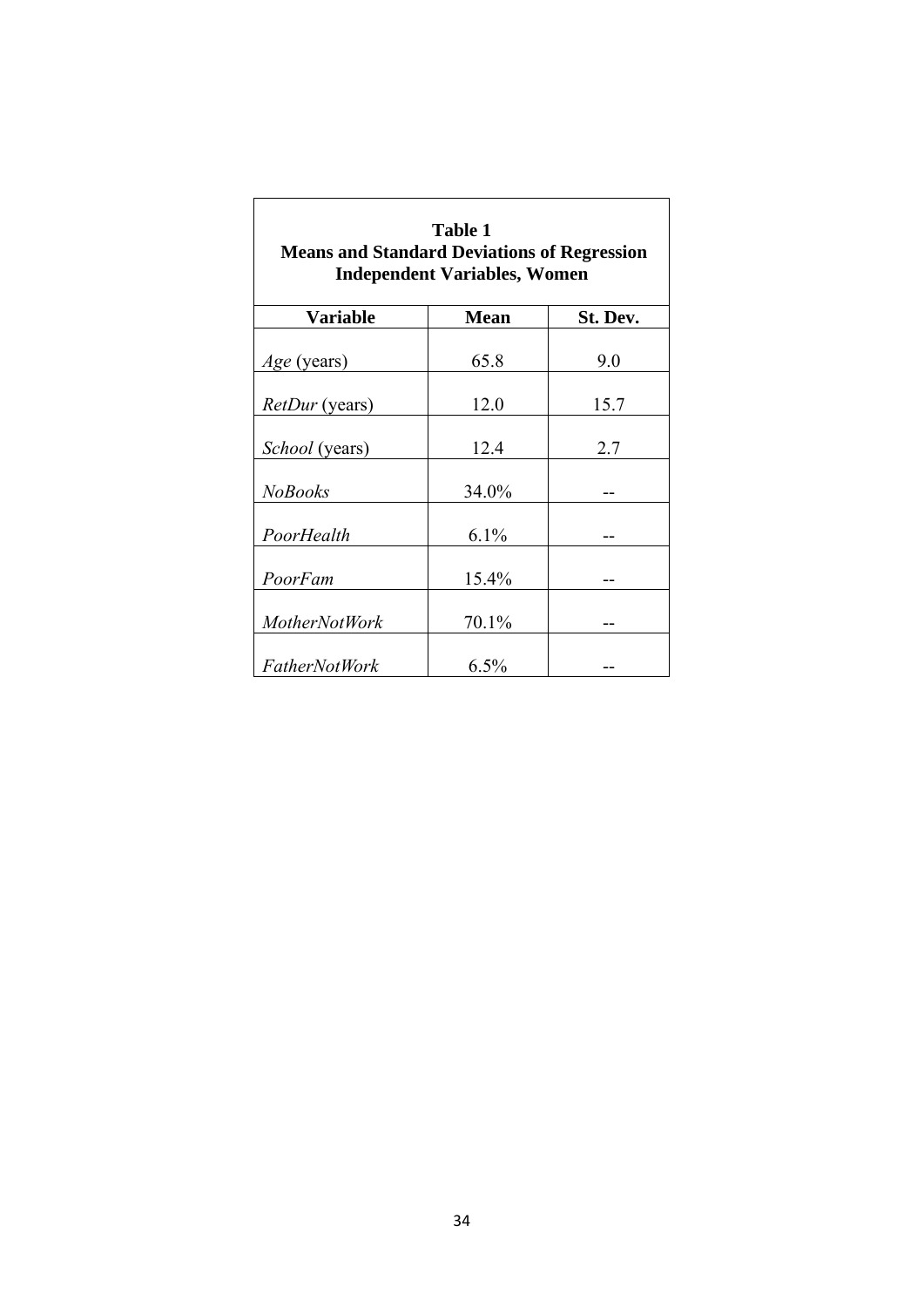| <b>OLS Regression Results, Irish Women</b> |                               |                              |  |
|--------------------------------------------|-------------------------------|------------------------------|--|
| Reg. #:                                    | (1)                           | (2)                          |  |
| Dependent:                                 | $-ln(CTT1)$                   | $\overline{-ln(CTT2)}$       |  |
| RetDur                                     | $-0.00193***$                 | $-0.00142***$                |  |
|                                            |                               |                              |  |
|                                            | $\frac{(-3.4)}{-0.0211}$ ***  | $\frac{(-3.2)}{-0.0167}$     |  |
| Age                                        |                               |                              |  |
|                                            | $\frac{(-21.2)}{0.0111}$      | $\frac{(-21.6)}{0.0133}$ *** |  |
| School                                     |                               |                              |  |
|                                            | (3.7)                         | $\frac{(5.8)}{-0.0811}$ ***  |  |
| <b>NoBooks</b>                             | $-0.0555***$                  |                              |  |
|                                            | $\frac{(-3.3)}{-0.0683}^{**}$ | $\frac{(-6.3)}{-0.0476}$     |  |
| PoorHealth                                 |                               |                              |  |
|                                            | $(-2.2)$                      | $(-2.0)$                     |  |
| PoorFam                                    | $-0.00944$                    | $-0.0172$                    |  |
|                                            | $(-0.4)$                      | $(-1.0)$                     |  |
| MotherNotWork                              | $-0.00444$                    | $-0.0156$                    |  |
|                                            | $(-0.3)$                      | $(-1.2)$                     |  |
| FatherNotWork                              | $-0.0313$                     | $-0.0240$                    |  |
|                                            | $\frac{(-1.0)}{-2.566}$       |                              |  |
| Constant                                   |                               | $\frac{(-1.0)}{-3.613}$      |  |
|                                            | $(-33.6)$                     | $(-61.2)$                    |  |
| (%)                                        | 26.2                          | 29.4                         |  |
| $\frac{R^2}{4}$                            | 2,519                         | 2,481                        |  |
|                                            |                               |                              |  |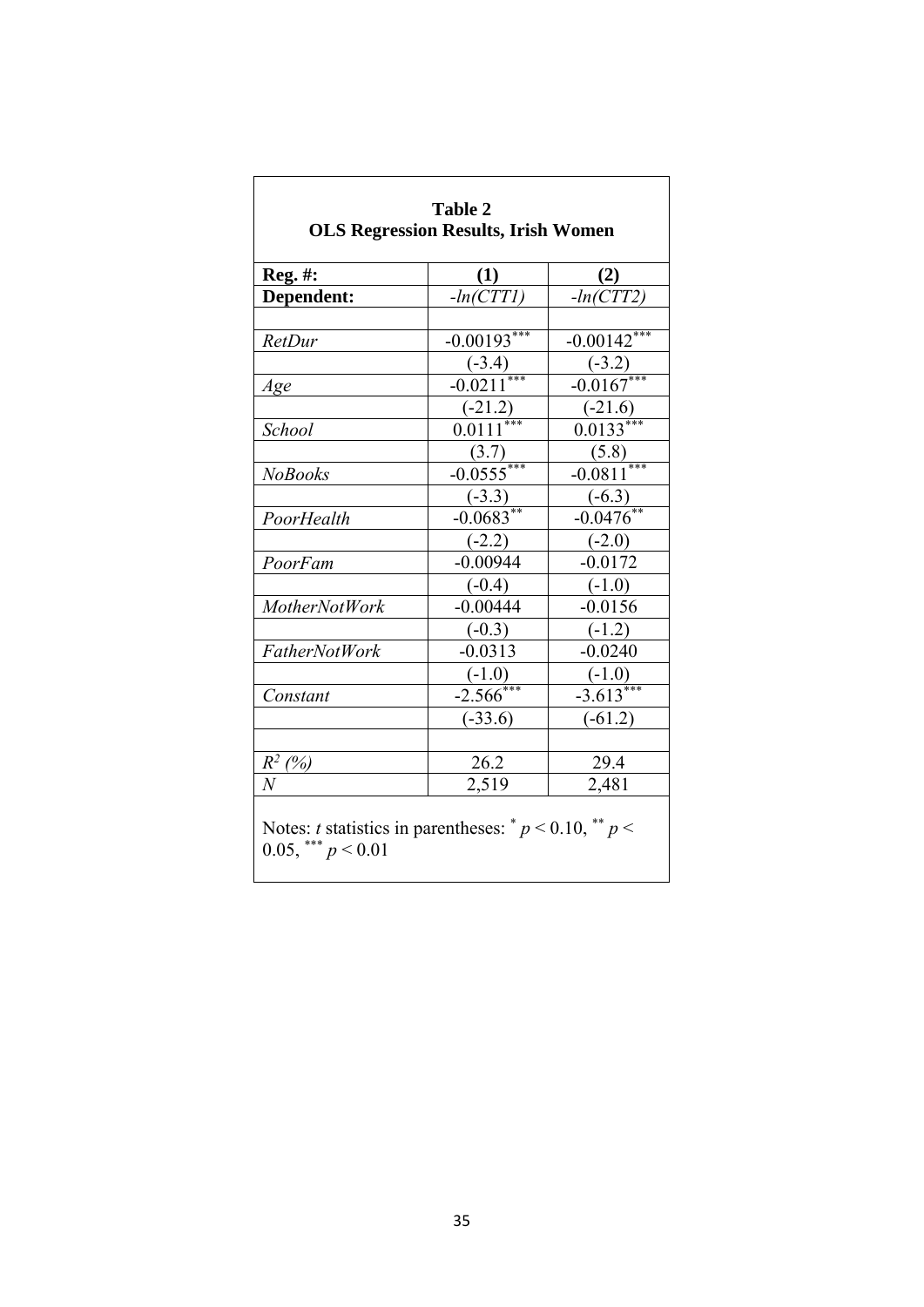|                                                                                 |               | <b>Reduced form</b><br><b>First Stage IV</b> |              | <b>Second Stage IV</b> |             |             |
|---------------------------------------------------------------------------------|---------------|----------------------------------------------|--------------|------------------------|-------------|-------------|
| $\text{Reg }#$ :                                                                | (1)           | (2)                                          | (3)          | (4)                    | (5)         | (6)         |
| Dependent:                                                                      | <b>RetDur</b> | <b>RetDur</b>                                | $-ln(CTTI)$  | $-ln(CTT2)$            | $-ln(CTTI)$ | $-ln(CTT2)$ |
| <b>MarBar</b>                                                                   | $4.777***$    | $4.794***$                                   | 0.00481      | 0.0100                 | $-$         | --          |
|                                                                                 | (5.9)         | (5.9)                                        | (0.2)        | (0.6)                  | $-$         | $-$         |
| <b>RetDur</b>                                                                   | --            | --                                           | --           | --                     | 0.0010      | 0.0021      |
|                                                                                 |               |                                              |              |                        | (0.2)       | (0.6)       |
| Age                                                                             | $0.892***$    | $0.882***$                                   | $-0.0230***$ | $-0.0181***$           | $-0.024***$ | $-0.020***$ |
|                                                                                 | (29.7)        | (28.9)                                       | $(-26.3)$    | $(-26.6)$              | $(-5.1)$    | $(-5.6)$    |
| YearsEducation                                                                  | $-0.506***$   | $-0.560***$                                  | $0.0122***$  | $0.0141***$            | $0.013***$  | $0.015***$  |
|                                                                                 | $(-5.6)$      | $(-5.5)$                                     | (4.1)        | (6.2)                  | (3.1)       | (4.9)       |
| <b>NoBooks</b>                                                                  | 0.458         | 0.552                                        | $-0.0563***$ | $-0.0817***$           | $-0.057***$ | $-0.083***$ |
|                                                                                 | (0.8)         | (1.0)                                        | $(-3.4)$     | $(-6.3)$               | $(-3.4)$    | $(-6.3)$    |
| PoorHealth                                                                      | 0.180         | 0.113                                        | $-0.0682**$  | $-0.0472$ *            | $-0.068**$  | $-0.047*$   |
|                                                                                 | (0.2)         | (0.1)                                        | $(-2.2)$     | $(-2.0)$               | $(-2.2)$    | $(-1.9)$    |
| PoorFam                                                                         | 0.657         | 0.744                                        | $-0.00990$   | $-0.0173$              | $-0.011$    | $-0.019$    |
|                                                                                 | (0.9)         | (1.0)                                        | $(-0.5)$     | $(-1.0)$               | $(-0.5)$    | $(-1.1)$    |
| MotherNotWork                                                                   | $1.048*$      | $\frac{1.160^{**}}{1.160^{**}}$              | $-0.00689$   | $-0.0178$              | $-0.0079$   | $-0.020$    |
|                                                                                 | (1.9)         | (2.0)                                        | $(-0.4)$     | $(-1.4)$               | $(-0.5)$    | $(-1.5)$    |
| <b>FatherNotWork</b>                                                            | 0.690         | 0.736                                        | $-0.0322$    | $-0.0244$              | $-0.033$    | $-0.026$    |
|                                                                                 | (0.7)         | (0.7)                                        | $(-1.1)$     | $(-1.0)$               | $(-1.1)$    | $(-1.1)$    |
| Constant                                                                        | $-41.29***$   | $-40.87***$                                  | $-2.480***$  | $-3.546***$            | $-2.44***$  | $-3.46***$  |
|                                                                                 | $(-16.4)$     | $(-16.1)$                                    | $(-33.8)$    | $(-62.6)$              | $(-10.8)$   | $(-19.9)$   |
| $R^2$ (%)                                                                       | 33.2          | 32.7                                         | 25.9         | 29.1                   | --          | --          |
| $\boldsymbol{N}$                                                                | 2,519         | 2,481                                        | 2,519        | 2,481                  | 2,519       | 2,481       |
| Hausman test (H <sub>0</sub> : RetDur is exogenous)                             |               |                                              |              |                        |             |             |
| $\chi$ <sup>2</sup>                                                             |               |                                              |              | --                     | 0.37        | 0.89        |
| P-value                                                                         |               |                                              |              | --                     | 0.54        | 0.34        |
| OLS or IV?                                                                      |               |                                              |              |                        | <b>OLS</b>  | <b>OLS</b>  |
| <i>Notes: t</i> statistics in parentheses: $p < 0.10$ , $p < 0.05$ , $p < 0.01$ |               |                                              |              |                        |             |             |

**Table 3 IV Regression Results, Irish Women**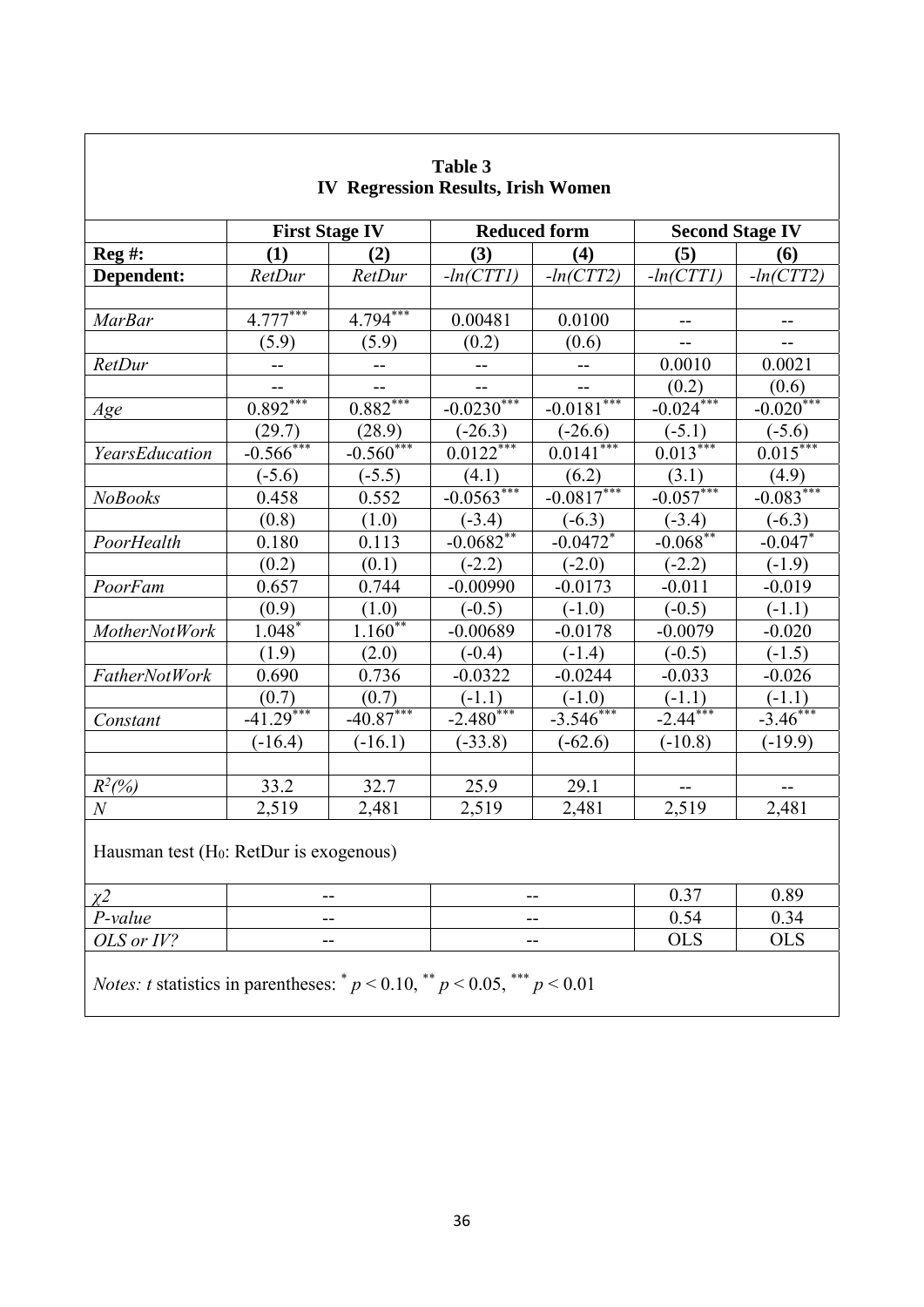| <b>Table 4</b><br><b>Wald Test for Robustness of Retirement Duration Effects,</b><br><b>Coefficient of RetDur, Irish Women</b> |                |                        |  |  |
|--------------------------------------------------------------------------------------------------------------------------------|----------------|------------------------|--|--|
| (1)<br>(2)                                                                                                                     |                |                        |  |  |
| Dependent:                                                                                                                     | $-ln(CTTI)$    | $\overline{-ln(CTT2)}$ |  |  |
|                                                                                                                                |                |                        |  |  |
| (1) Baseline                                                                                                                   | $-0.00193$ *** | $-0.00142***$          |  |  |
| $(2)$ Exclude aged $80+$                                                                                                       | $-0.00182***$  | $-0.00157***$          |  |  |
| $\chi$ <sup>2</sup>                                                                                                            | 0.14           | 0.65                   |  |  |
| p-value                                                                                                                        | 0.71           | 0.42                   |  |  |
| $(3)$ Exclude aged 70+                                                                                                         | $-0.00246***$  | $-0.00202***$          |  |  |
| $\chi$ <sup>2</sup>                                                                                                            | 0.53           | 1.42                   |  |  |
| p-value                                                                                                                        | 0.47           | 0.23                   |  |  |
| (4) Exclude home assessment                                                                                                    | $-0.00161**$   | $-0.00145***$          |  |  |
| $\chi$ <sup>2</sup>                                                                                                            | 0.73           | 0.01                   |  |  |
| p-value                                                                                                                        | 0.39           | 0.92                   |  |  |
| (5) Exclude unemployed                                                                                                         | $-0.00194***$  | $-0.00145***$          |  |  |
| $\chi^2$                                                                                                                       | 0.07           | 0.27                   |  |  |
| p-value                                                                                                                        | 0.79           | 0.60                   |  |  |
| (6) Exclude sick/disabled                                                                                                      | $-0.00145***$  | $-0.00120***$          |  |  |
| χ2                                                                                                                             | 4.97           | 3.21                   |  |  |
| p-value                                                                                                                        | 0.03           | 0.07                   |  |  |
| (7) Retired if $RetDur > 1$ year                                                                                               | $-0.00193***$  | $-0.00142***$          |  |  |
| $\chi$ <sup>2</sup>                                                                                                            | 0.40           | 0.10                   |  |  |
| p-value                                                                                                                        | 0.52           | 0.75                   |  |  |
| (8) Add $\overline{Age^2}$                                                                                                     | $-0.00149**$   | $-0.00128***$          |  |  |
| $\chi$ 2                                                                                                                       | 13.37          | 2.96                   |  |  |
| p-value                                                                                                                        | < 0.001        | 0.09                   |  |  |
| $(9)$ Add Age <sup>2</sup> and Age <sup>3</sup>                                                                                | $-0.00150**$   | $-0.00126***$          |  |  |
| $\chi^2$                                                                                                                       | 8.93           | 2.58                   |  |  |
| p-value                                                                                                                        | < 0.001        | 0.11                   |  |  |
| (10) Add has children                                                                                                          | $-0.00204***$  | $-0.00153***$          |  |  |
| $\chi$ 2                                                                                                                       | 3.98           | 7.92                   |  |  |
| p-value                                                                                                                        | 0.05           | < 0.001                |  |  |
| (11) Add number of children                                                                                                    | $-0.00221***$  | $-0.00157***$          |  |  |
| $\chi$ <sup>2</sup>                                                                                                            | 5.83           | 4.84                   |  |  |
| p-value                                                                                                                        | 0.02           | 0.03                   |  |  |
| (12) Fixed effects W1 and W3                                                                                                   | $-0.00594*$    | $-0.0113***$           |  |  |
| $\chi$ <sup>2</sup>                                                                                                            | 1.47           | 18.3                   |  |  |
| p-value                                                                                                                        | 0.22           | < 0.001                |  |  |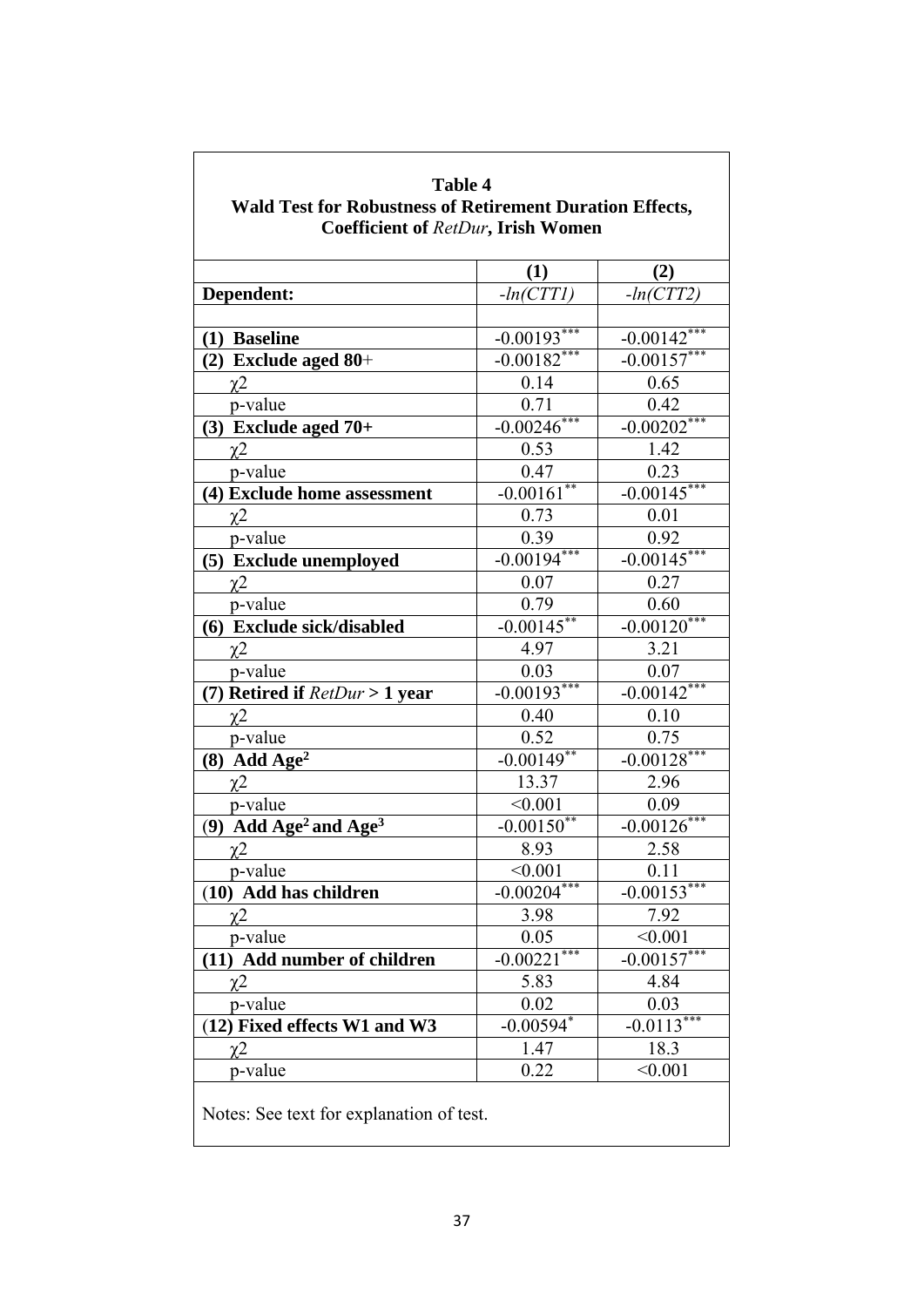| Table 5<br><b>Means and Standard Deviations of Regression</b><br>Variables, Irish Men |             |          |  |
|---------------------------------------------------------------------------------------|-------------|----------|--|
| <b>Variable</b>                                                                       | <b>Mean</b> | St. Dev. |  |
| Age                                                                                   | 67.5        | 8.8      |  |
| RetDur                                                                                | 7.2         | 8.6      |  |
| School                                                                                | 12.0        | 3.1      |  |
| <b>NoBooks</b>                                                                        | 43.2%       |          |  |
| PoorHealth                                                                            | 5.7%        |          |  |
| PoorFam                                                                               | 23.5%       |          |  |
| MotherNotWork                                                                         | 69.1%       |          |  |
| FatherNotWork                                                                         | 6.6%        |          |  |

 $\mathbf{r}$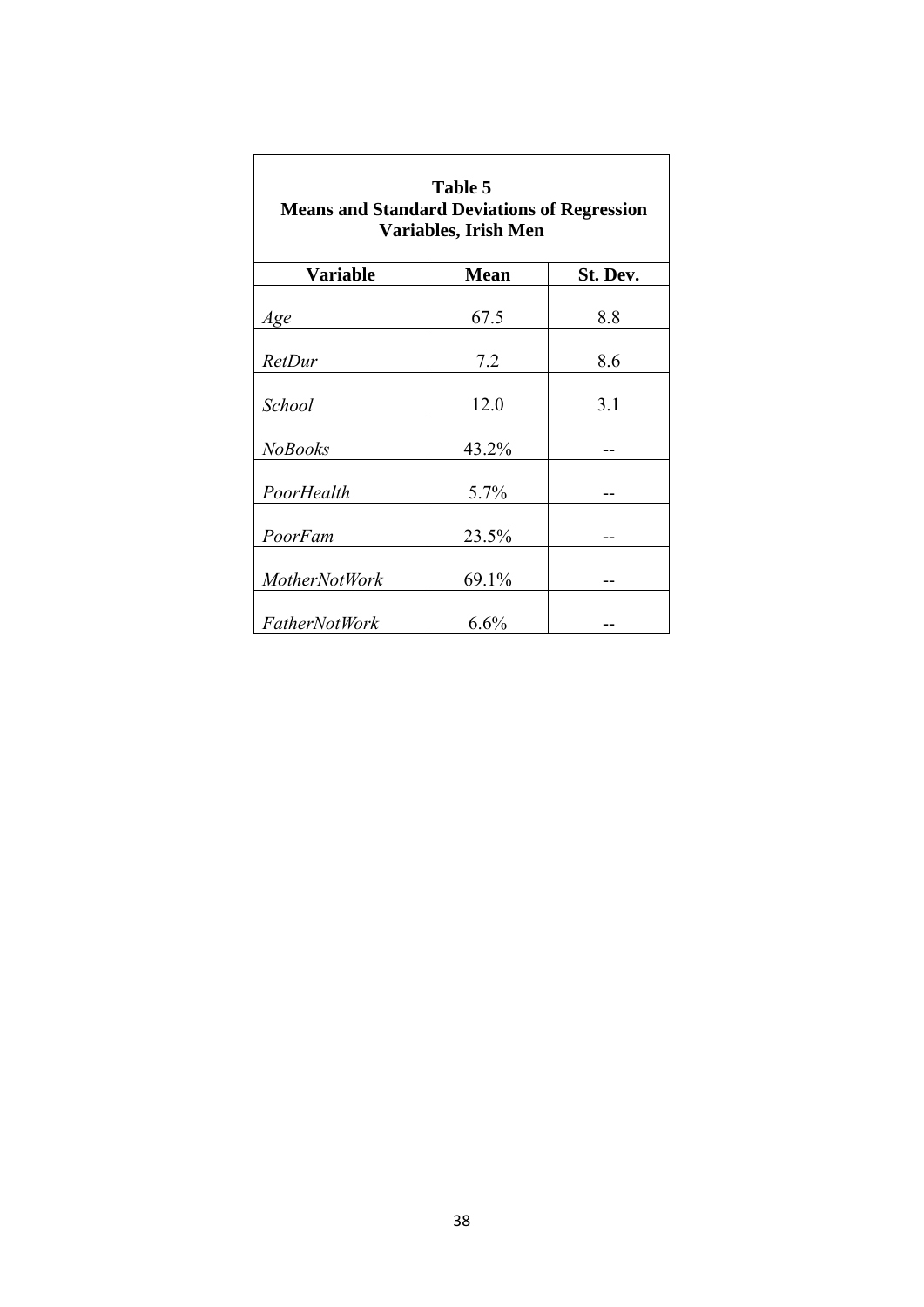| $\text{Reg }#$ :     | (1)                          | (2)                         |
|----------------------|------------------------------|-----------------------------|
| Dependent:           | $\overline{-ln(CTTI)}$       | $-ln(TT2)$                  |
|                      |                              |                             |
| <b>RetDur</b>        | $-0.00370$ ***               | $-0.00201$ **               |
|                      | $(-3.1)$                     | $(-2.0)$                    |
| Age                  | $-0.0227***$                 | $-0.0198***$                |
|                      | $\frac{-(-19.5)}{0.0228***}$ | $\frac{(-20.0)}{0.0254***}$ |
| School               |                              |                             |
|                      | (8.2)                        | (10.9)                      |
| <b>NoBooks</b>       | $-0.0604***$                 | $-0.0683***$                |
|                      | $(-3.4)$                     | $(-4.6)$                    |
| PoorHealth           | $-0.0192$                    | 0.0125                      |
|                      | $(-0.5)$                     | (0.4)                       |
| PoorFam              | 0.0235                       | 0.0185                      |
|                      | (1.2)                        | (1.1)                       |
| MotherNotWork        | 0.00923                      | 0.0204                      |
|                      | (0.5)                        | (1.4)                       |
| <b>FatherNotWork</b> | $-0.0750**$                  | $-0.0418$                   |
|                      | $\frac{(-2.3)}{-2.703}$      | $\frac{(-1.5)}{-3.639***}$  |
| Constant             |                              |                             |
|                      | $(-32.0)$                    | $(-51.2)$                   |
| $\boldsymbol{N}$     | 2,091                        | 2,052                       |
| $R^2$                | 0.310                        | 0.332                       |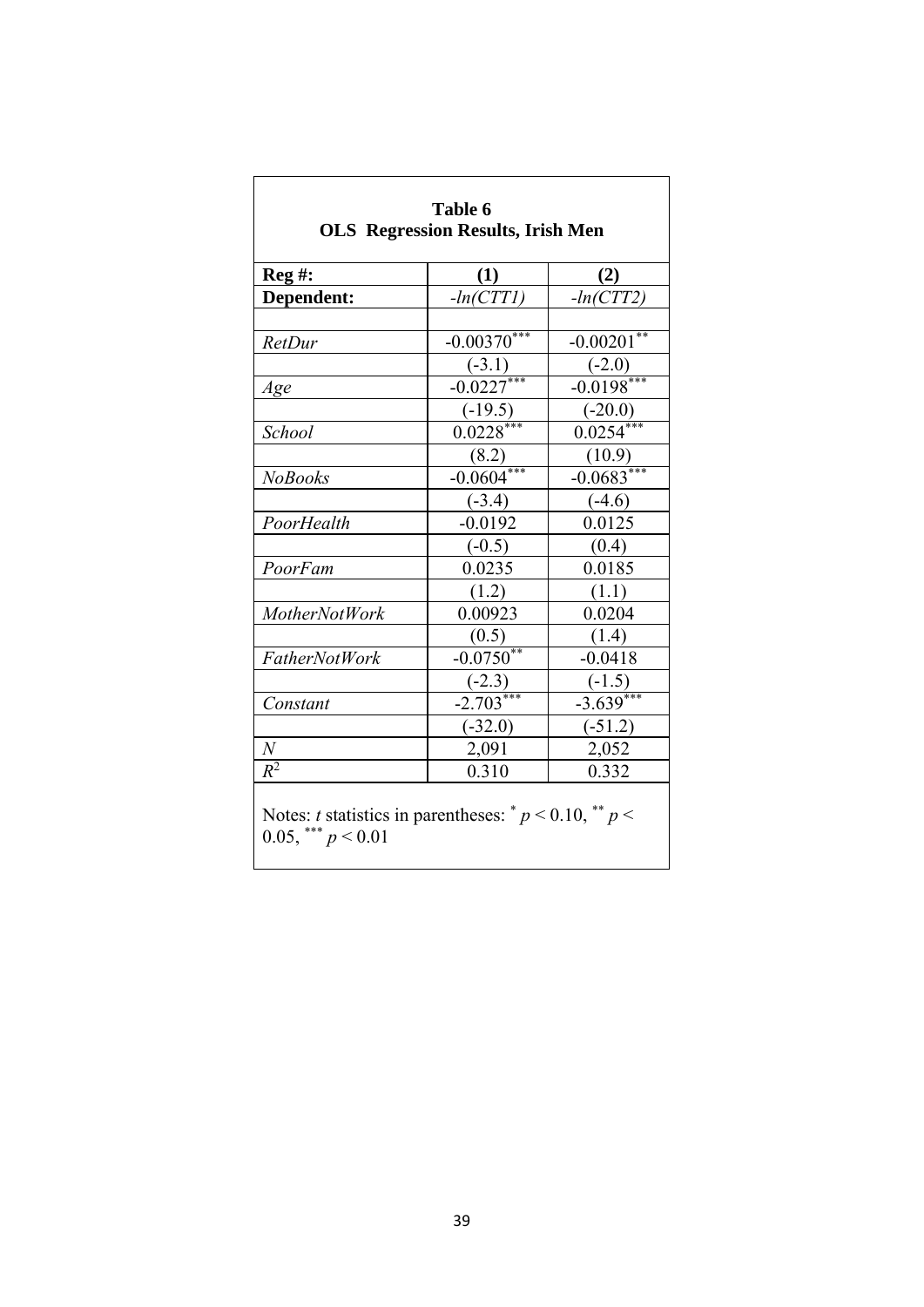| Table7<br>Comparison of RetDur, Age and School Coefficients,<br><b>Irish Men and Women</b> |             |          |             |          |
|--------------------------------------------------------------------------------------------|-------------|----------|-------------|----------|
|                                                                                            | $\bf(1)$    |          | $\bf(2)$    |          |
| <b>Dependent</b>                                                                           | $-ln(CTTI)$ |          | $-ln(CTT2)$ |          |
|                                                                                            | Women       | Men      | Women       | Men      |
| RetDur                                                                                     | $-0.2\%$    | $-0.4\%$ | $-0.1\%$    | $-0.2%$  |
| Age                                                                                        | $-2.1\%$    | $-2.2\%$ | $-1.7\%$    | $-2.0\%$ |
| School                                                                                     | 1.1%        | 2.3%     | 1.3%        | 2.6%     |
|                                                                                            |             |          |             |          |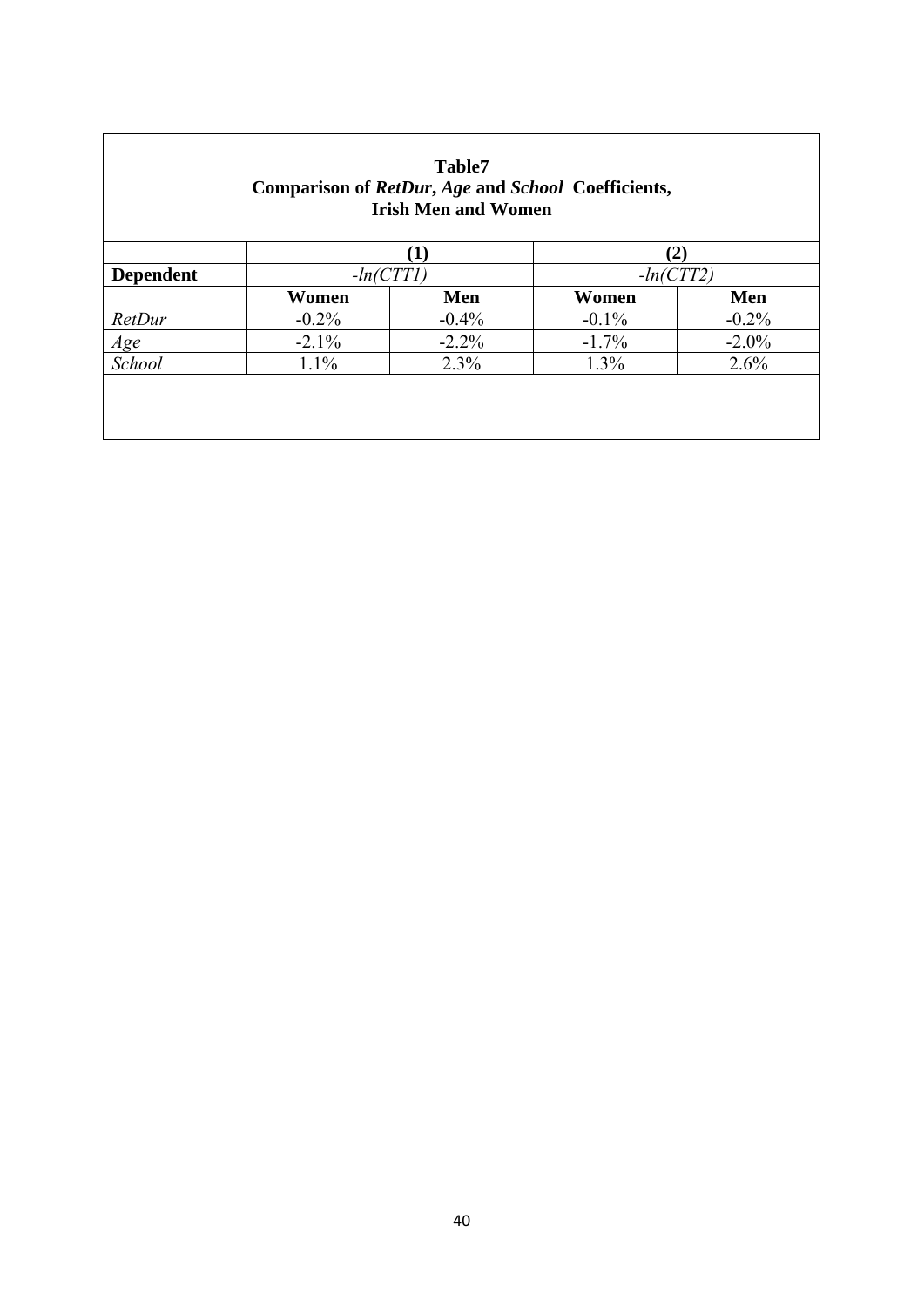**Figure 1 Age and Color Trail Task 1 (CTT1), Irish Women** 

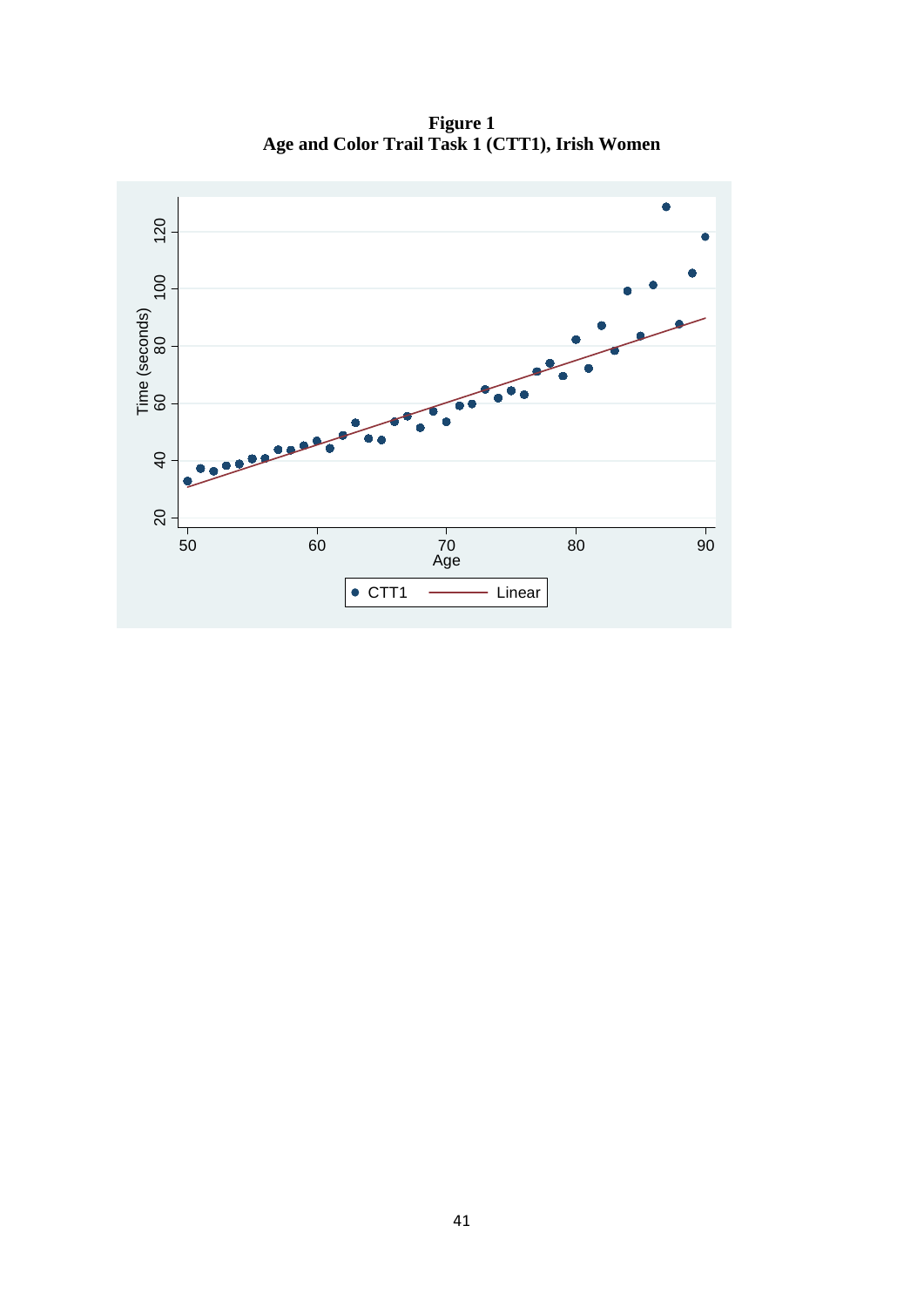

**Figure 2 Age and Color Trail Task 2 (CTT2), Irish Women**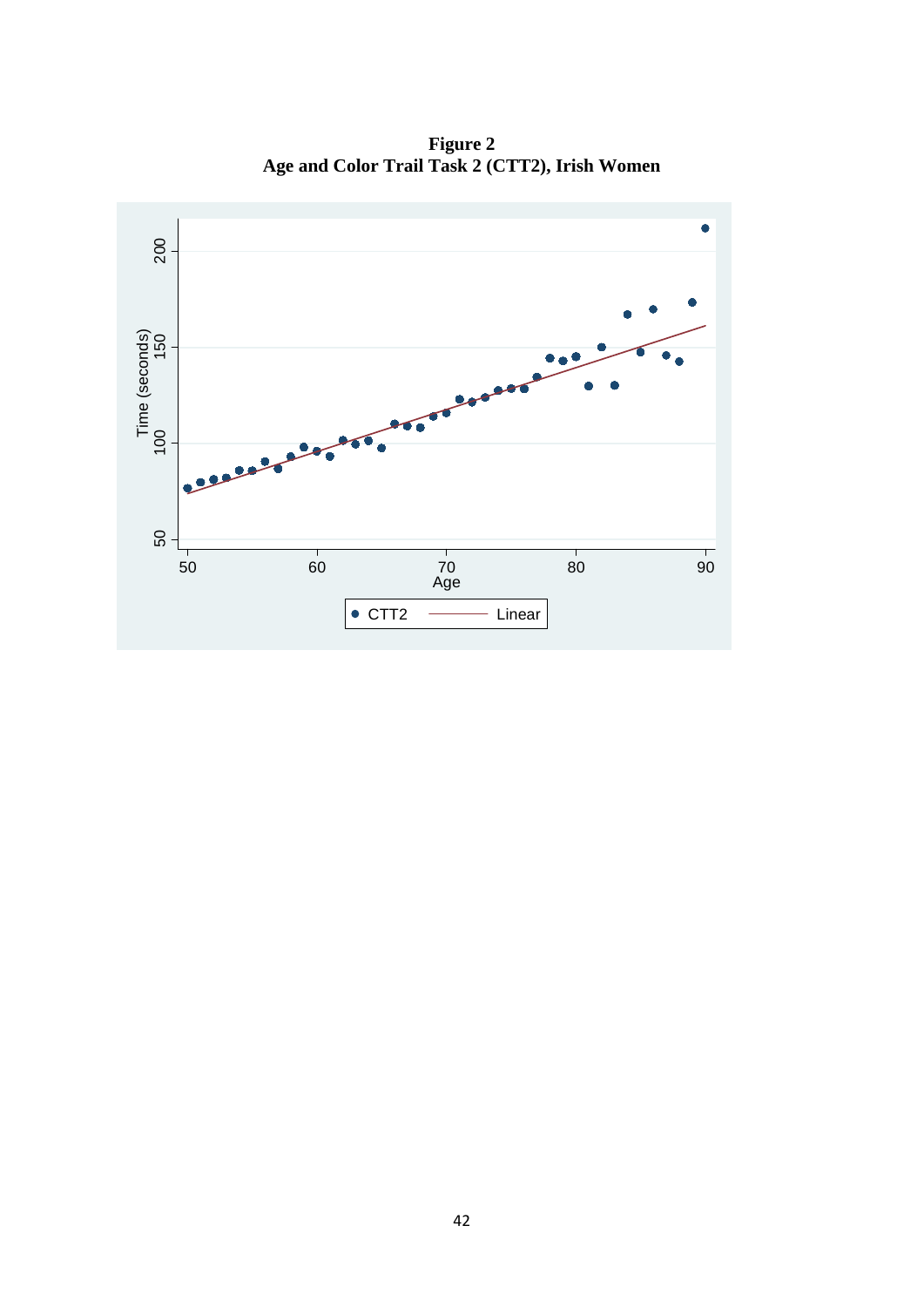

**Figure 3 Activity rates (%) by Marital Status, Woman Aged 15+, Various Countries, 1970**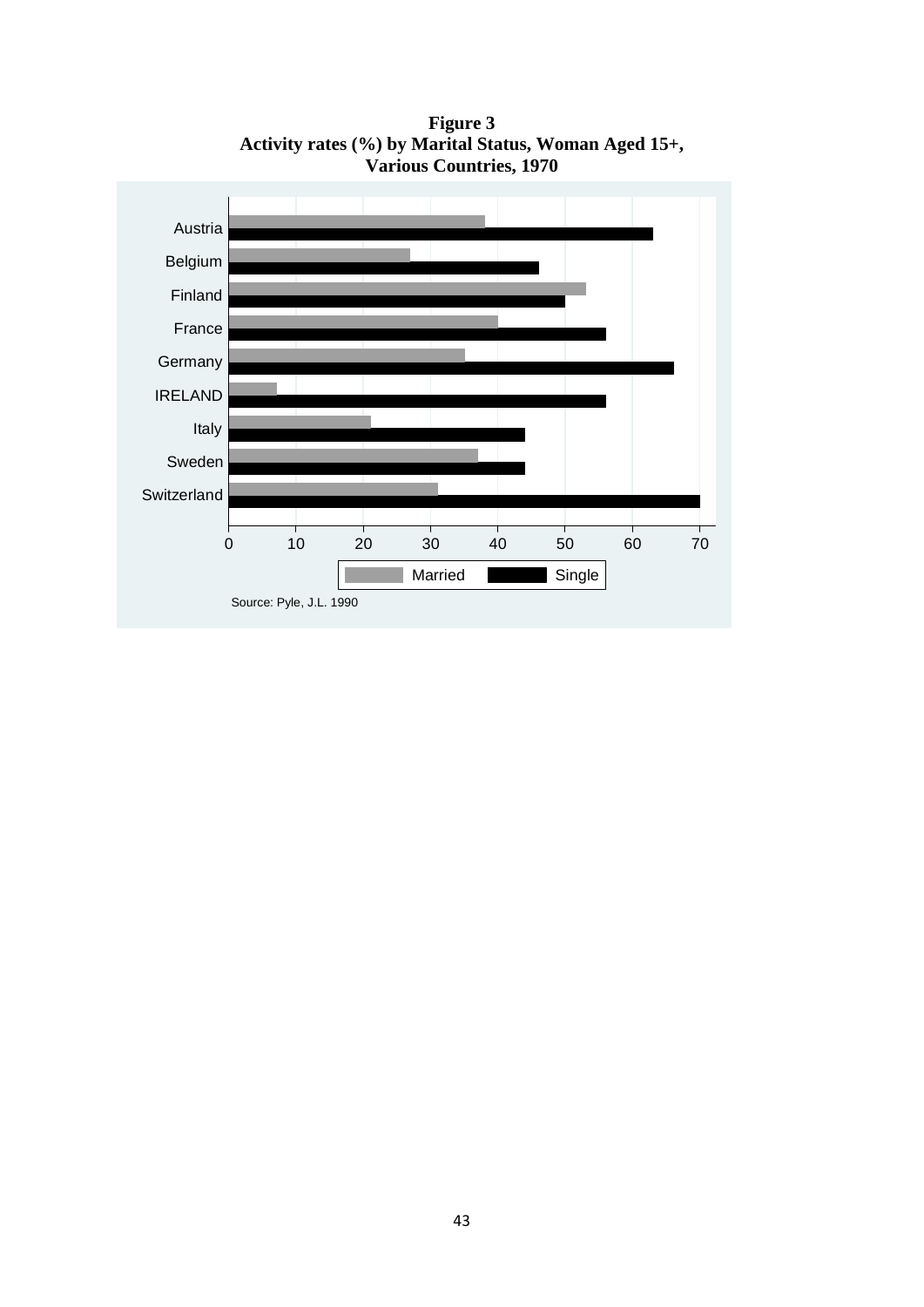**Figure 4 Proportions of Never-married and Married Women by Birth Cohort, Various Countries** 

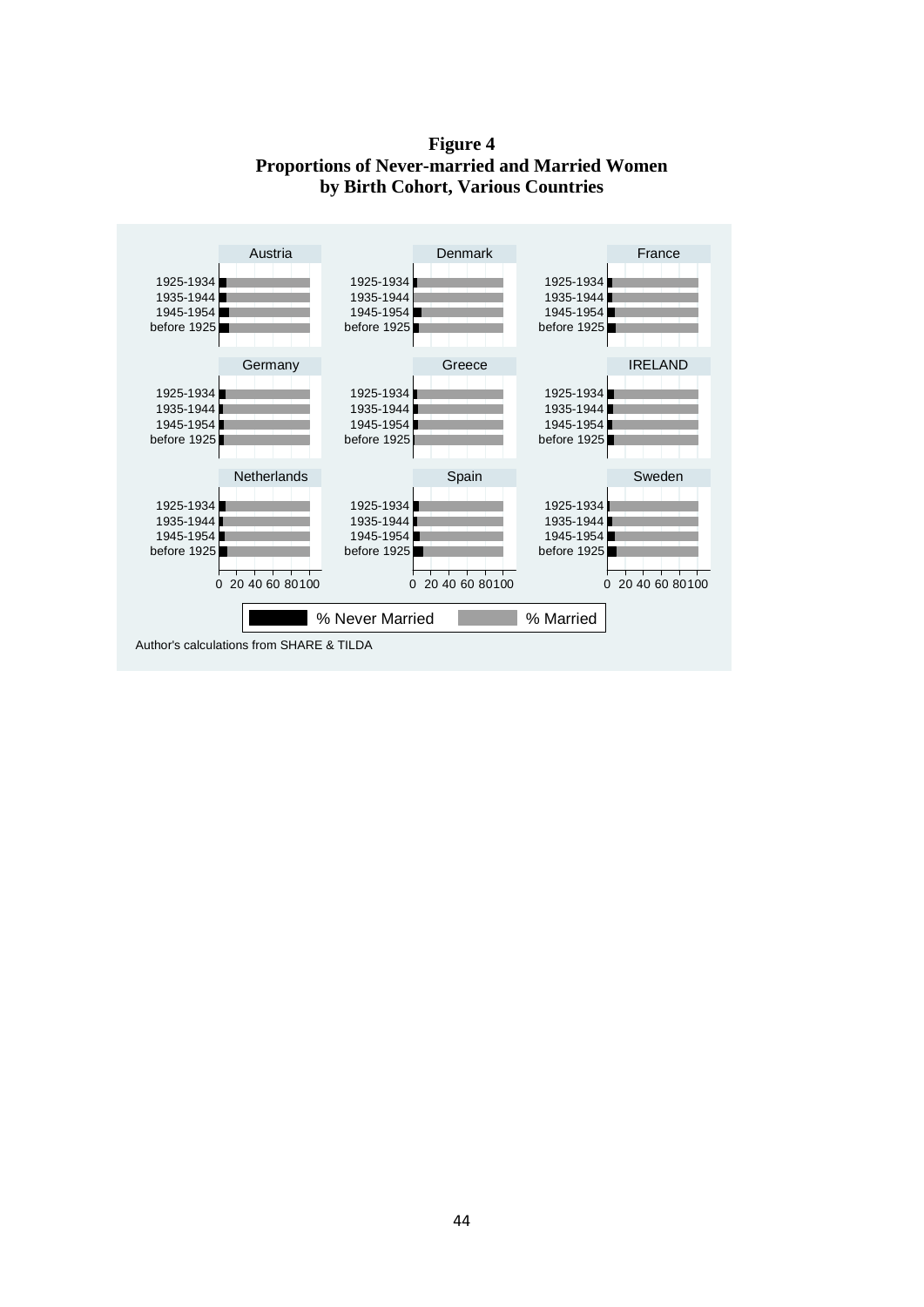**Figure 5 Crude and General Marriage Rate, Ireland, 1925-1996**